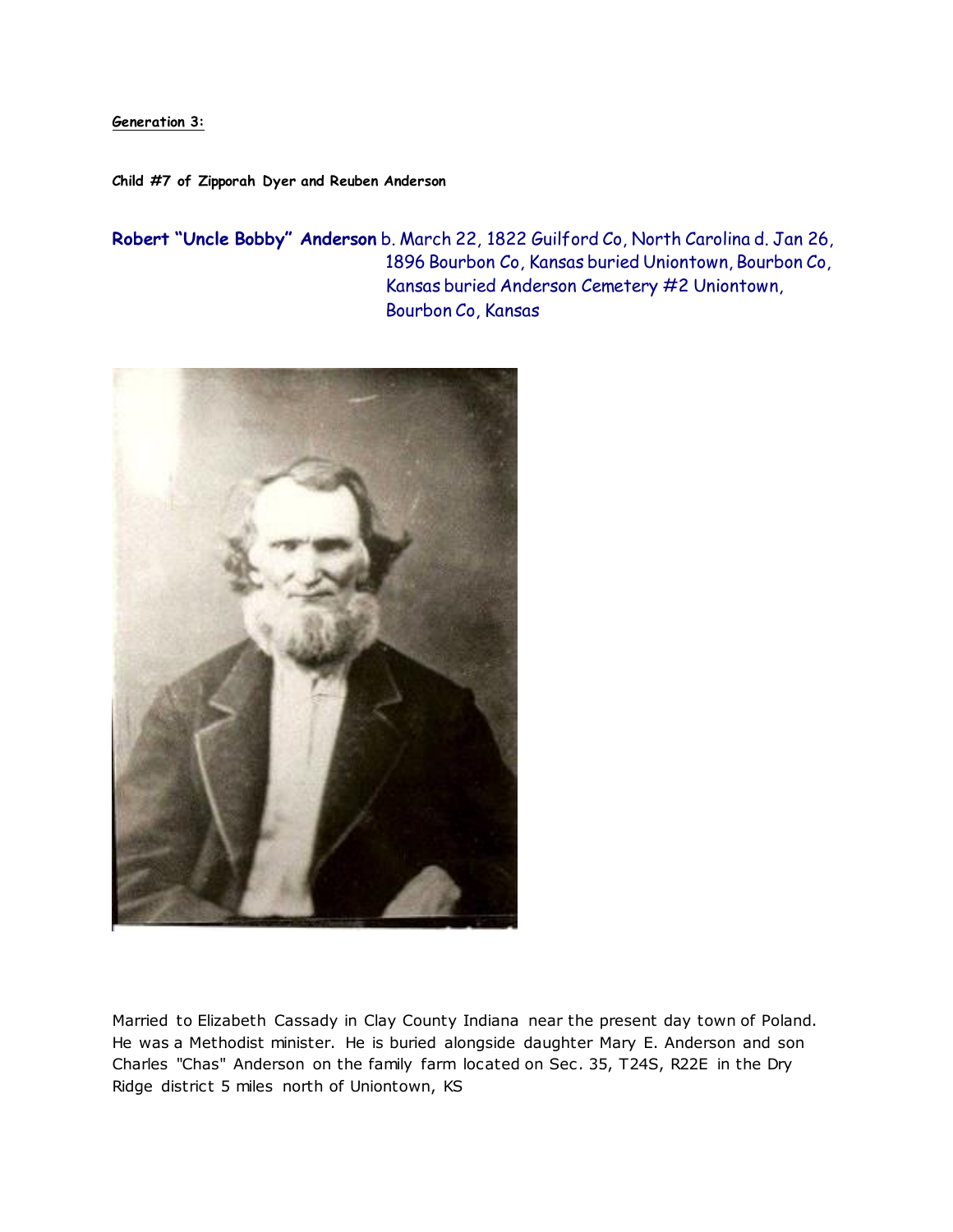m. **Elizabeth Cassady** Oct 15, 1843 Clay Co, Indiana b. Jan 8, 1825 Clay Co, Indiana d. May 10, 1901 Allen Co, Kansas buried Uniontown Cemetery Uniontown, Bourbon Co, Kansas buried ( Daughter of Charles Cassady b. Randolph Co, North Carolina d. before 1848 and Elizabeth Latham)



# 1850 Federal Census Xenia, Greene County, Ohio

Robert Anderson 28 yrs b. North Carolina laborer Elis 24 yrs. b North Carolina Calvin 5 yrs. b Indiana Margaret 4 yrs. b Indiana John N 2 yrs b. Indiana Mitchell 34 yrs. b North Carolina laborer (brother)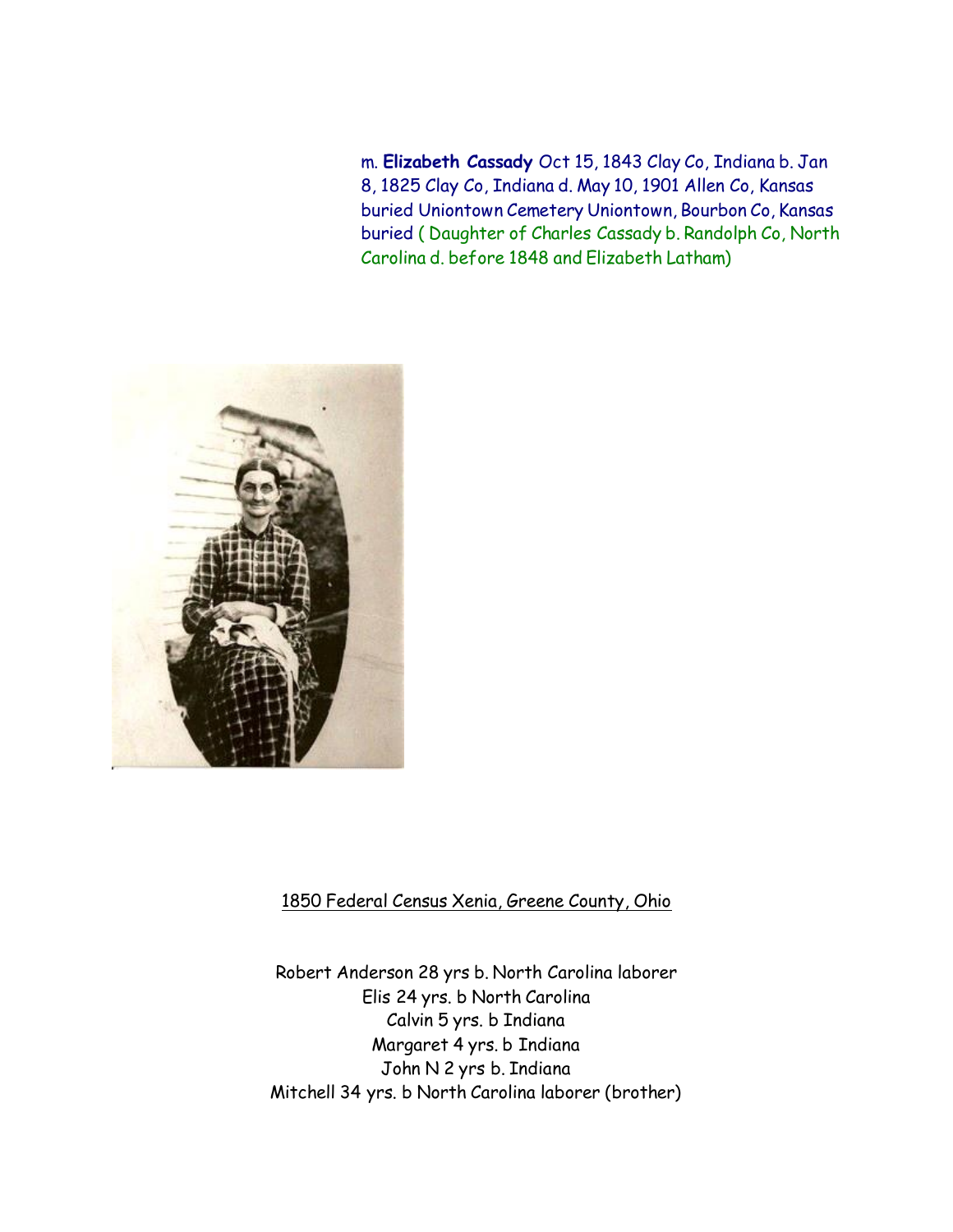### 1860 Federal Census Cass Twp, Clay County, Indiana

Robert Anderson 37 yrs b. North Carolina farmer Elizabeth 35 yrs. b North Carolina Calvin 15 yrs. b Indiana farmer labor Margert 14 yrs b. Indiana John N 11 yrs. b Indiana Thomas J 10 yrs b. Ohio Charles 6 yrs b. Ohio Sarah E 4 yrs b. Ohio Marritta 4 yrs. Ohio William 2 yrs. b Ohio

### 1870 Federal Census Franklin Twp, Bourbon County, Kansas

Robt Anderson 48 yrs b. North Carolina farmer Elizabath 47 yrs b. Alabama J M 21 yrs. b Indiana farm laborer Thomas J 19 yrs. Ohio Sarah E 14 yrs b. Ohio Mary E 14 yrs. Ohio Wm 12 yrs. Ohio Robet L 10 yrs. Indiana Laura B 7 yrs b. Indiana James F 5 yrs. Indiana

### 1875 Kansas State Special Census Franklin Twp, Bourbon County, Kansas

Robt Anderson 54 yrs. North Carolina farmer came from Indiana Elizabeth 50 yrs b. Alabama came from Indiana S E 19 yrs. Ohio came from Indiana Wm 17 yrs Ohio came from Indiana R L 15 yrs. b Indiana came from Indiana L B 12 yrs. Indiana came from Indiana J F 9 yrs Indiana came from Indiana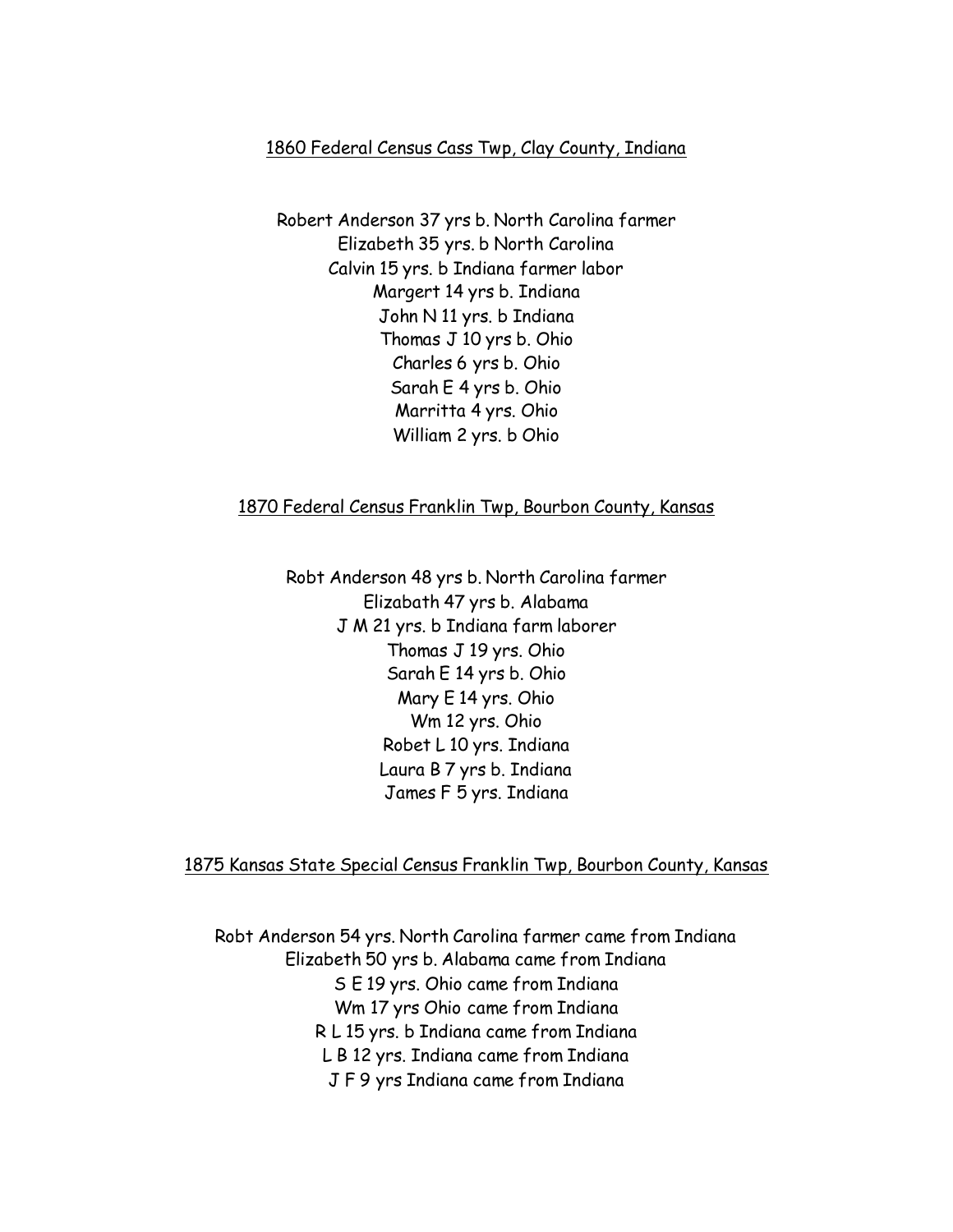## 1880 Federal Census Franklin Twp, Bourbon County, Kansas

Robert Anderson 57 yrs b. Tennessee farmer Elizabeth 55 yrs. Alabama Calvin 35 yrs Indiana works on farm Thomas 26 yrs. Ohio works on farm William 21 yrs b. Ohio works on farm Robert L 19 yrs b. Indiana works on farm Laura B 17 yrs b. Indiana Franklin 15 yrs. b Indiana works on farm

## 1885 Kansas State Special Census Franklin Twp, Bourbon County, Kansas

Robert Anderson 63 yrs b. North Carolina farmer came from Indiana Elizabeth 60 yrs b. Alabama came from Indiana James F 20 yrs. b Indiana farmer came from Indiana William 26 yrs. Ohio farmer came from Indiana Robert L 24 yrs. Indiana farmer came from Indiana

Children of Robert Anderson and Elizabeth Cassady

**John Calvin Anderson** b. June 1845 Owen Co, Indiana d. After 1900 before 1910 Monrovia, Los Angeles Co, California

**Margaret "Maggie" Anderson** b. May 29, 1846 Owen county, Indiana d. April 4, 1875 Xenia, Bourbon Co, Kansas buried Hatch Cemetery Uniontown, Bourbon Co, Kansas

**John Newton Anderson** b. Jan 16, 1848 Poland, Clay Co, Indiana d. March 30, 1925 Payette, Payette Co, Idaho buried Riverside Cemetery Payette, Payette Co, Idaho

**Thomas Johnson Anderson** b Feb 23, 1851 Xenia, Greene County, Ohio d. Jan 29, 1914 Allen County, Kansas buried Bronson Cemetery, Bronson, Bourbon Co, Kansas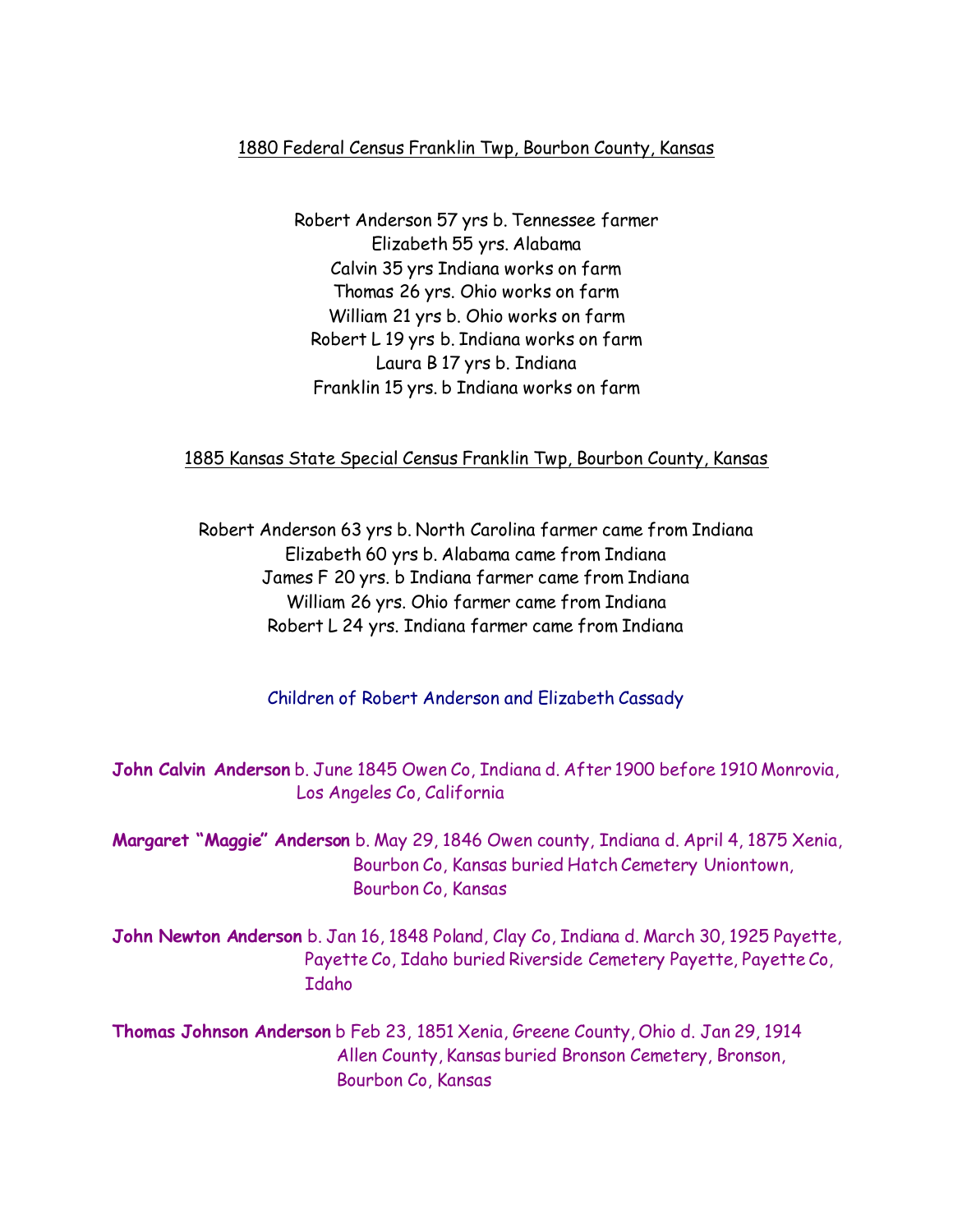# **Charles Anderson** b. June 3, 1958 Xenia, Greene Co, Ohio d. Sept 17, 1869 Xenia, Bourbon Co, Kansas buried Anderson Cemetery #2 Uniontown, Bourbon Co, Kansas

Chas is buried alongside sister Mary E. Anderson and father Robert Anderson on the family farm located in the Dry Ridge district on Sec . 35, T24S, R22E 5 miles north of Uniontown, KS Lat: 37.921104 Lon: -94.961599

# **Sarah E Anderson** (Twin to Mary) b. April 11, 1856 Xenia, Greene Co, Ohio d. 1895 Uniontown, Bourbon Co, Kansas buried Uniontown Cemetery, Uniontown, Bourbon Co, Kansas

# **Mary E "Marietta" Anderson** (Twin to Sarah) b. April 11, 1856 Xenia, Greene Co, Ohio d. April 13, 1875 Xenia, Bourbon Co, Kansas buried Anderson Cemetery #2 Uniontown, Bourbon Co, Kansas

Buried next to brother Charles and father Robert Anderson on family farm in the Dry Ridge district 5 miles north of Uniontown, KS on Section 35, Township 24 south, Range 22 east along north side of gravel road in a bend of the road.

**William M Anderson** b. Sept 6, 1858 Xenia, Greene Co, Ohio d. 1920 Chanute, Neosho Co, Kansas buried Elmwood Cemetery Chanute, Neosho Co, Kansas

**Robert Lee Anderson** b. Sept 25, 1860 Cass Twp, Clay Co, Indiana d. Feb 3, 1914

**Laura Belle Anderson** b. March 12, 1863 Cass Twp, Clay Co, Indiana d. Nov 7, 1951

**James Franklin Anderson** b. Feb 28, 1865 Cass Twp, Clay Co, Indiana d. Sept 16, 1932

#### **Generation 4:**

**Child # 1 of Robert Anderson and Elizabeth Cassady**

**John Calvin Anderson** b. June 1845 Owen Co, Indiana d. After 1900 before 1910 Monrovia, Los Angeles Co, California

> m. **Elizabeth Lindesmith** b. Nov 30, 1853 Ohio d. April 18, 1929 Monrovia, Los Angeles Co, California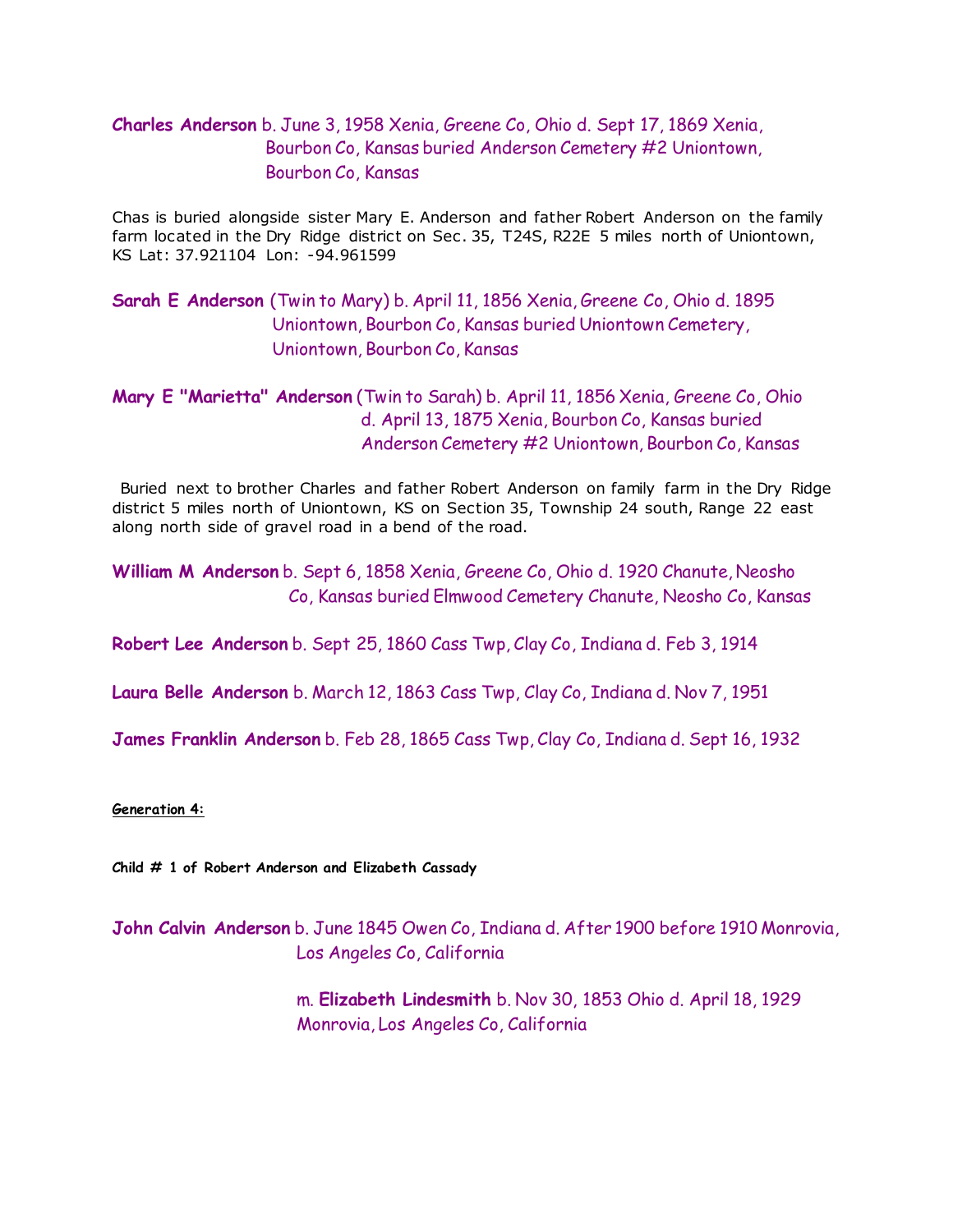1900 Federal Census El Monte, Los Angeles County, California

John C Anderson 54 yrs b. June 1845 Ohio carpenter Elizabeth H 46 yrs b. Nov 1853 mother of 2, 2 living Ohio Lewis H 17 yrs b. Jan 1883 California hardware salesman George H 13 yrs b. Aug 1886 Ohio

1910 Federal Census Monrovia Twp, Los Angeles County California

Elizabeth Anderson 56 yrs b. Ohio mother of 2, 2 living Lewis H 27 yrs b. California forest ranger George H 23 yrs b. Ohio bank bookkeeper

1920 Federal Census Monrovia Twp, Los Angeles County, California

Elizabeth Anderson 66 yrs b. Ohio George H 33 yrs b. Ohio bank assistant cashier Reba S 26 yrs b. California (daughter in law)

Children of John Calvin Anderson and Elizabeth Lindesmith

**Lewis Harvey Anderson** b. Jan 7, 1883 Vernon, Los Angeles Co, California d. Oct 22, 1956 Los Angeles Co, California

**George Howard Anderson** b. Aug 23, 1886 Millport, Ohio d. July 1974 Monrovia, Los Angeles Co, California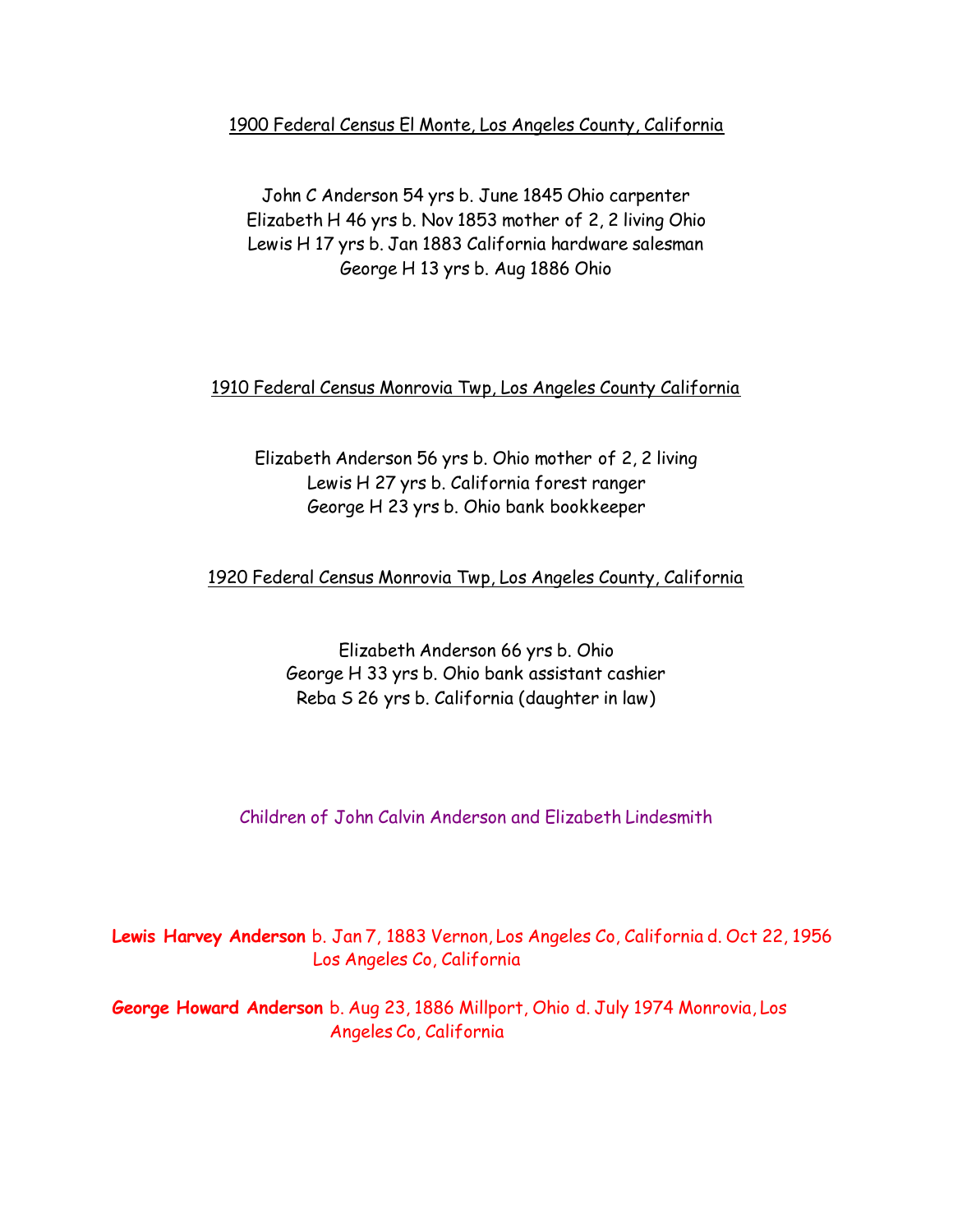**Generation 5:**

**Child #1 of John Calvin Anderson and Elizabeth Lindesmith**

**Lewis Harvey Anderson** b. Jan 7, 1883 Vernon, Los Angeles Co, California d. Oct 22, 1956 Los Angeles Co, California

m. **Reba S** b. 1892 California

# 1930 Federal Census San Diego, San Diego County, California

Lewis Anderson 47 yrs b. California US forest service supervisor Reba S 38 yrs b. California

**Generation 4:**

**Child # 2 of Robert Anderson and Elizabeth Cassady**

**Margaret "Maggie" Anderson** b. May 29, 1846 Xenia, Greene Co, Ohio d. April 4, 1875 Xenia, Bourbon Co, Kansas buried Hatch Cemetery Uniontown, Bourbon Co, Kansas

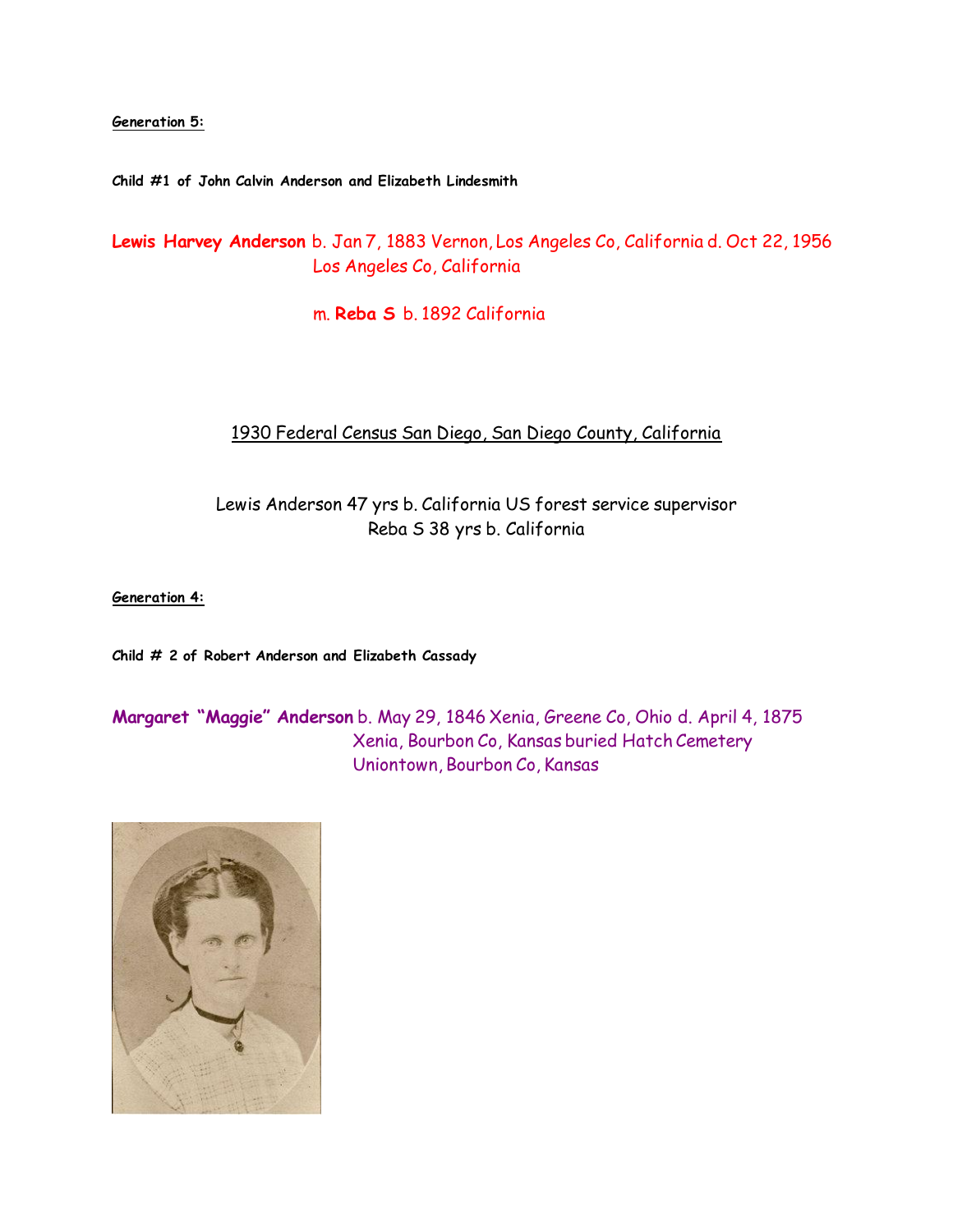m. **Monroe Teague** 1865 Kansas b. March 3, 1842 Osage Co, Missouri d. March 9, 1913 Uniontown, Bourbon Co, Kansas buried Hatch Cemetery Uniontown, Bourbon Co, Kansas ( Son of Joab Teague and Mary)

1875 Federal Census Franklin Twp, Bourbon County, Kansas

Monroe Teague 33 yrs b. Missouri famer Ida 7 yrs b. Kansas

Children of Margaret "Maggie" Anderson and Monroe Teague

**Effie Teague** b. 1865 Uniontown, Bourbon Co, Kansas d. 1872 Uniontown, Bourbon Co, Kansas buried Hatch Cemetery Uniontown, Bourbon Co, Kansas

**Ida Teague** b. Jan 1, 1866 Uniontown, Bourbon Co, Kansas d. May 14, 1956 Los Angeles Co, California

**Generation 5:**

**Child of Margaret "Maggie" Anderson and Monroe Teague**

**Ida Teague** b. Jan 1, 1866 Uniontown, Bourbon Co, Kansas d. May 14, 1956 Los Angeles Co, California

> m. **John Withers** Aft 1895 Kansas b. July 3, 1871 Kansas d. June 19, 1950 Los Angeles Co, California ( Son of John B Withers and Mary E Love)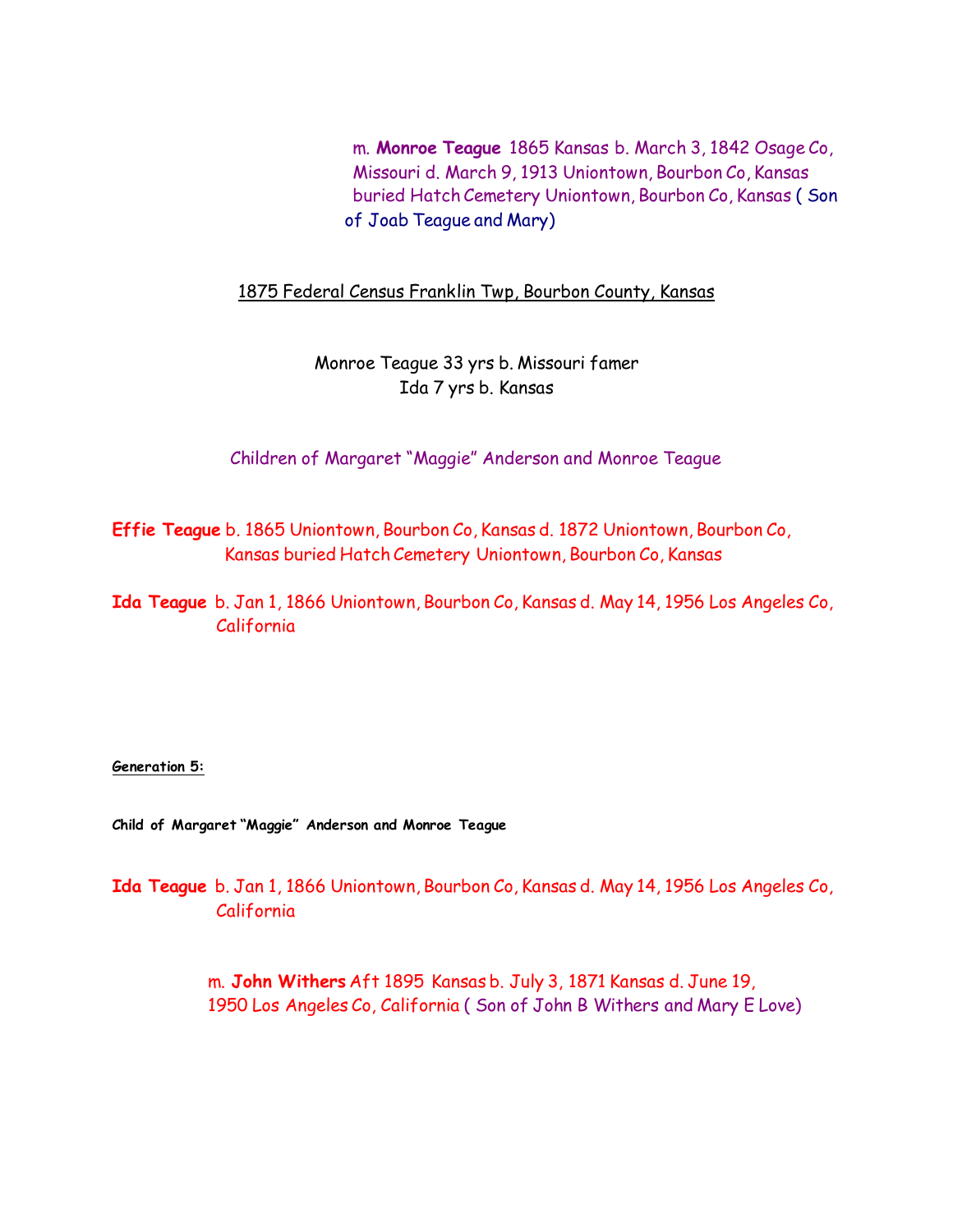# 1905 Kansas State Special Census Franklin Twp, Bourbon County, Kansas

# John Withers 34 yrs Kansas Ida 36 yrs b. Kansas

## 1910 Federal Census Corvallis, Ravalli County, Montana

# John E Withers 39 yrs b. Kansas farm labor Ida 42 yrs b. Kansas mother of 2, 1 living Charles 5 yrs b. Kansas

1930 Federal Census Los Angeles, Los Angeles County, California

John Withers 59 yrs b. Kansas Apt. House manager Ida 62 yrs b. Kansas Charles 25 yrs b. Kansas

# Children of Ida Teague and John Withers

**Child of Withers** b. Aft 1895 Kansas d. before 1905 Kansas

**Charles Withers** b. Feb 17, 1905 Kansas d. May 8, 1941 Los Angeles Co, California

**Generation 4:**

**Child # 3 of Robert Anderson and Elizabeth Cassady**

**John Newton Anderson** b. Jan 16, 1848 Poland, Clay Co, Indiana d. March 30, 1925 Payette, Payette Co, Idaho buried Riverside Cemetery Payette, Payette Co, Idaho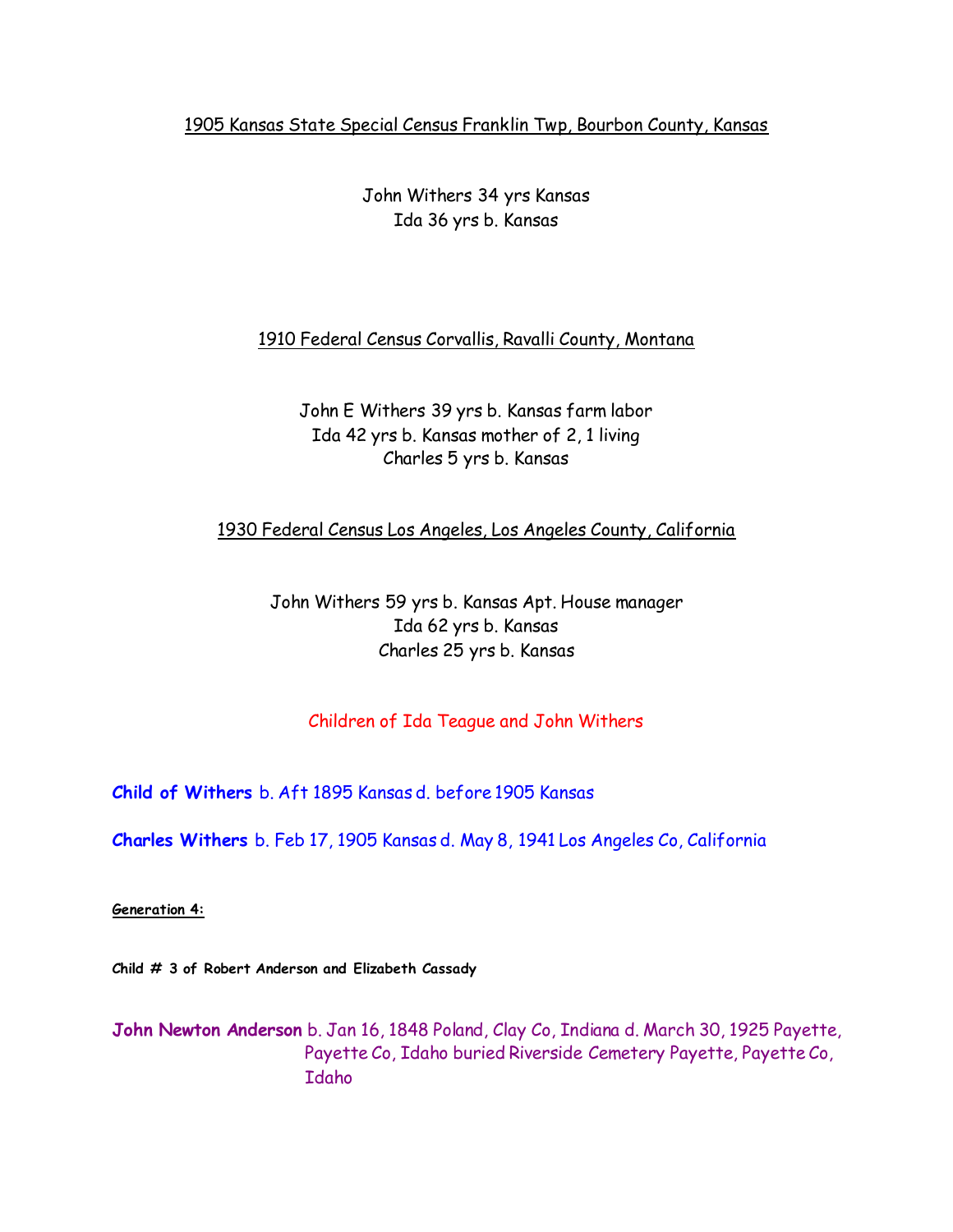

 m. **Mary Elizabeth Henderson** b. April 26, 1861 d. Jan 29, 1948 La Grande, Union Co, Oregon buried Riverside Cemetery Payette, Payette Co, Idaho lost 2 infants not listed below

1880 Federal Census Marion Twp, Hamilton County, Iowa

John N Anderson 33 yrs b. Indiana farmer Mary E 29 yrs b. Ohio Robert W 2 mo b. April Iowa

1885 Iowa State Special Census Lehigh, Webster County, Iowa

John N Anderson 46 yrs b. Indiana farmer Mary E 33 yrs b. Ohio Robert W 14 yrs b. Hamilton Co, Iowa John M 9 yrs b. Boone Co, Iowa Sadie M 6 yrs b. Boone Co, Iowa James R 4 yrs b. Dallas Co, Iowa Not named baby Anderson 0 yrs b. Webster Co, Iowa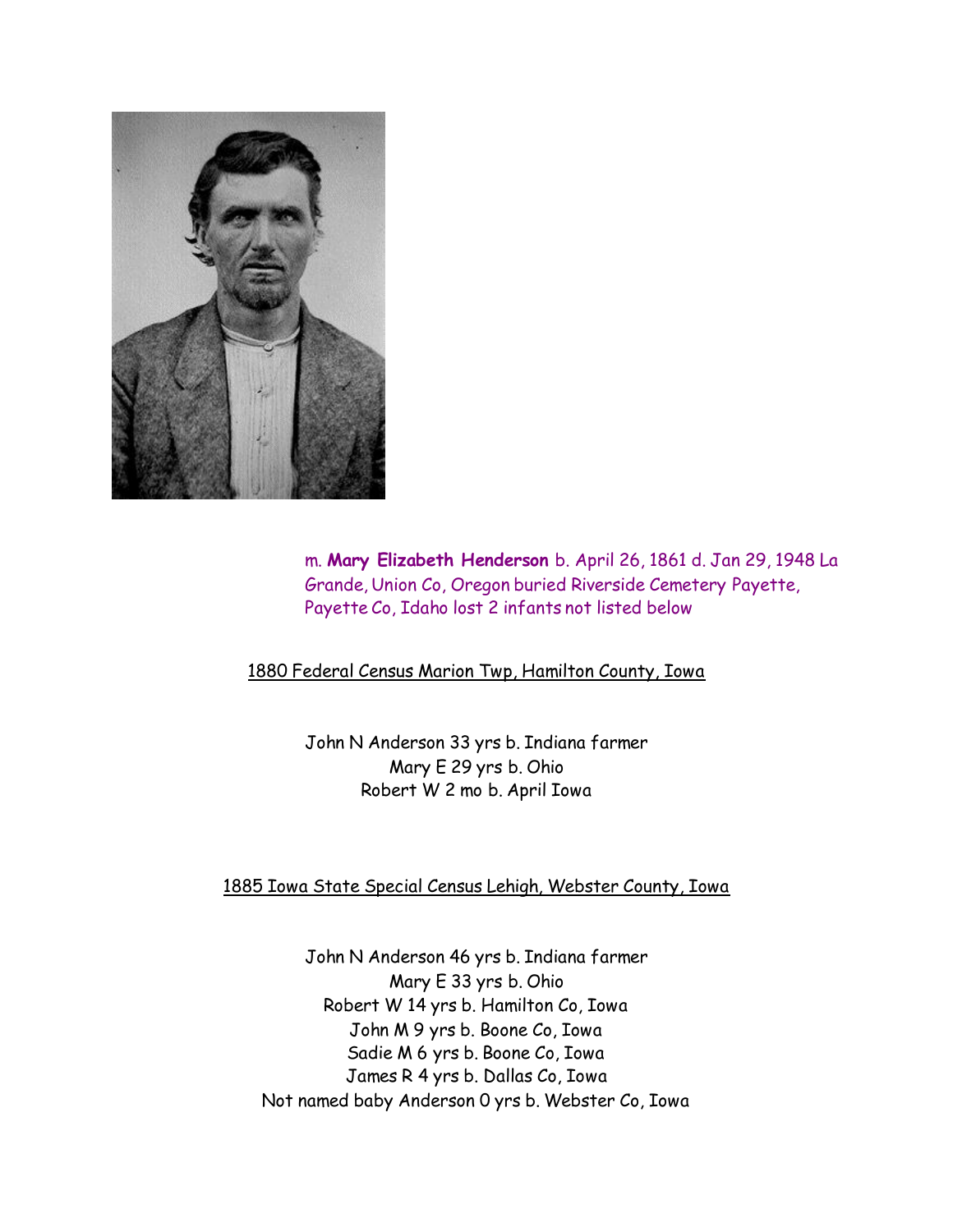## 1900 Federal Census Lehigh, Webster County, Iowa

John N Anderson 52 yrs b. Jan 1848 Indiana farmer Mary E 39 yrs b. April 1861 Ohio Robert W 20 yrs b. April 1880 Iowa farm labor John M 14 yrs b. Dec 1885 Iowa Sadie M 11 yrs b. June 1888 Iowa James R 9 yrs b. Nov 1890 Iowa Harry O 6 yrs b. Aug 1894 Iowa

### 1920 Federal Census East Weiser, Washington County, Idaho

John N Anderson 72 yrs b. Indiana garden farmer Mary E 58 yrs b. Ohio Leota 12 yrs b. Oregon

# 1930 Federal Census Payette, Payette County, Idaho

Mary E H Anderson 68 yrs b. Ohio Robert W 49 yrs b. Iowa RR section crew Eora J 49 yrs b. Minnesota (daughter in law) Elsie 15 yrs b. Oregon (granddaughter) Harry H 13 yrs b. Oregon (grandson) Wilma M 9 yrs b. Idaho (granddaughter) Edna D 6 yrs b. Idaho (granddaughter) Fern E 4 yrs 10 mo b. Idaho (granddaughter)

Children of John Newton Anderson and Mary Elizabeth Henderson

**Robert Wallace Anderson** b. April 23, 1880 Hamilton Co, Iowa d. Dec 15, 1940 buried Riverside Cemetery Payette, Payette Co, Idaho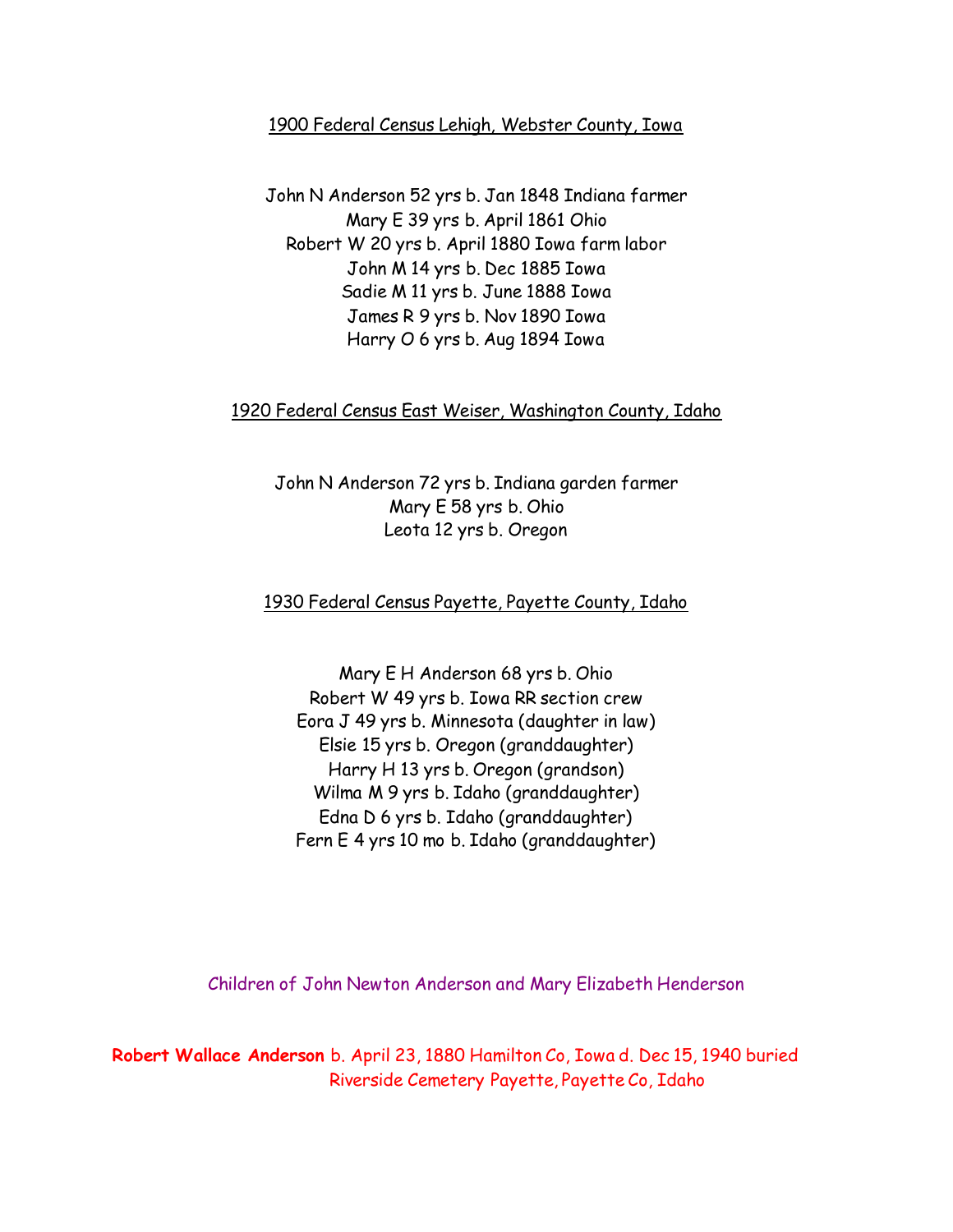**John Marten Anderson** b. Dec 29, 1885 Angus, Boone Co, Iowa d. Sept 1969 La Grande, Union Co, Oregon

**Sadie Maude Anderson** b. July 14, 1888 Boone Co, Iowa d. Jan 17, 1957 Wallowa Co, Oregon buried Enterprise Cemetery Wallowa Co, Oregon

**James R Anderson** b. Nov 1890 Dallas Co, Iowa d. Oct 23. 1968 Cove, Union Co, Oregon

**Harry Orville Anderson** b. Aug 13, 1894 Lehigh, Webster Co, Iowa d. Nov 1, 1976 La Grande, Union Co, Oregon buried Island City Cemetery Island City, Union Co, Oregon

**Leota Anderson** b. 1908 Oregon

**Generation 5:**

**Child #1 of John Newton Anderson and Mary Elizabeth Henderson**

**Robert Wallace Anderson** b. April 23, 1880 Hamilton Co, Iowa d. Dec 15, 1940 buried Riverside Cemetery Payette, Payette Co, Idaho

> m. **Emma Josephine Haaland** b. 1890 d. 1989 buried Riverside Cemetery Payette, Payette Co, Idaho

### 1920 Federal Census Leap, Wallowa County, Oregon

Robbert Anderson 39 yrs b. Iowa farmer Emma 29 yrs b. Minnesota Elsie 5 yrs b. Oregon Harry H 3 yrs b. Oregon John M 36 yrs b. Iowa farm labor (brother)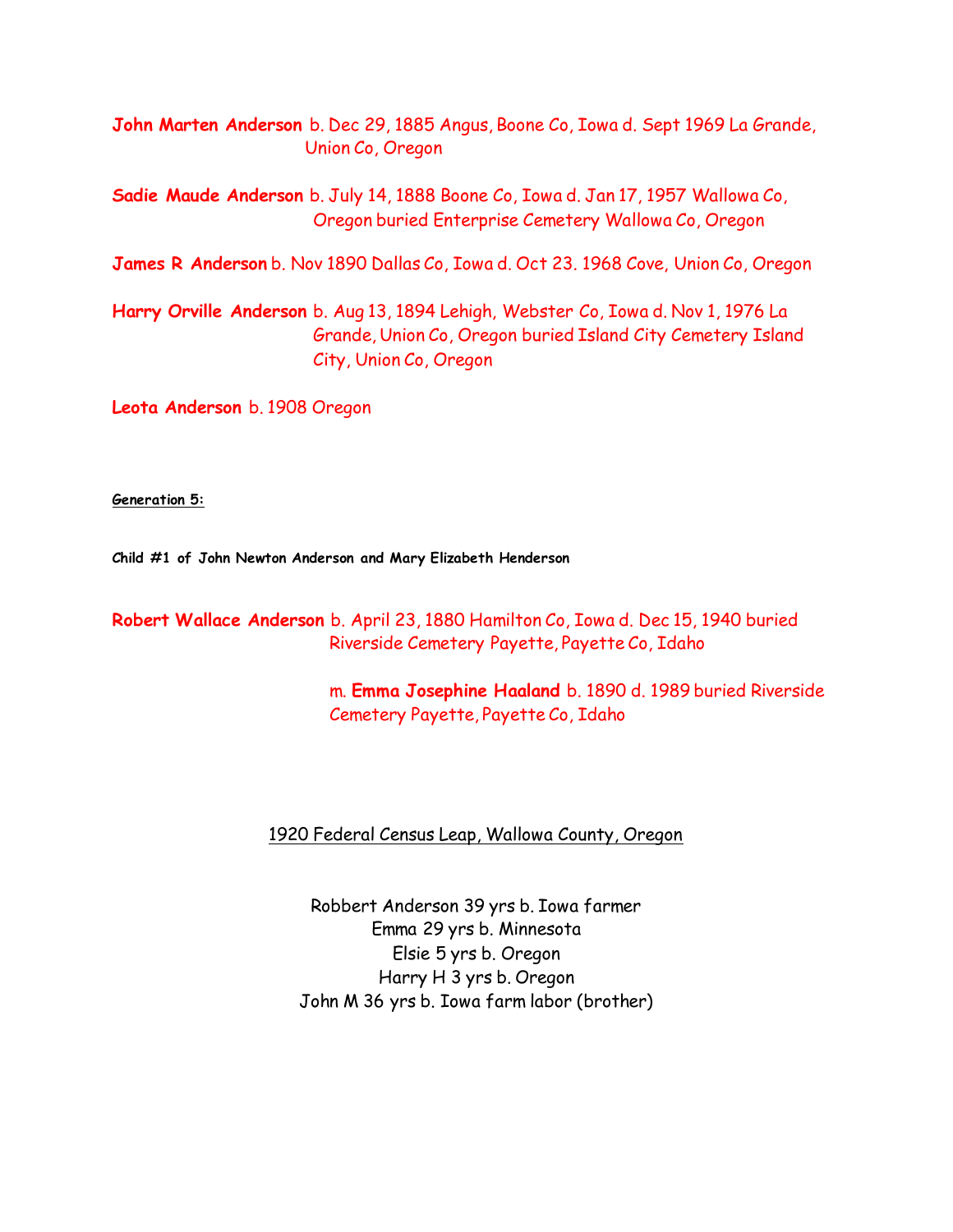### Children of Robert Wallace Anderson and Emma Josephine Haaland

**Elsie Anderson** b. 1915 Oregon **Harry H Anderson** b. 1917 Oregon **Wilma M Anderson** b. 1921 Idaho **Edna D Anderson** b. 1923 Idaho **Fern Elizabeth Anderson** b. June 2, 1925 Fruitland Payette Co, Idaho d. Nov 23, 2010 Forest Grove, Washington Co, Oregon buried Willamette National Cemetery Portland, Multnomah Co, Oregon **Generation 6:**

**Child #3 of Robert Wallace Anderson and Emma Josephine Haaland**

**Wilma M Anderson** b. 1921 Idaho

m. **? Carpenter**

**Generation 6:**

**Child #4 of Robert Wallace Anderson and Emma Josephine Haaland**

**Edna D Anderson** b. 1923 Idaho

m. **? Carpenter**

**Generation 6:**

**Child #5 of Robert Wallace Anderson and Emma Josephine Haaland**

**Fern Elizabeth Anderson** b. June 2, 1925 Fruitland Payette Co, Idaho d. Nov 23, 2010 Forest Grove, Washington Co, Oregon buried Willamette National Cemetery Portland, Multnomah Co, Oregon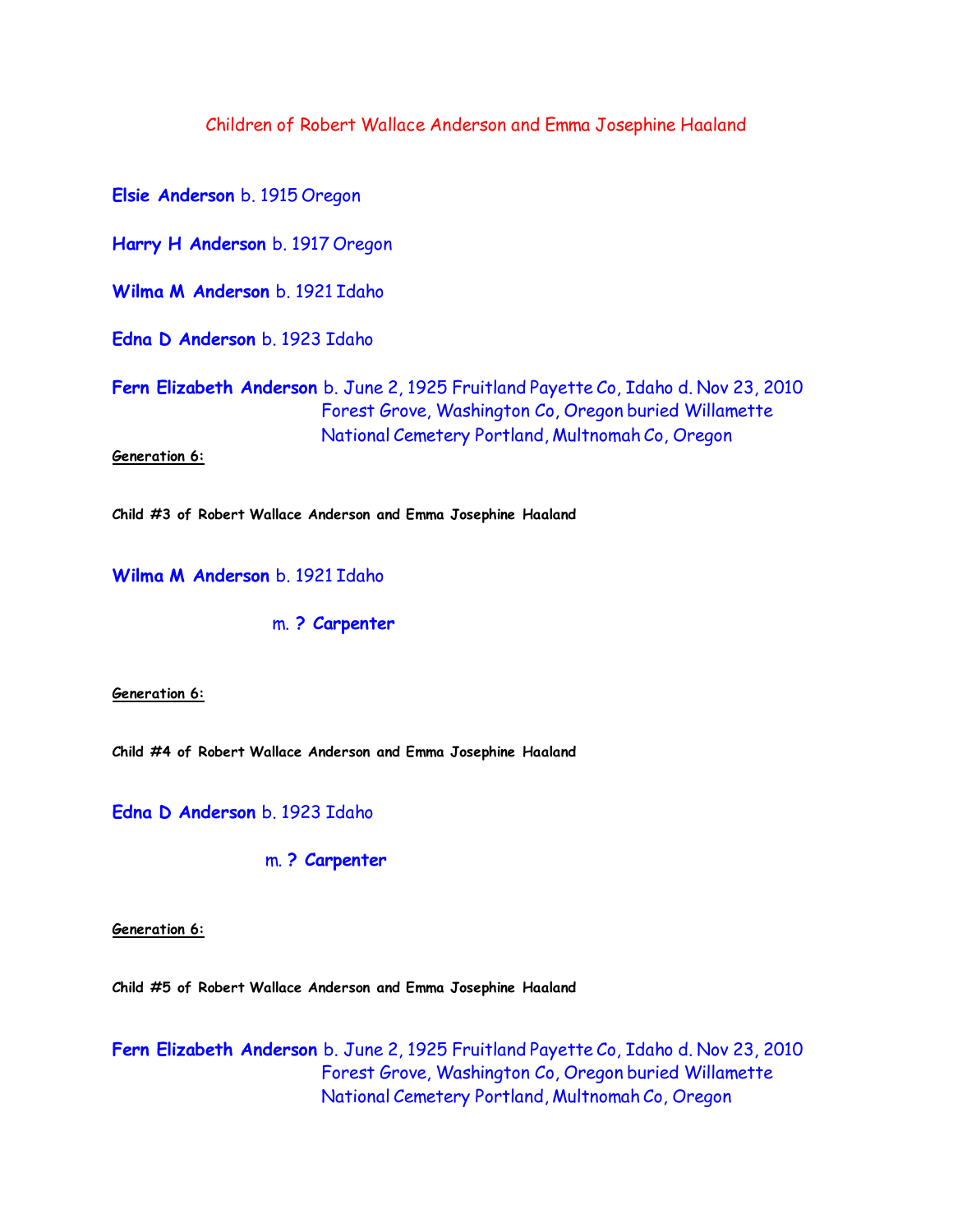

#### **Fern Elizabeth Rohde June 2, 1925-Nov. 23, 2010**

FOREST GROVE — Fern Elizabeth Rohde, 85, died Tuesday, Nov. 23, 2010, at the Marquis Care of Forest Grove. Private services will be held at Willamette National Cemetery in Portland.

Fern was born June 2, 1925, in Fruitland, Idaho. She was one of five children born to Robert and Emma (Haaland) Anderson. She was raised and received her education in Payette, Idaho, graduating from Payette High School.

Following high school, Fern began working as a bank teller. She was transferred to Madras, where she had worked in this capacity at the First National Bank. She met her husband, Harvey Rohde, on a blind date in 1964. They were married six months later on Feb. 14, 1965. Following their marriage, they made their home in Redmond, then onto Pendleton. In 2007, they moved to Forest Grove to be closer to their son.

Mrs. Rohde is survived by her husband; Harvey; a son and daughter-in-law, Michael and Debra Rohde of Beaverton; two sisters, Edna Carpenter of Calhan, Colo., and Wilma Carpenter of Canon City, Colo.; and a grandson.

She was preceded in death by two siblings.

The family suggests donations in Fern's name to the American Cancer Society.

Services are provided by Duyck & VanDeHey Funeral Home.

m. **Harvey Rohde**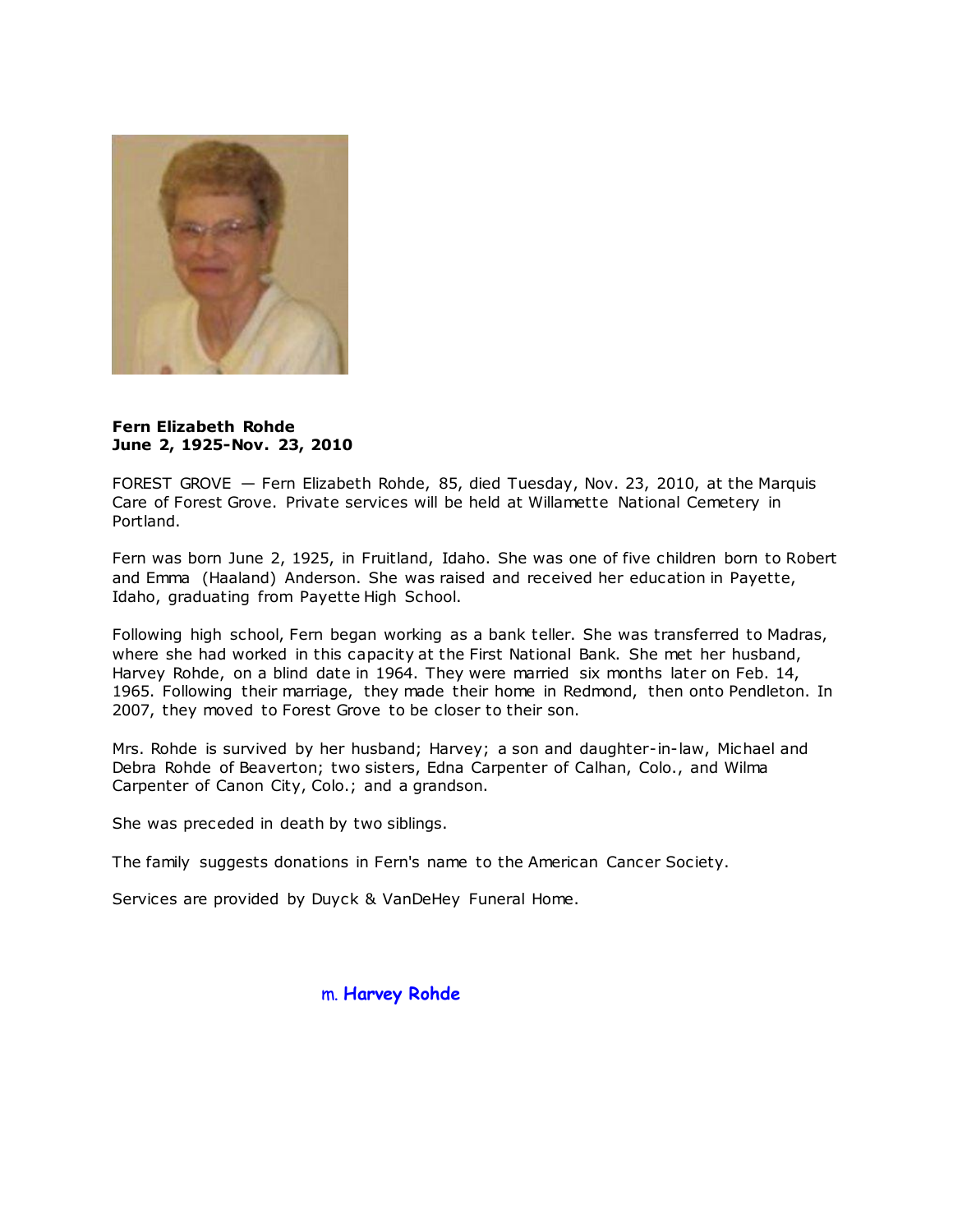Children of Fern Elizabeth Anderson and Harvey Rohde

**Michael Rohde**

**Generation 7:**

**Child of Fern Elizabeth Anderson and Harvey Rohde**

**Michael Rohde**

m. **Debra**

**Generation 5:**

**Child #3 of John Newton Anderson and Mary Elizabeth Henderson**

**Sadie Maude Anderson** b. July 14, 1888 Boone Co, Iowa d. Jan 17, 1957 Wallowa Co, Oregon buried Enterprise Cemetery Wallowa Co, Oregon

> m. **Harry Lester "Bud" Simms** b. Jan 6, 1876 Kansas d. March 17, 1932 Wallowa Co, Oregon buried Enterprise Cemetery Wallowa Co, Oregon

1910 Federal Census Joseph, Wallowa County, Oregon

Harry Simms 27 yrs b. Kansas teamster on farm Sadie 21 yrs b. Iowa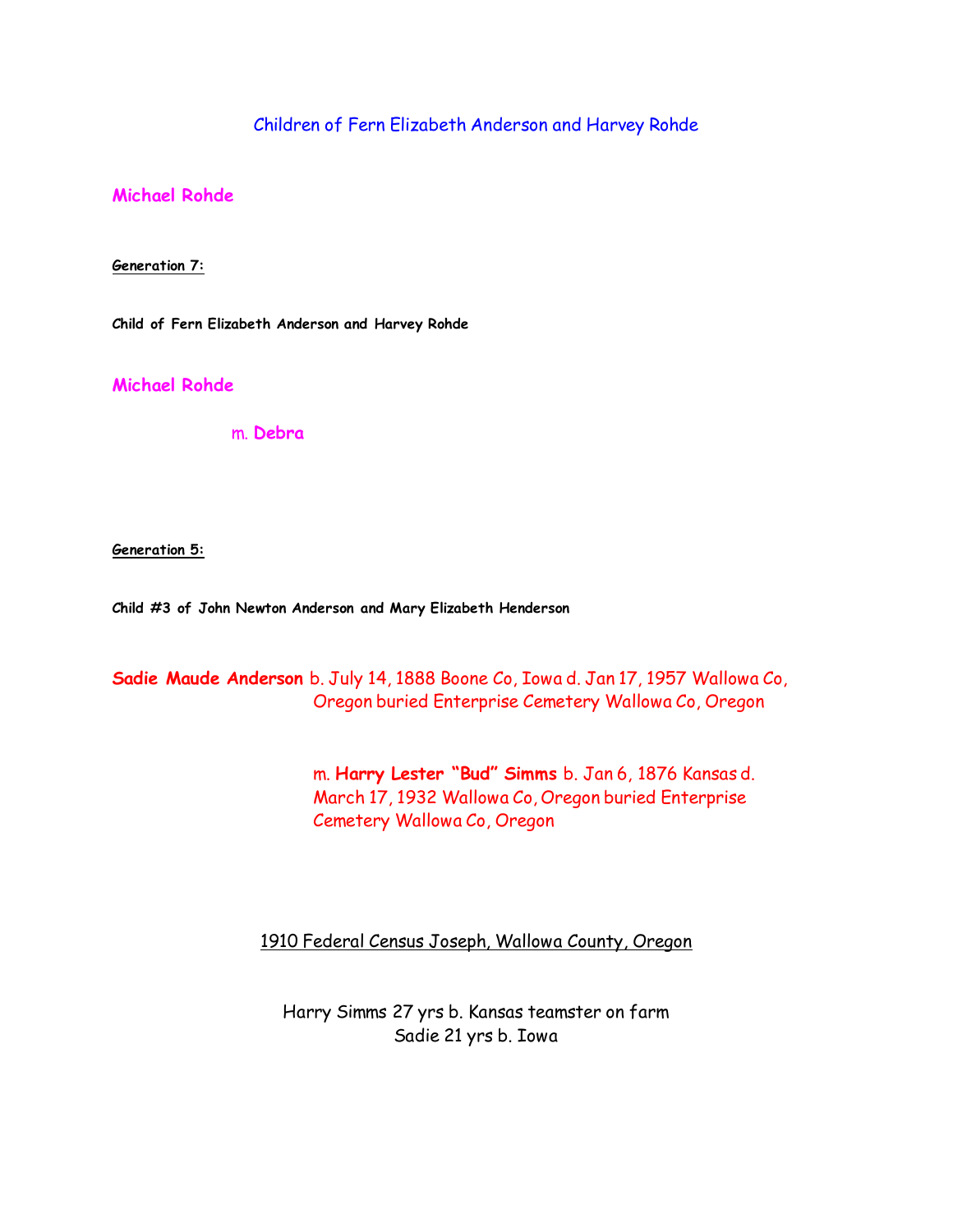# 1920 Federal Census Joseph, Wallowa County, Oregon

Harry L Simons 37 yrs b. Kansas farmer Sadie M 31 yrs b. Iowa Leona M 8 yrs b. Oregon Louis V 4 yrs 6 mo b. Oregon

1930 Federal Census Enterprise, Wallowa County, Oregon

Harry L Summe 48 yrs b. Kansas laborer Sadie 41 yrs b. Iowa Lois 14 yrs b. Oregon

Children of Sadie Maude Anderson and Harry Lester "Bud" Simms

**Leona Maude Simms** b. June 26, 1911 Joseph, Wallowa Co, Oregon d. June 16, 2011 La Grande, Union Co, Oregon buried Enterprise Cemetery Wallowa Co, Oregon

**Lois Simms** b. 1925 Oregon

**Generation 6:**

**Child #1 of Sadie Maude Anderson and Harry Lester "Bud" Simms**

**Leona Maude Simms** b. June 26, 1911 Joseph, Wallowa Co, Oregon d. June 16, 2011 La Grande, Union Co, Oregon buried Enterprise Cemetery Wallowa Co, Oregon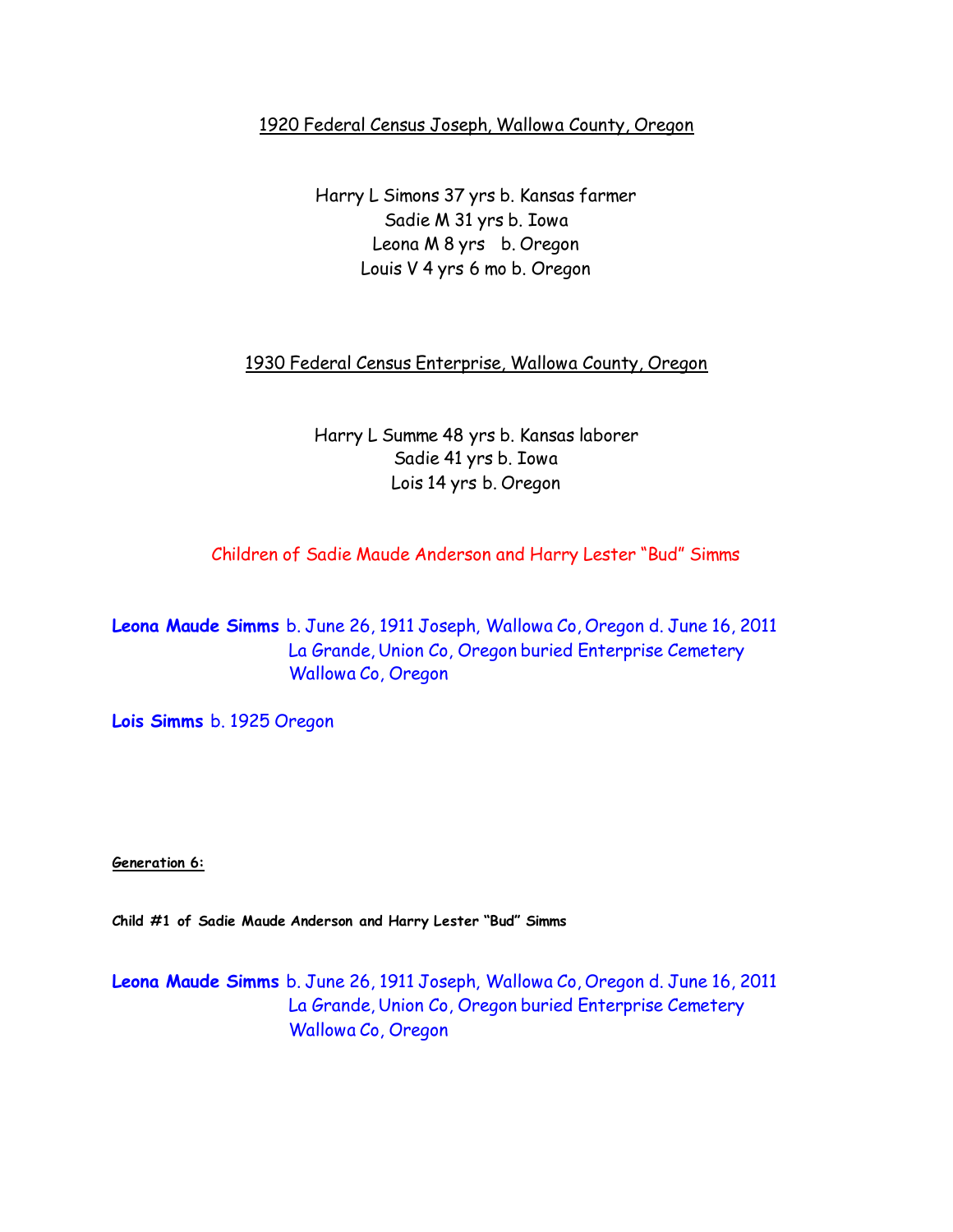

*The La Grande Observer Union County, Oregon Tuesday, June 21, 2011*

### **Leona Maude Baxter (June 26, 1911 - June 16, 2011)**

Leona Maude Baxter 99, died peacefully 10 days before her 100th birthday. Her centurion birthday party so eagerly looked forward to by her and her family and friends will, instead, be a Celebration of Life on Saturday, June 25, a 1:00 p.m. at the Senior Center in La Grande, Oregon. Private interment will be at the Enterprise Cemetery in Enterprise, Oregon.

Leona was born on June 26, 1911 in Joseph, Oregon. to Bud and Sadie Simms. Her early years were spent on a ranch in the Joseph area and later in Enterprise where she graduated from high school.

She married John Thomas "Bird" Frashier in 1930. ( They raised their son Harry Bird "Bud" Frashier) While being a wife and mother she worked at various retailers in Enterprise she also drove for Booth funeral home. After Bud graduated high school. In 1953 Bird became ill and that is when they moved to a small ranch on the Burnt River in Durkee, Oregon to be closer to good friend Ceila Titus where they worked hers and their ranches. Bird died in 1955.

Leona and Maurice Baxter were married in 1955 and continued to ranch in the valley. The couple took on the task of driving school bus gathering students from Weatherby and all over Durkee valley to deliver them to the Durkee School. Leona also became the janitor for the school and in that role was a strong supporter of the teachers and "mothered" many of the students who passed through the doors of that two-room school. When school was consolidated with the Baker School district, Maurice and Leona continued to gather students and deliver them to the "big" school bus that took them into Baker City. Leona enjoyed ranch life and loved sharing that precious time with her two much-loved grandchildren, Don and Tina. She was a member of the Durkee Grange, Baker County Cattlewomen, and substitute USPS postmistress for many years. Leona and Maurice were married for 42 years and after selling the Durkee ranch, they enjoyed retirement in Ontario and winters in Arizona.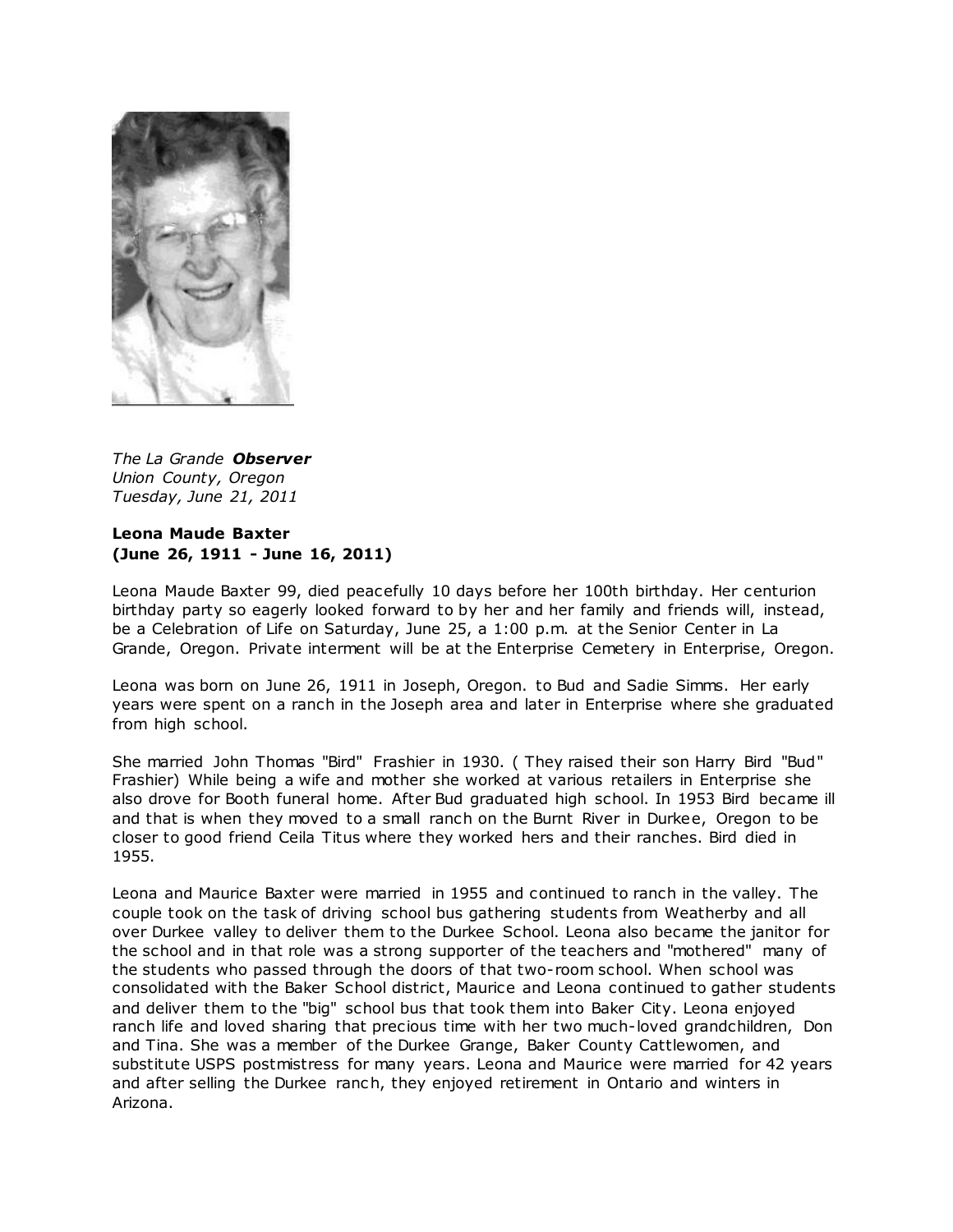After Maurice's death in 1998, Leona moved to La Grande to be closer to her son. Leona never met a stranger and with her warm personality she made friends wherever she was. At the senior center she met and developed a special relationship with Veryl Smith. They were companions until Veryl died in 2004. She lived a healthy, independent life until the past year when a fall forced her to move to Wildflower Assisted Care. Leona will be greatly missed by family and friends of all ages. She is survived by her son Bud Frashier and his wife Sue, two grandchildren, Donald Frashier and his wife Kim, Tina Kassel and her husband Scott, and one great-grandson Scott Kassel Jr. Sister Lois Nuss of Klamath Falls. Special niece and friend, Beverly Raley and her husband Larry, Nephew Tom Baxter and his wife Dulca, Doting friends Dottie McCabe and Cleo "Dude" Smith. Niece Charlottle Adams, nephew John Nuss, and many friends who brightened her days with visits as she brightened theirs.

She was preceded in death by her parents, her first husband Bird Frashier, husband Maurice Baxter, companion Veryl Smith, nephew Tony Staub.

Memorial contributions may be made to the senior center through Daniels & Knopp

 m. (1) **John Thomas "Bird" Frashier** 1930 b. Feb 20, 1896 d. June 17, 1955 Durkee, Oregon buried Enterprise Cemetery Wallowa Co, Oregon

Children of Leona Maude Simms and John Thomas "Bird" Frashier

**Harry Bird "Bud" Frashier**

**Generation 7:**

**Child of Leona Maude Simms and John Thomas "Bird" Frashier**

**Harry Bird "Bud" Frashier**

m. **Sue**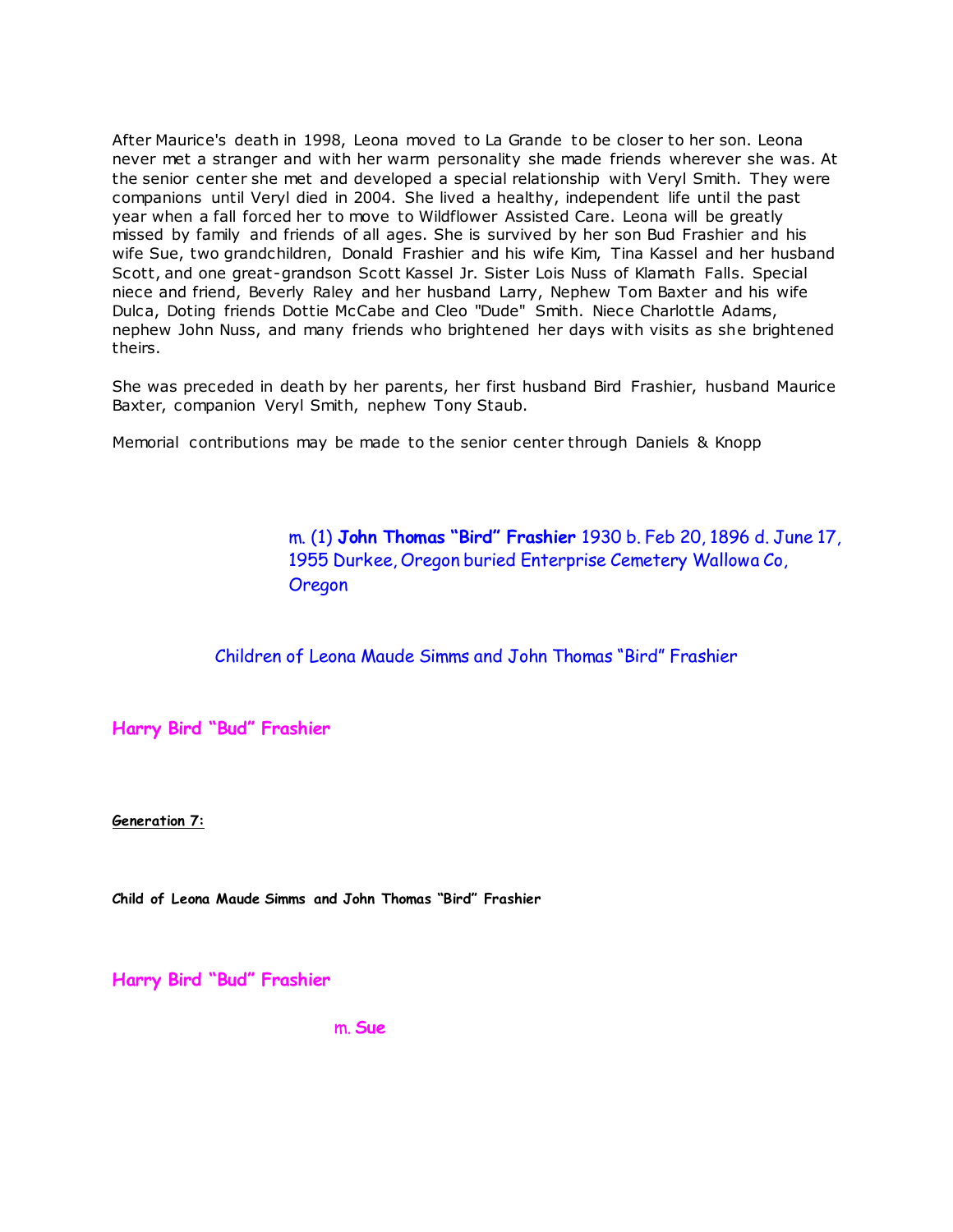# Children of Harry Bird "Bud" Frashier and Sue

### **Donald Frashier**

**Tina Frashier**

#### **Generation 8:**

**Child of Harry Bird "Bud" Frashier and Sue**

**Donald Frashier**

m. **Kim**

**Generation 8:**

**Child of Harry Bird "Bud" Frashier and Sue**

**Tina Frashier**

m. **Scott Kassel**

Children of Tina Frashier and Scott Kassel

**Scott Kassel Jr**

**Generation 6:**

 m. (2) 2nd husband of Leona Maude Simms **Donald Maurice Baxter** 1955 b. May 16, 1913 d. Feb 14, 1998 buried Mt Hope Cemetery Baker City, Baker Co, Oregon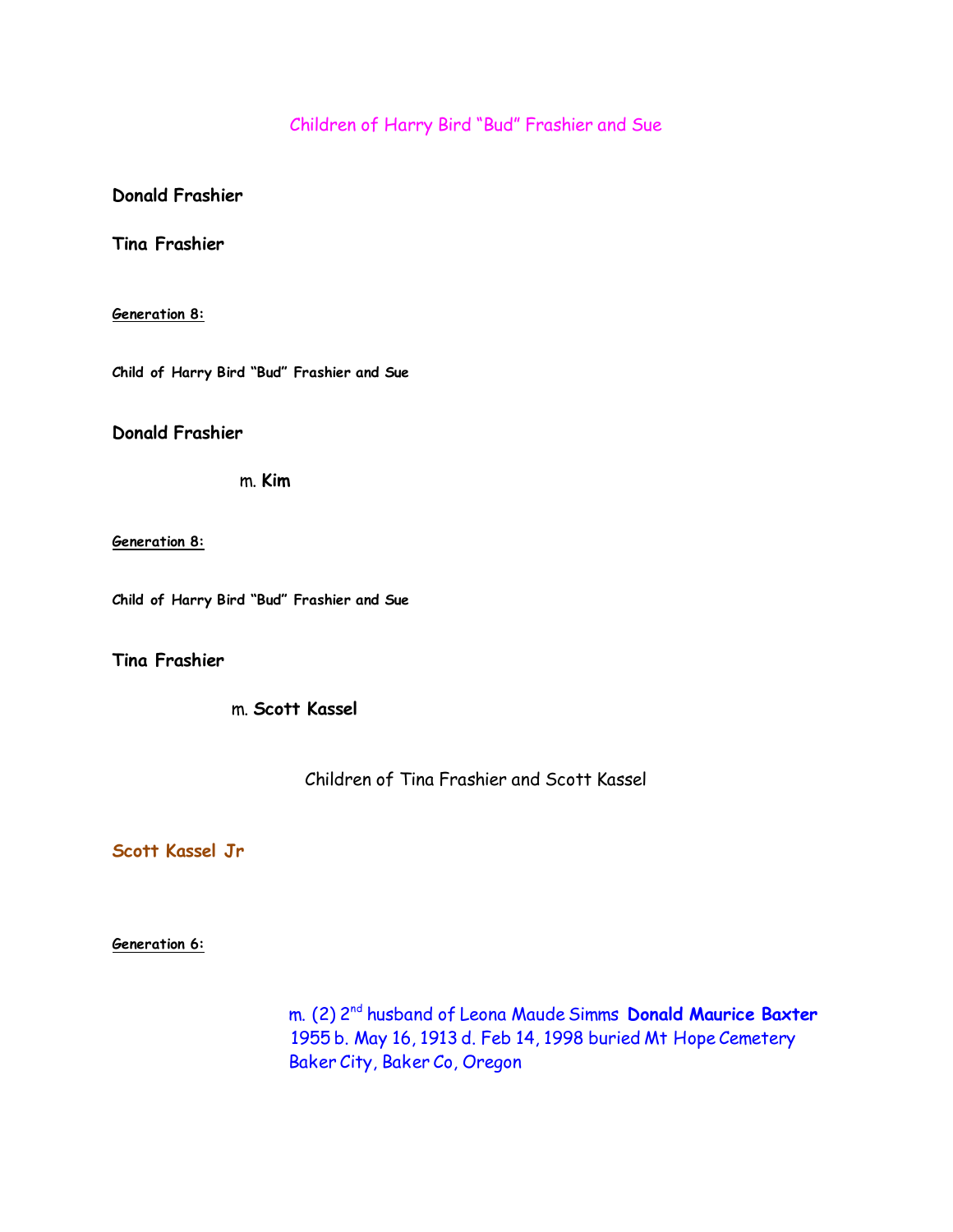**Generation 6:**

**Child #2 of Sadie Maude Anderson and Harry Lester "Bud" Simms**

**Lois Simms** b. 1925 Oregon

m. **? Nuss**

**Generation 5:**

**Child #4 of John Newton Anderson and Mary Elizabeth Henderson**

**James R Anderson** b. Nov 1890 Dallas Co, Iowa d. Oct 23. 1968 Cove, Union Co, Oregon

 m. **Nora Emelia Miller** b. Feb 5, 1899 Minnesota d. May 21, 1993 Wallowa, Wallowa Co, Oregon buried Wallowa Cemetery, Wallowa Wallowa Co, Oregon ( Daughter of Martin P Miller b. Sept 22, 1857 Wisconsin d. June 4, 1937 Oregon and Christine Edvardsdtv Haaland b. Aug 10, 1871 Haland, Hoyland, Rogaland, Norway)

1920 Federal Census Rock Creek, Baker County, Oregon

James W Anderson 24 yrs b. Iowa lumber teamster Nora E 21 yrs b. Minnesota

Children of James R Anderson and Nora Emelia Miller

**Pauline Nora Anderson** b. Oct 15, 1922 Hood River, Hood River, Oregon d. July 17, 1953 Wallowa, Wallowa Co, Oregon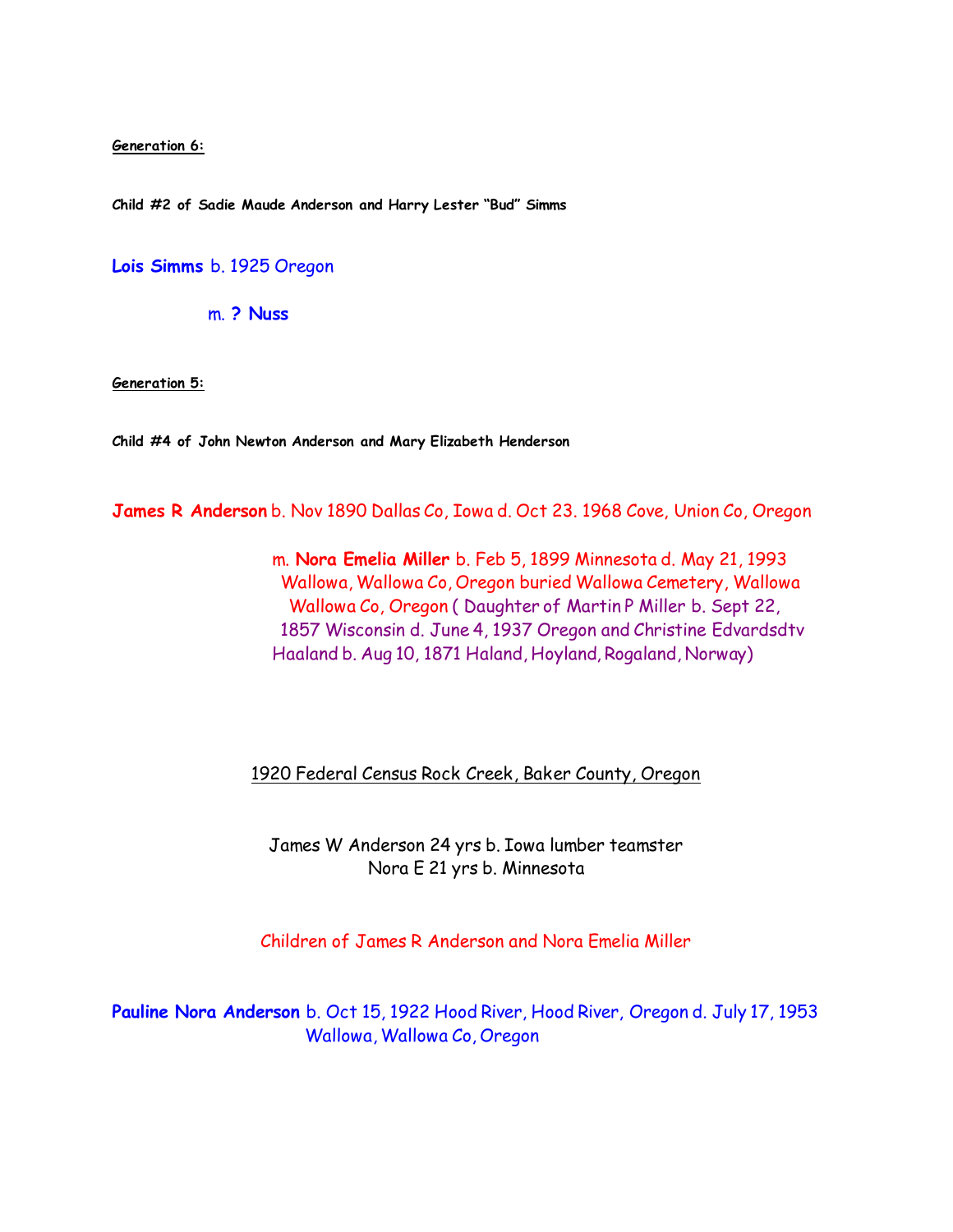**Generation 6:**

**Child of James R Anderson and Nora Emelia Miller**

**Pauline Nora Anderson** b. Oct 15, 1922 Hood River, Hood River, Oregon d. July 17, 1953 Wallowa, Wallowa Co, Oregon

> m. **James Ross Lenington** April 22, 1941 Weiser, Washington Co, Idaho b. Aug 23, 1921 Harlowton, Wheatland Co, Montana d. Dec 14, 1995 Gresham, Multnomah Co, Oregon buried Willamette National Cemetery Portland, Multnomah Co, Oregon

Children of Pauline Nora Anderson and James Ross Lenington

**Baby Boy Lenington** b. 1953 d. 1953

**Generation 5:**

**Child #5 of John Newton Anderson and Mary Elizabeth Henderson**

# **Harry Orville Anderson** b. Aug 13, 1894 Lehigh, Webster Co, Iowa d. Nov 1, 1976 La Grande, Union Co, Oregon buried Island City Cemetery Island City, Union Co, Oregon

The Observer, Saturday 6 November 1976 La Grande, Oregon **OBITUARIES** ORVILLE HARRY ANDERSON Harry Anderson, 82, of 1206 North Willow, died Monday at his home. Mr. Anderson was born August 13, 1894 in Lehigh, Iowa the son of John N. and Mary (Henderson) Anderson. He worked at the vinegar and flour mill here in La Grande and retired from the Oregon State Hiway department as a flagman. Survivors include his daughters, May Little, La Grande, Lauretta Moore, La Grande; Ruby J. Smith, of Sierra Vista, Arizona, and Orvetta Harmon, of Gresham; sons, Donald J. and Harold L. Anderson, La Grande; James O. Anderson, Sierra Vista, Arizona; and Robert N. Anderson, Cove; sister, Leota Lathrop, Canyonville, Oregon; 25 grandchildren; several great-grandchildren; other relatives and friends. Funeral services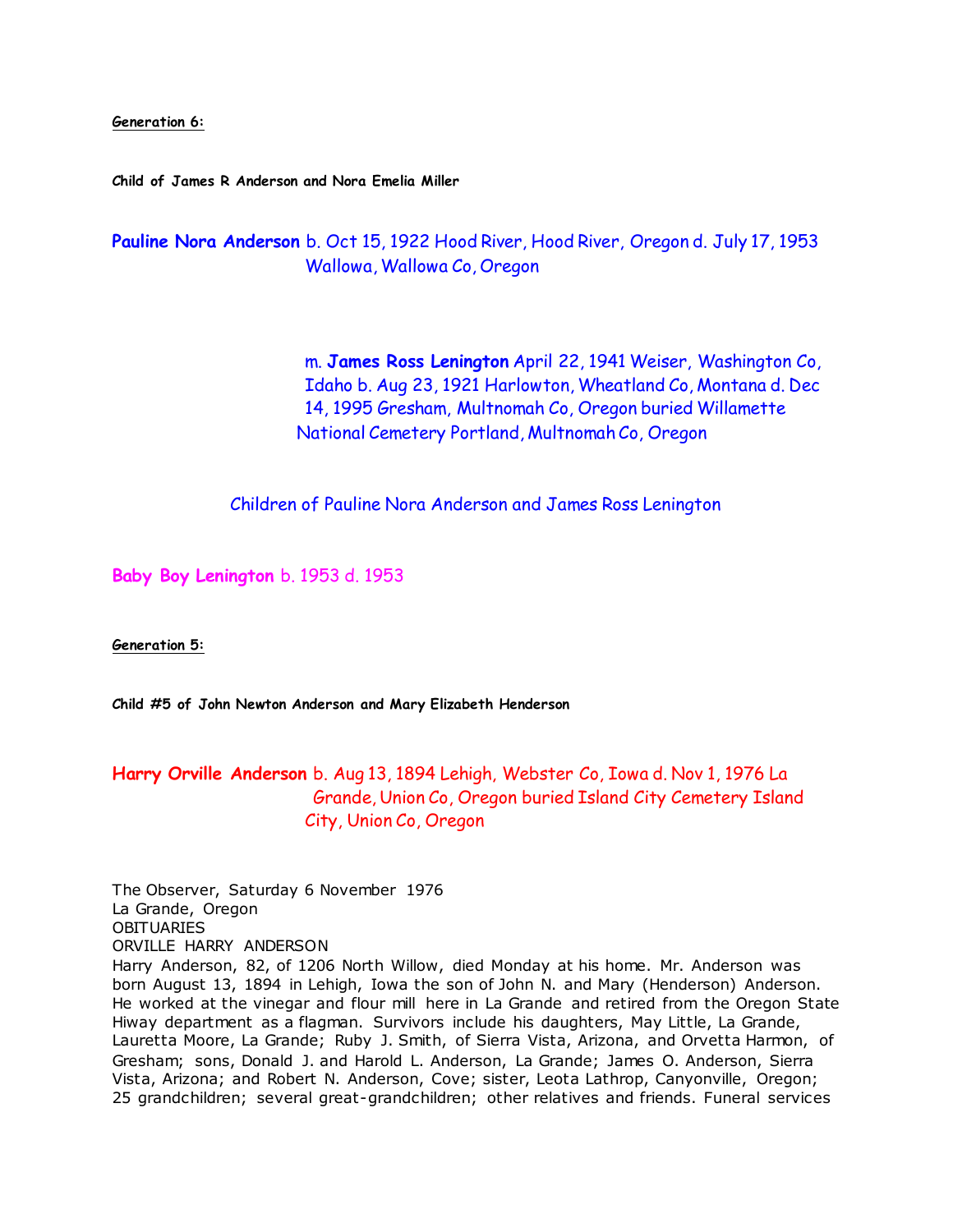will be held Monday, November 8th at 11 a.m. at Daniels Valley Funeral Chapel. Concluding services and vault interment will follow at the Island City Cemetery.

82 years, 2 months, 19 days.

 m. **Laura Josephine Gastin** May 20, 1920 Weiser, Washington Co, Idaho b. May 12, 1901 Wallowa, Wallowa Co, Oregon d. July 11, 1960 La Grande, Union Co, Oregon buried Island City Cemetery Island City, Union Co, Oregon

### 1930 Federal Census Payette, Payette County, Idaho

Harry O Anderson 35 yrs b. Iowa house plumber Laura J 28 yrs b. Oregon Ruby J 7 yrs b. Oregon James B 5 yrs b. Oregon Robert N 2 yrs 5 mo b. Oregon Donald J 1 mo b. Idaho

Children of Harry Orville Anderson and Laura Josephine Gastin

**Ruby J Anderson** b. Dec 22, 1922 Oregon d. Nov 26, 1989 Huachuca City, Cochise Co, Arizona buried Island City Cemetery Island City, Union Co, Oregon

**James O Anderson** b. 1925 Oregon

**Robert N Anderson** b. 1927 Oregon

**Donald J Anderson** b. 1930 Idaho

**Mae Elizabeth Anderson** b. Oct 2, 1932 La Grande, Union Co, Oregon d. Jan 31, 1979 La Grand, Union Co, Oregon buried Island City Cemetery, Island City, Union Co, Oregon

**Orvetta Anderson** 

**Harold L Anderson**

**Lauretta Anderson**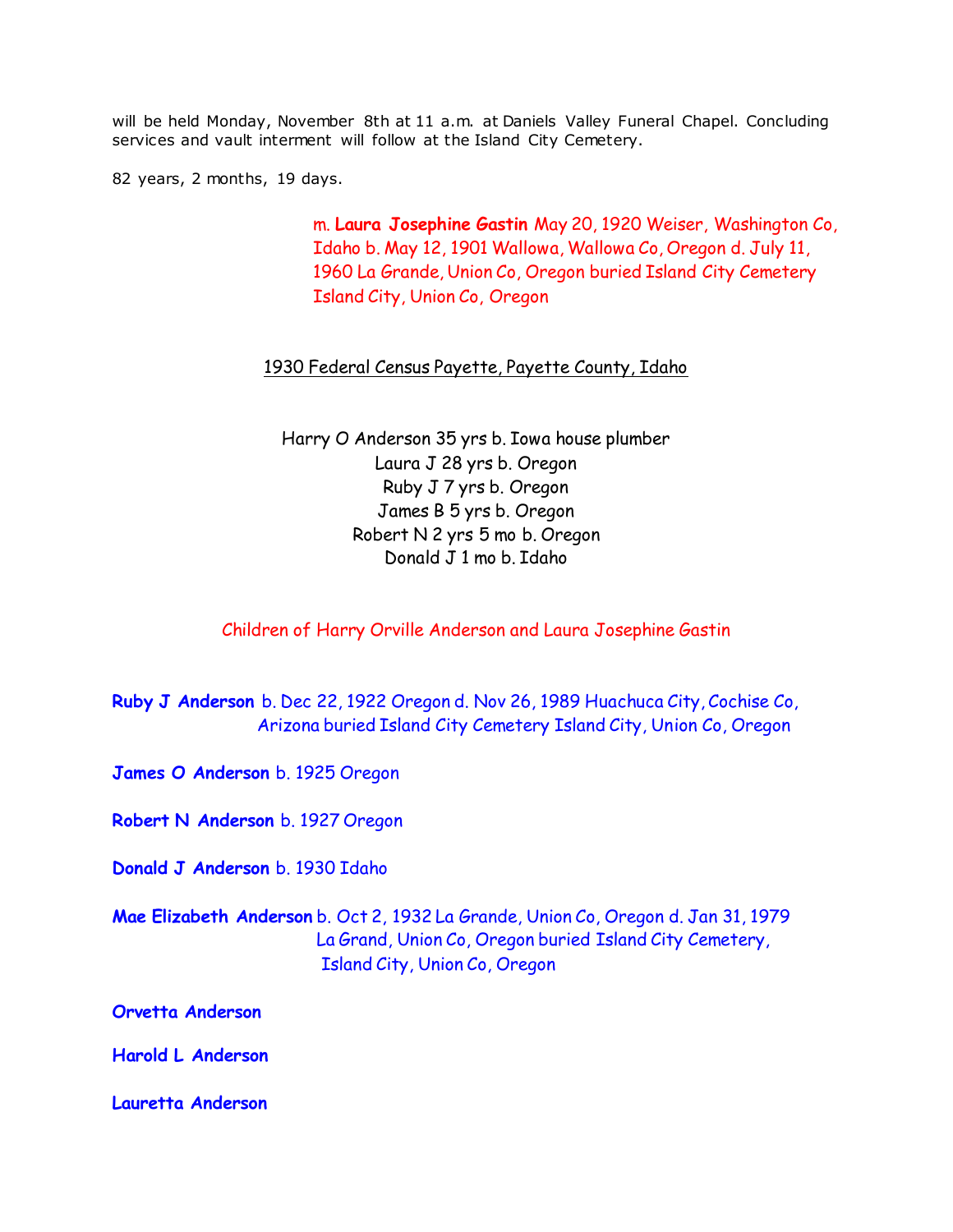#### **Generation 6:**

**Child #1 of Harry Orville Anderson and Laura Josephine Gastin**

**Ruby J Anderson** b. Dec 22, 1922 Oregon d. Nov 26, 1989 Huachuca City, Cochise Co, Arizona buried Island City Cemetery Island City, Union Co, Oregon

> m. **Carl Henderson Smith** b. Oct 1, 1913 d. April 11, 1965 buried Island City Cemetery Island City, Union Co, Oregon

**Generation 6:**

**Child of Harry Orville Anderson and Laura Josephine Gastin**

# **Mae Elizabeth Anderson** b. Oct 2, 1932 La Grande, Union Co, Oregon d. Jan 31, 1979 La Grand, Union Co, Oregon buried Island City Cemetery, Island City, Union Co, Oregon

The Observer, Saturday 3 February 1979 La Grande, Oregon **OBITUARIES** MAE ELIZABETH LITTLE Mae Elizabeth Little, 46, of Route 3 La Grande, died Wednesday at the Grande Ronde Hospital. She was born Oct 2, 1932 in La Grande to Harry Orville and Laura Josephine Anderson. Mrs. Little lived in La Grande all of her life and was a member of the Church of Jesus Christ of Latter-day Saints. Among her hobbies she enjoyed Genealogy and antiques. On Oct. 14, 1950 she married Charles Little. Survivors include her husband Charles Little of La Grande: Sons Delbert L. Little, La Grande, Richard D. Little, Summerville and Charles M. Little, La Grande: daughters Charla J. Little, Burns, Nancy A. Devault, La Grande, brothers James O. Anderson of Sierra Vista, Ariz., Robert N. Anderson, Cove, Donald J. Anderson, Kenai, Ala and Harold L. Anderson, La Grande; sisters Ruby J. Smith, Hautcha, Ariz., Orvetta L. Harmon, Gresham, Loretta J. Clark, La Grande and five grandchildren. Funeral services are planned at 1 p.m. Monday at the LDS Church with Bishop H. Eugene McKinney officiating. Concluding services will follow at the Island City Cemetery. Friends who wish may contribute to the American Cancer Society by mailing contributions to Coffey's Funeral Chapel, La Grande.

46 years, 3 months, 29 days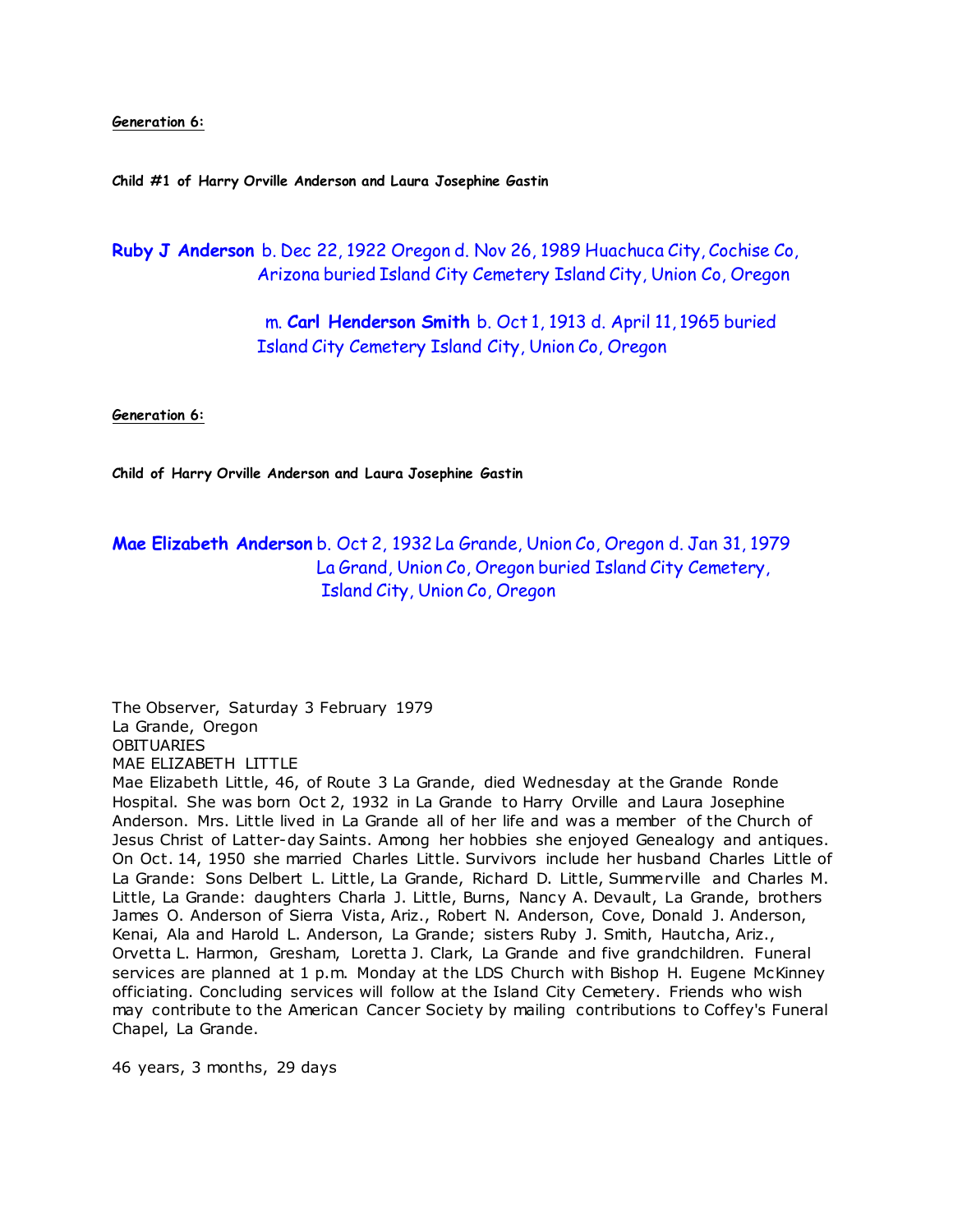m. **Charles M " Chuck" Little** Oct 2, 1950 b. April 30, 1930 Phoenix, Maricopa Co, Arizona d. March 29, 2000 Apache Junction, Pinal Co, Arizona buried Island City Cemetery Island City, Union Co, Oregon

The Observer, Thursday 6 April 2000 La Grande, Oregon **OBITUARIES** CHARLES M. LITTLE Formerly of La Grande 1930 – 2000 Charles "Chuck" M. Little, 69, died March 29 in Apache Junction, Ariz. A memorial service for family and friends will be at 1 p.m. Saturday at the Eagles Lodge in La Grande. A private burial will be at the Island City Cemetery at a later date. Mr. Little was born April 8, 1930, in Phoenix, Ariz. He moved to Oregon in the 1950s and retired from the Boise Cascade sawmill in La Grande. Mr. Little enjoyed collecting antiques and playing cards with friends. His greatest joy was spending time with family and friends. Survivors include his eight children, Charla Little of McCook, Neb., Nancy Shroyer of Florence, S.C., Laurae Trachsel of Burley, Idaho, MarrSue Harris of Springfield, Debra Decker of Portland, Delbert Little of Salem, Richard Little of Cove and Charles Little of Echo, one brother and three sisters; 14 grandchildren and five great-grandchildren. His wife, Mae E. Little, died earlier.

69 years, 11 months, 21 days.

Children of Mae Elizabeth Anderson and Charles M "Chuck" Little

**Delbert Little**

**Charles Little**

**Richard Little**

**Charla Little**

**Nancy A Little**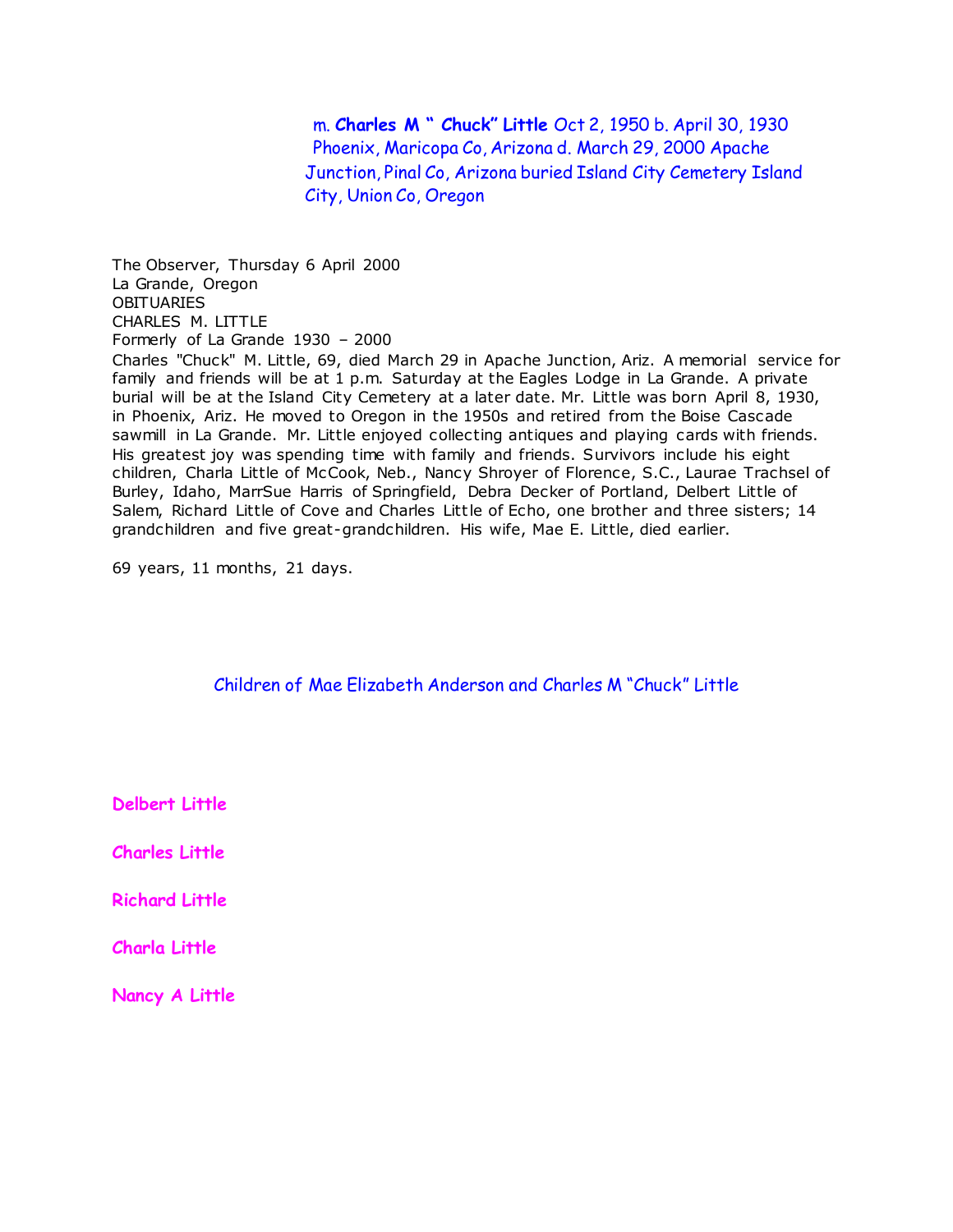#### **Generation 6:**

**Child of Harry Orville Anderson and Laura Josephine Gastin**

### **Orvetta Anderson**

### m. **? Harmon**

**Generation 6:**

**Child of Harry Orville Anderson and Laura Josephine Gastin**

### **Lauretta Anderson**

m. (1) **? Moore**

m. (2) **? Clark**

#### **Generation 5:**

**Child #6 of John Newton Anderson and Mary Elizabeth Henderson**

### **Leota Anderson**

m. **? Lathrop**

#### **Generation 4:**

**Child # 4 of Robert Anderson and Elizabeth Cassady**

**Thomas Johnson Anderson** b Feb 23, 1851 Xenia, Greene County, Ohio d. Jan 29, 1914 Allen County, Kansas buried Bronson Cemetery, Bronson, Bourbon Co, Kansas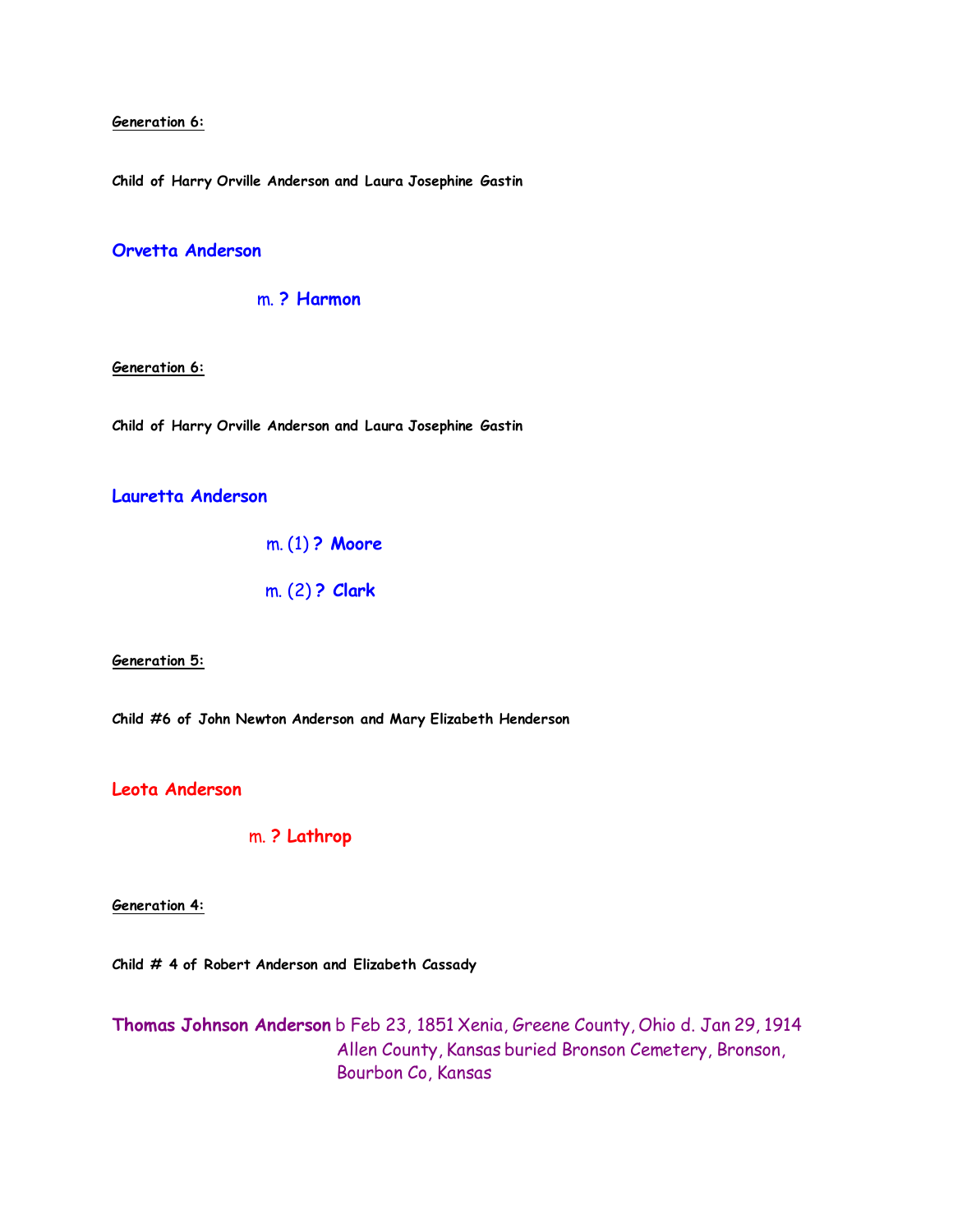

 m. **Eldora Jane Burt** 1897 b. Jan 3, 1879 Bourbon Co, Kansas d. Feb 25, 1957 Bronson, Bourbon Co, Kansas buried Bronson Cemetery Bronson, Bourbon Co, Kansas ( Daughter of Jacob Alexander Burt b. June 5, 1854 Watertown, Jefferson Co, Wisconsin d May 24, 1940 Scott City, Bourbon Co, Kansas and Margaret Freelove Perkins b. June 29, 1859 Trenton, Grundy Co, Missouri d. Jan 14, 1923 Scott City, Bourbon Co, Kansas)

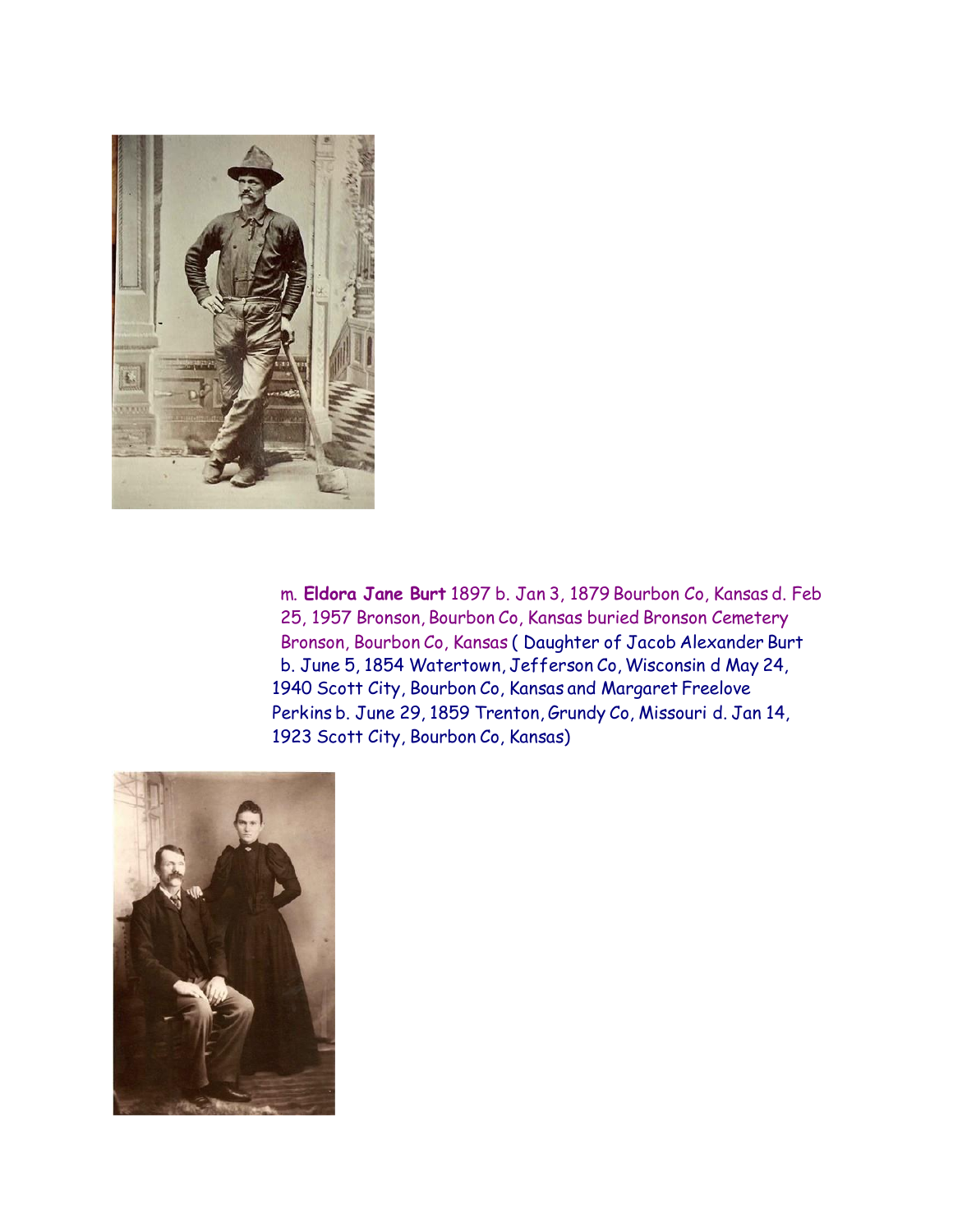## 1900 Federal Census Franklin Twp, Bourbon County Kansas

Thomas Anderson 49 yrs b. Feb 1851 Ohio farmer Eldora 21 yrs b. Jan 1879 Kansas mother of 1, 1 living Robert R 1 yr b. Dec 1898 Kansas Elizabeth 73 yrs b. Jan 1827 Indiana mother of 10, 5 living (mother)

## 1905 Kansas State Special Census Elsmore Twp, Allen County, Kansas

T J Anderson 54 yrs Eldora 26 yrs Roy 6 yrs Carl 1 yr

# 1910 Federal Census Elsmore Twp, Allen County, Kansas

T J Anderson 58 yrs b. Ohio farmer Eldora 32 yrs b. Kanas Robert R 11 yrs b. Kansas Corl L 6 yrs b. Kansas Chester B 3 yrs b. Kansas

1915 Kansas State Special Census Elsmore Twp, Allen County, Kansas

Eldora Anderson 36 yrs Ray 16 yrs Carl 11 yrs Chester 8 yrs Mary 4 yrs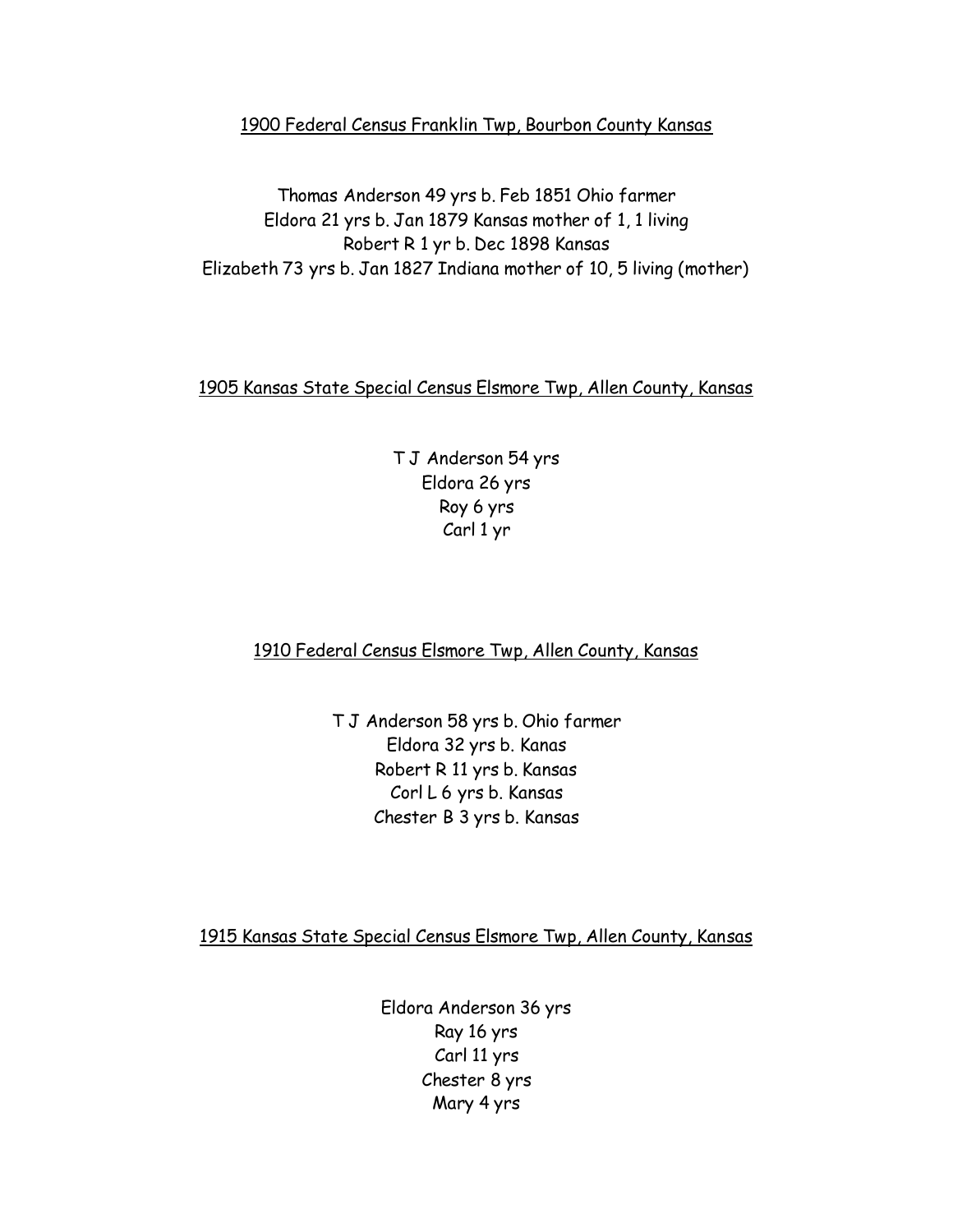# 1920 Federal Census Elsmore Twp, Allen County, Kansas

Eldora Anderson 41 yrs b. Kansas farmer Carl 16 yrs b Kansas Chester 12 yrs b. Kansas Margaret 9 yrs b. Kansas

Children of Thomas Johnson Anderson and Eldora Jane Burt



Thomas Johnson Anderson and Eldora Jane Burt Family

**Robert Ray Anderson** b. Dec 5, 1898 Kansas d. Oct 23, 1918 Louisville, Jefferson County, Kentucky buried Bronson Cemetery Bronson, Bourbon Co, Kansas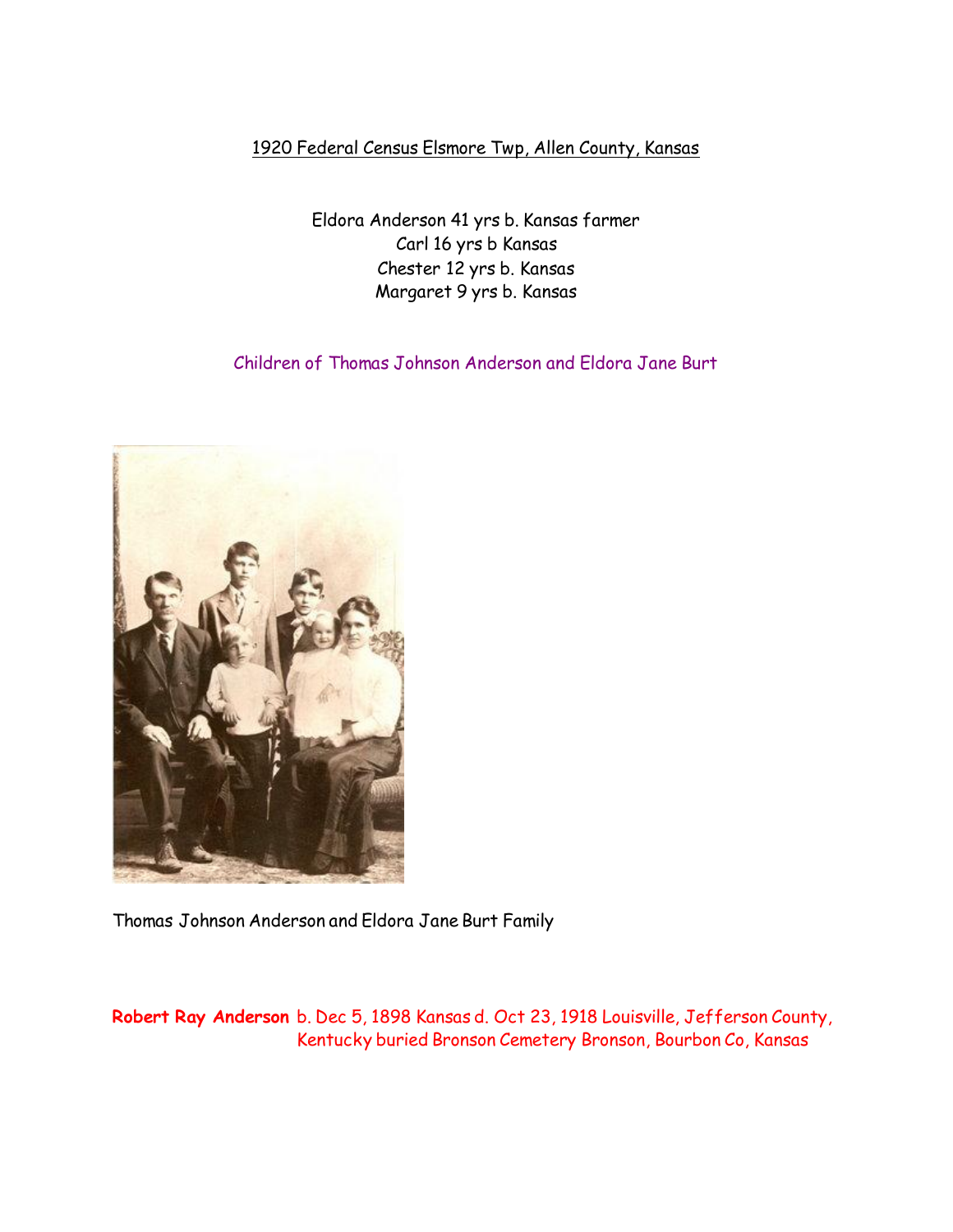

Died of Spanish Flu at Camp Taylor in Louisville Kentucky Was a private in the U. S. Army, World War 1

# **Grace Anderson** b. Sept 8, 1900 d. June 10, 1902 buried Bronson Cemetery Bronson, Bourbon Co, Kansas

**Carl Luster Anderson** b. June 3, 1903 Allen Co, Kansas d. July 26, 1977 Bronson, Bourbon Co, Kansas buried Bronson Cemetery Bronson, Bourbon Co, Kansas

**Chester B Anderson** b. Jan 31, 1907 Allen Co, Kansas d. Jan 20, 1998 Bronson, Bourbon Co, Kansas

**Mary Jewell Anderson** b. Dec 15, 1910 Allen Co, Kansas d. May 27, 1995 El Paso, El Paso Co, Texas buried Bronson Cemetery Bronson, Bourbon Co, Kansas

**Generation 4:**

**Child #3 of Thomas Johnson Anderson and Eldora Jane Burt**

**Carl Luster Anderson** b. June 3, 1903 Allen Co, Kansas d. July 26, 1977 Bronson, Bourbon Co, Kansas buried Bronson Cemetery Bronson, Bourbon Co, Kansas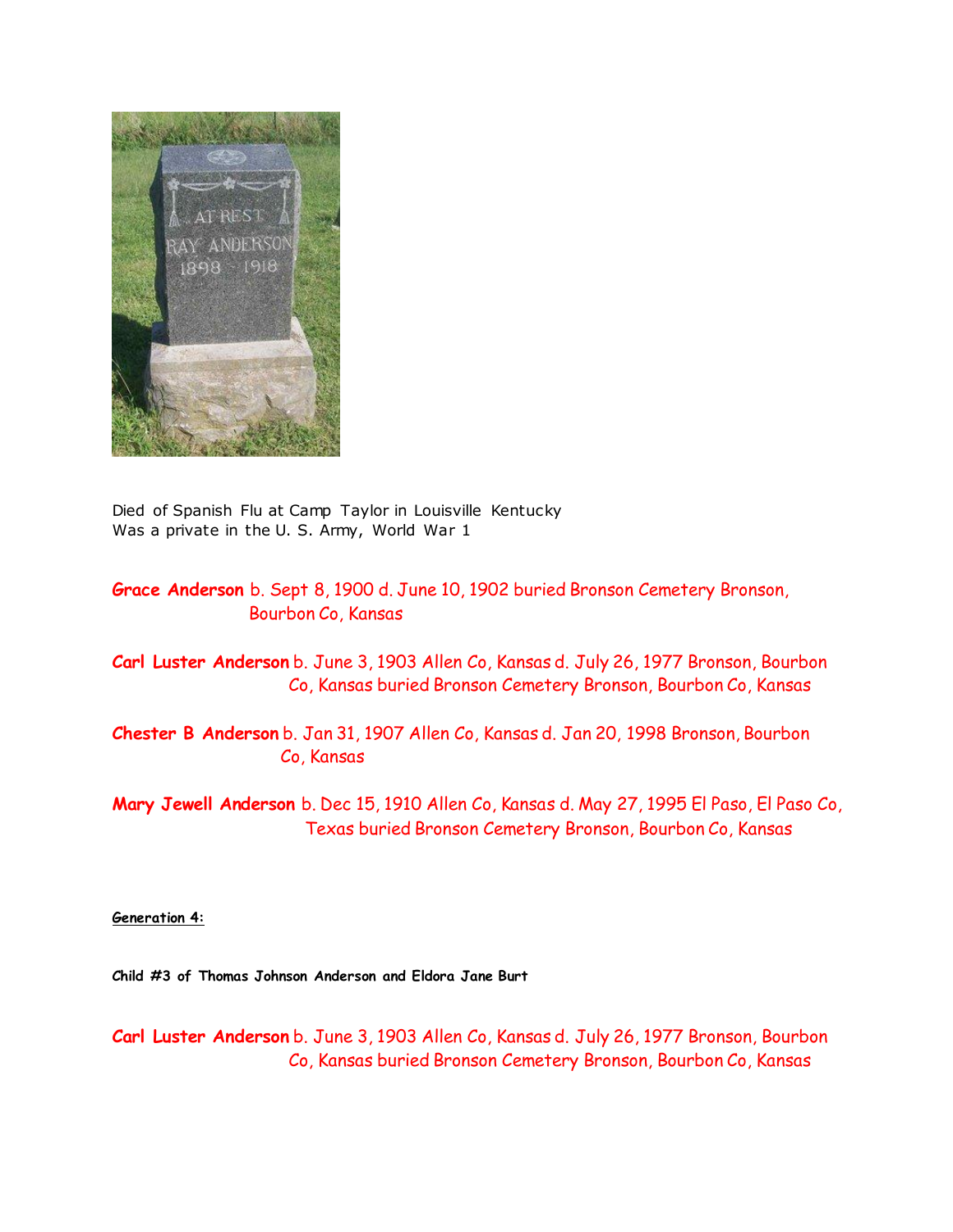

 m. **Ida Blanch Reeder** Sept 9, 1920 b. Oct 26, 1901 Uniontown, Bourbon Co, Kansas d April 10, 1980 Fort Scott, Bourbon Co, Kansas buried Bronson Cemetery Bronson, Bourbon Co, Kansas ( Daughter of Reuben Benage Reeder b. April 27, 1877 Kansas d. July 4, 1957 Uniontown, Bourbon Co, Kansa and Ellen Nancy Conrod b. March 6, 1877 Fort Scott, Bourbon Co, Kansa d. April 13, 1940 Fresno, Fresno Co, California)

1925 Kansas State Special Census Elsmore, Allen County, Kansas

Carl Anderson 21 yrs b. Kansas farmer Ida B 23 yrs b. Kansas Donald R 1 yr b. Kansas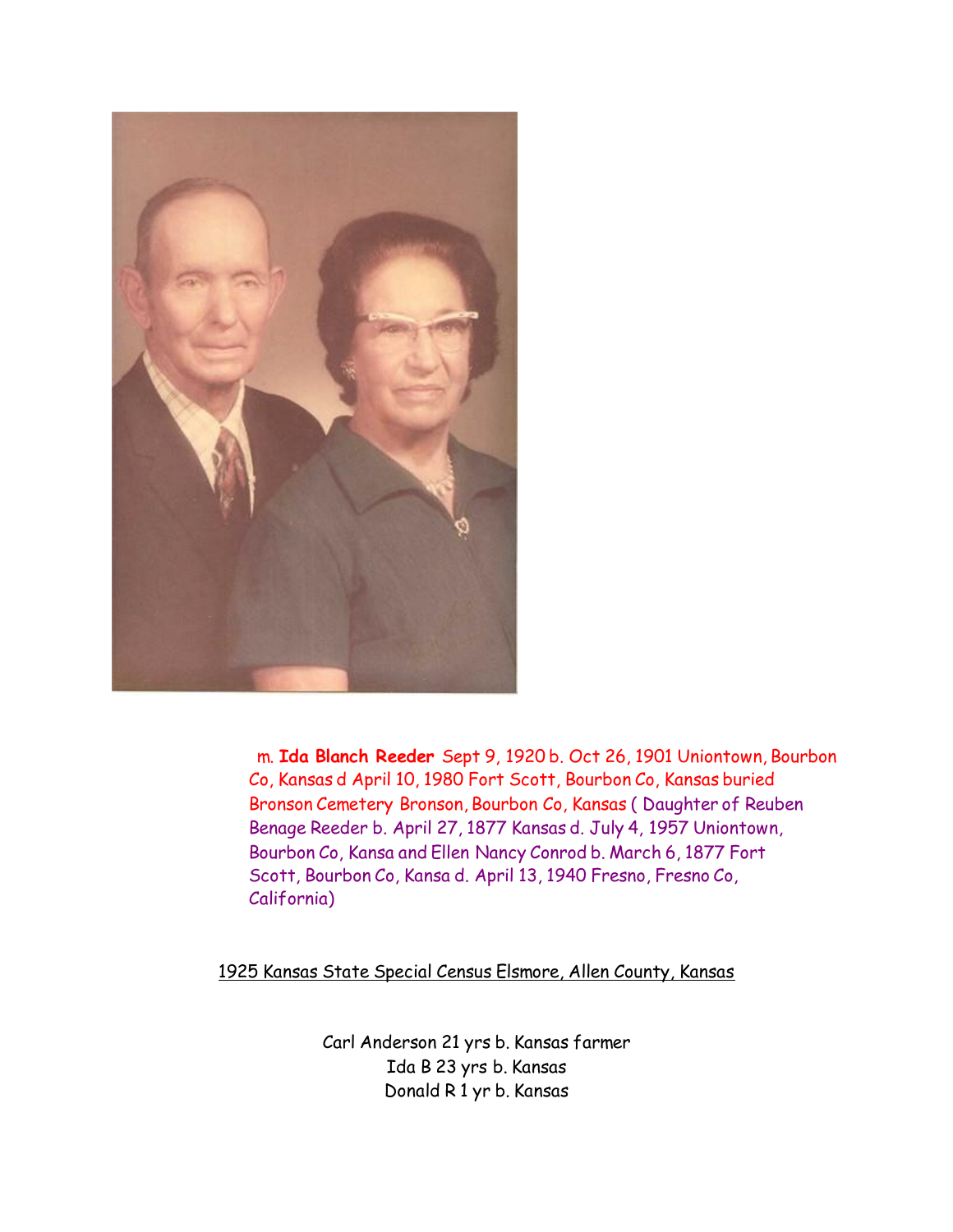# 1930 Federal Census Elsmore, Allen County, Kansas

Carl Anderson 26 yrs b. Kansas farmer Ida 26 yrs b. Kansas Donald 6 yrs b. Kansas

# Children of Carl Luster Anderson and Ida Blanch Reeder

**Donald Reuben Anderson** b. Aug 3, 1912 Bourbon Co, Kansas d. April 16, 1992 Chanute, Neosho Co, Kansas buried Bronson Cemetery Bronson, Bourbon Co, Kansas

**Generation 5:**

**Child #1 of Carl Luster Anderson and Ida Blanch Reeder**

**Donald Reuben Anderson** b. Aug 3, 1912 Bourbon Co, Kansas d. April 16, 1992 Chanute, Neosho Co, Kansas buried Bronson Cemetery Bronson, Bourbon Co, Kansas

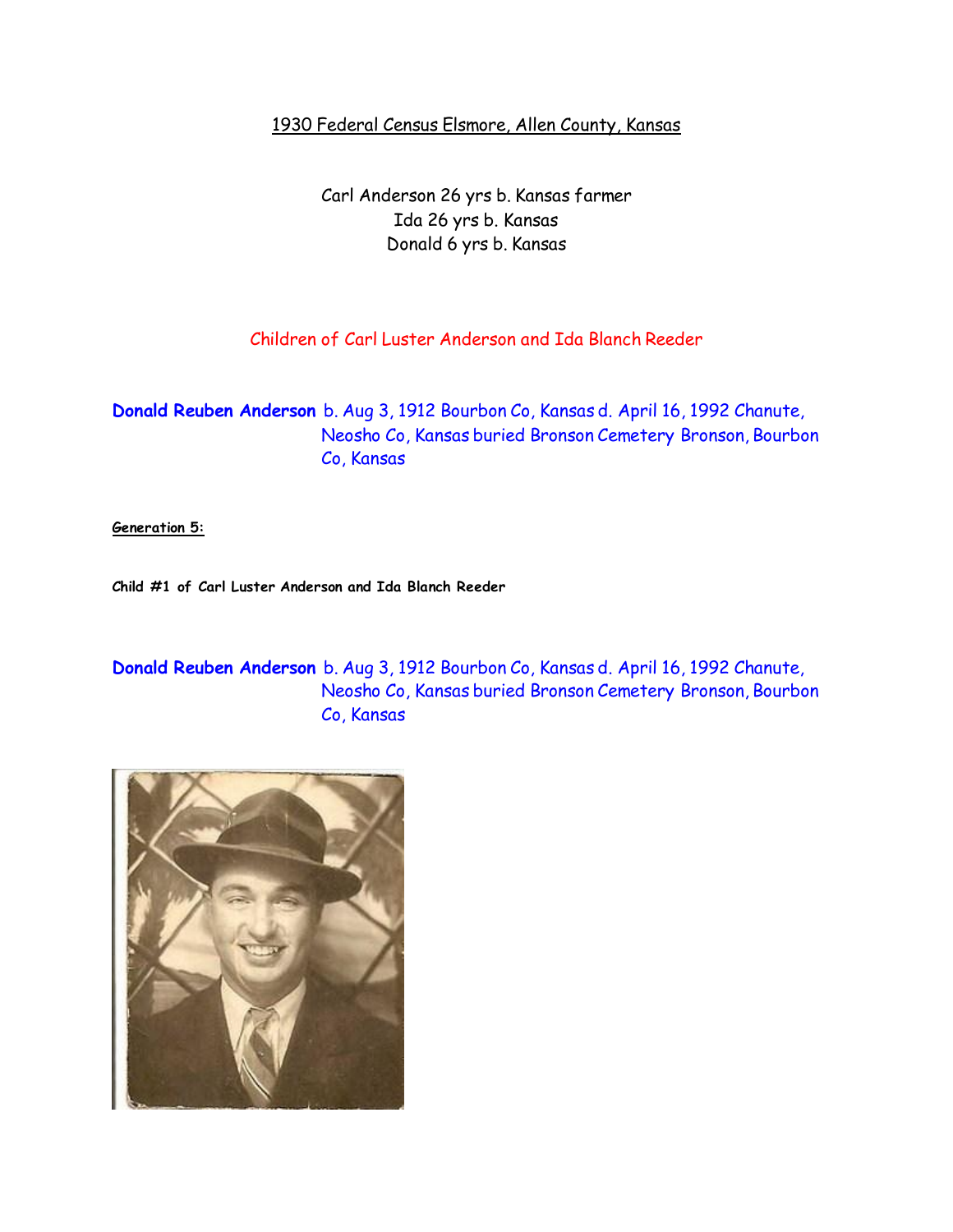Graveside services for Donald Reuben Anderson, 68, Chanute, will be at 10 a.m. Monday at the Bronson Cemetery, with the Rev. Chub Bolling officiating.

Mr. Anderson died Thursday, April 16, 1992, at the Neosho Medical Center in Chanute.

He was born Aug. 3, 1923, southwest of Bronson, the son of Carl Luster and Ida Blanche Reeder Anderson. He attended Rocklow School and graduated from Bronson High School in 1941.

Mr. Anderson, a former resident of the Bronson-Moran area, had farmed until 1983, when he became disabled from arthritis and moved to Chanute.

On June 12, 1945, he married Marjorie Ann Carmean at Iola. They divorced in 1973.

Survivors include a son, Bobbie Ray Anderson, Eudora; four daughters, Phyllis Jean Anderson, Neodesha, Donna Elaine Span and Terri Ann Jones, both of Chanute, and Joyce Renee Barnes, rural Galena; nine grandchildren and a great -grandchild.

Two sons died earlier, Donald Gordon Anderson in 1969 and Johnnie Lee Anderson in 1947.

 m. **Marjorie Ann Carmean** b. June 11, 1927 Des Moines, Union Co, New Mexico d Jan 5, 2005 Chanute, Neosho Co, Kansas buried Bronson Cemetery Bronson, Bourbon Co, Kansas ( Daughter of Charles Pierson Carmean b. Oct 18, 1878 Kansas d. 1951 Los Angeles, Los Angeles Co, California and Dora Meir b. April 7, 1899 End, Garfield Co, Oklahoma d. Nov 18, 1963 Iola, Allen Co, Kansas)

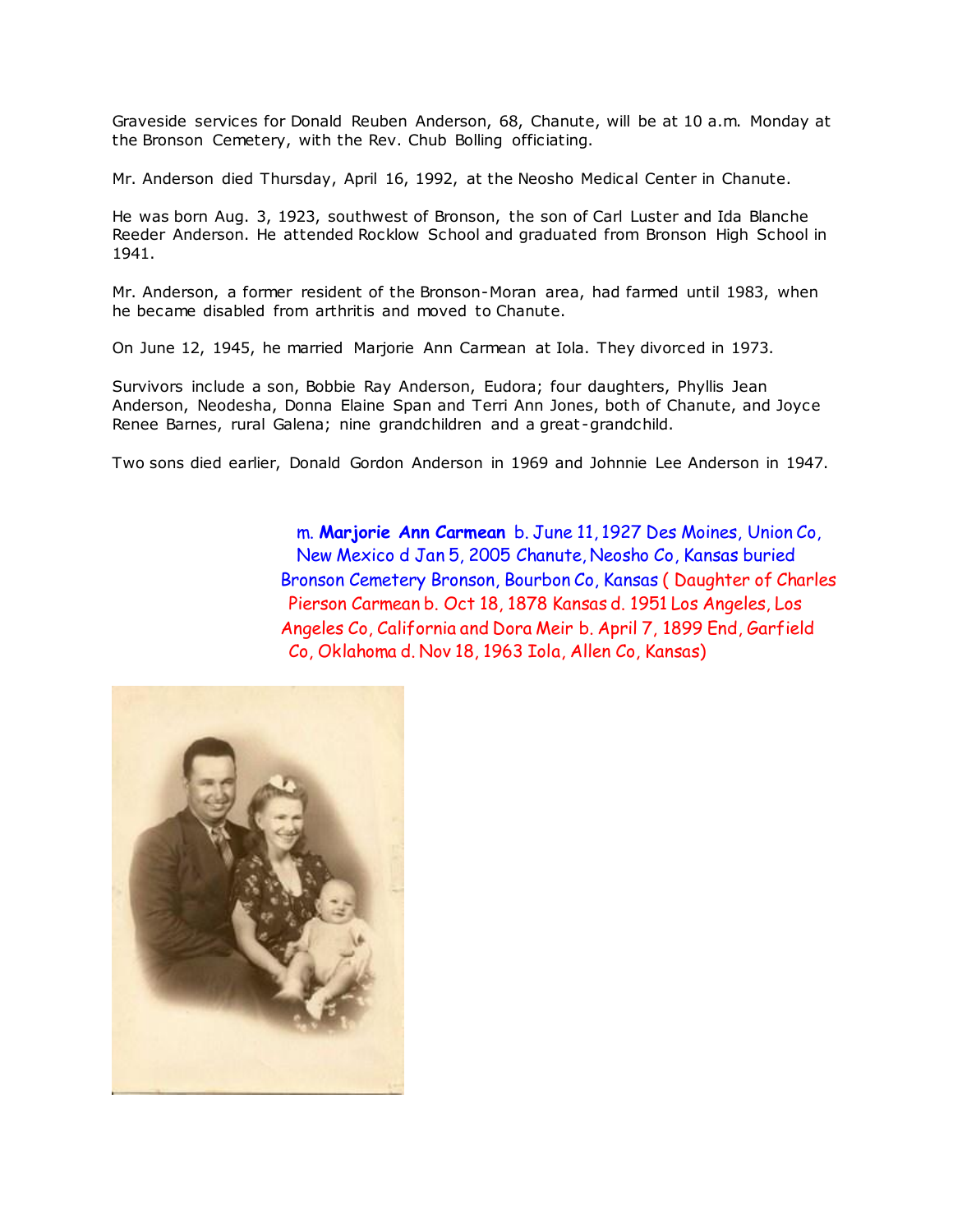# Children of Donald Reuben Anderson and Marjorie Ann Carmean

- **Donald Gordon Anderson** b. April 2, 1946 Moran, Allen Co, Kansas d. Oct 4, 1969 Fort Scott, Bourbon Co, Kansas buried Bronson Cemetery Bronson, Bourbon Co, Kansas
- **Johnnie Lee Anderson** b. Jan 28, 1947 Moran, Allen Co, Kansas d. Jan 28, 1947 Moran, Allen Co, Kansas buried Bronson Cemetery Bronson, Bourbon Co, Kansas
- **Robert "Bob" Anderson**
- **Phyllis Jean Anderson**
- **Donna Elaine Anderson**
- **Terri Ann Anderson**
- **Joyce Renee Anderson**

### **Generation 6:**

**Child of Donald Reuben Anderson and Marjorie Carmean**

**Donald Gordon Anderson** b. April 2, 1946 Moran, Allen Co, Kansas d. Oct 4, 1969 Fort Scott, Bourbon Co, Kansas buried Bronson Cemetery Bronson, Bourbon Co, Kansas

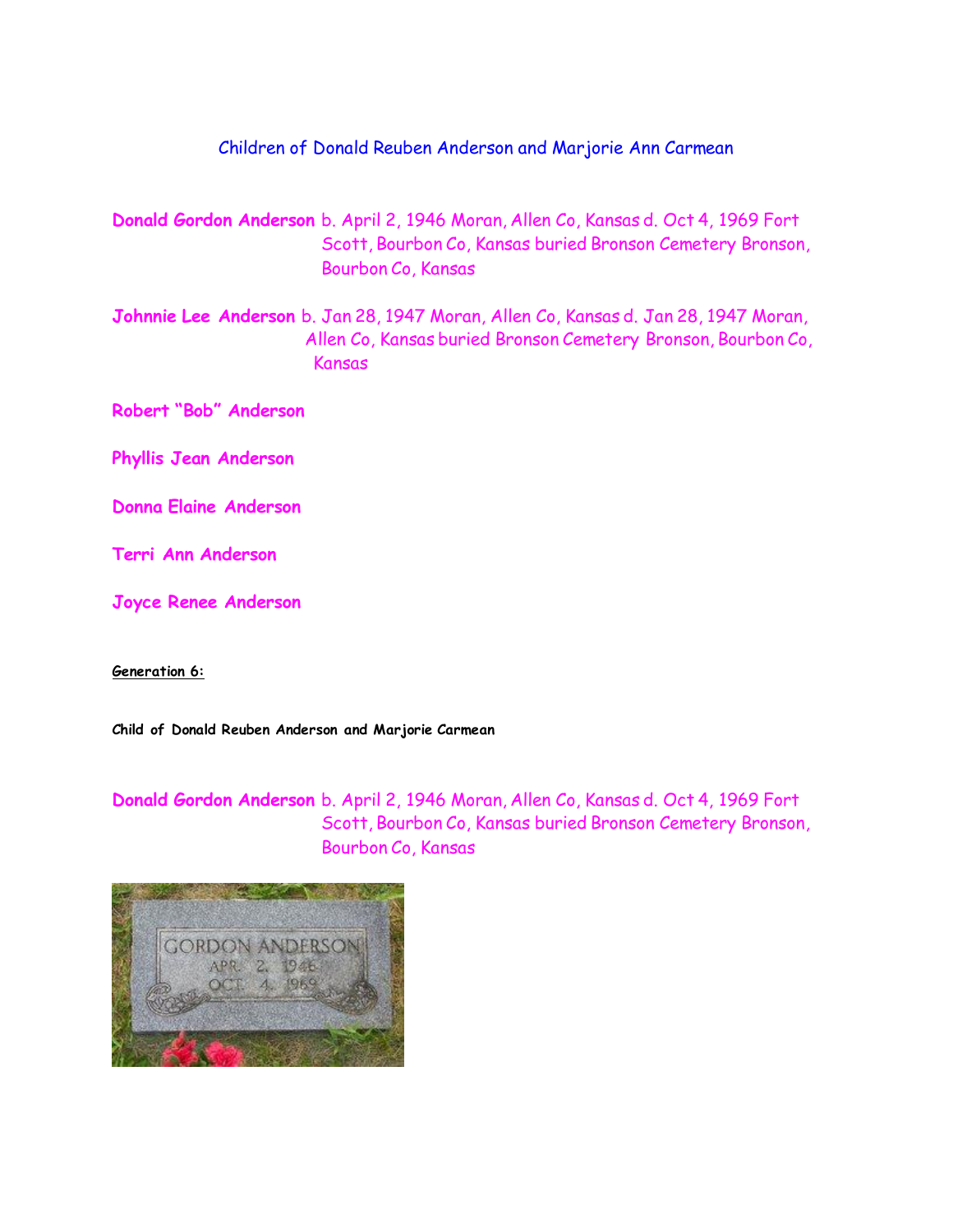# **Shot Gun Blast is Fatal Here**

A 23 yr old Fort Scott man, Donald Gordon Anderson 1001 S Osburn died instantly Sat. night of a shotgun wound, according to police.

Investigation is continuing into the death. Anderson's wife told police she was handing the weapon a 16 gauge shotgun to Anderson when it accidently discharged.

Anderson was born at Moran April 2, 1946 the son of Donald and Marjorie Carmean Anderson. He lived in Bronson and Moran area before moving to Fort Scott in June. He was a graduate of Bronson High School. Mr Anderson was an employee of Bruce Marble and Granite Co. His marriage to Lenna McNamar took place Nov 20, 1965 at Kansas City. She survives at home.

Also surviving are his parents at Moran, the paternal grandparents Mr and Mrs Carl Anderson of Bronson, four sisters. Mrs Kelly (Phyllis) Stewart of Chanute and Donna, Joyce and Terry and a brother Bobby R all of Moran.

Funeral services will be held Tues. at 2 pm at the Bronson Baptist church with Rev Harman VanArsdale and Rev Deane Endicott officiating. Interment will be in the Bronson Cemetery under the direction of the Ralston-Hutton Funeral Home.

m. **Lenna McNamar** Nov 20, 1965 Kansas City

**Generation 6:**

**Child of Donald Reuben Anderson and Marjorie Carmean**

**Phyllis Jean Anderson**

m. **Kelly Stewart**

**Generation 6:**

**Child of Donald Reuben Anderson and Marjorie Carmean**

**Donna Elaine Anderson**

m. **? Span**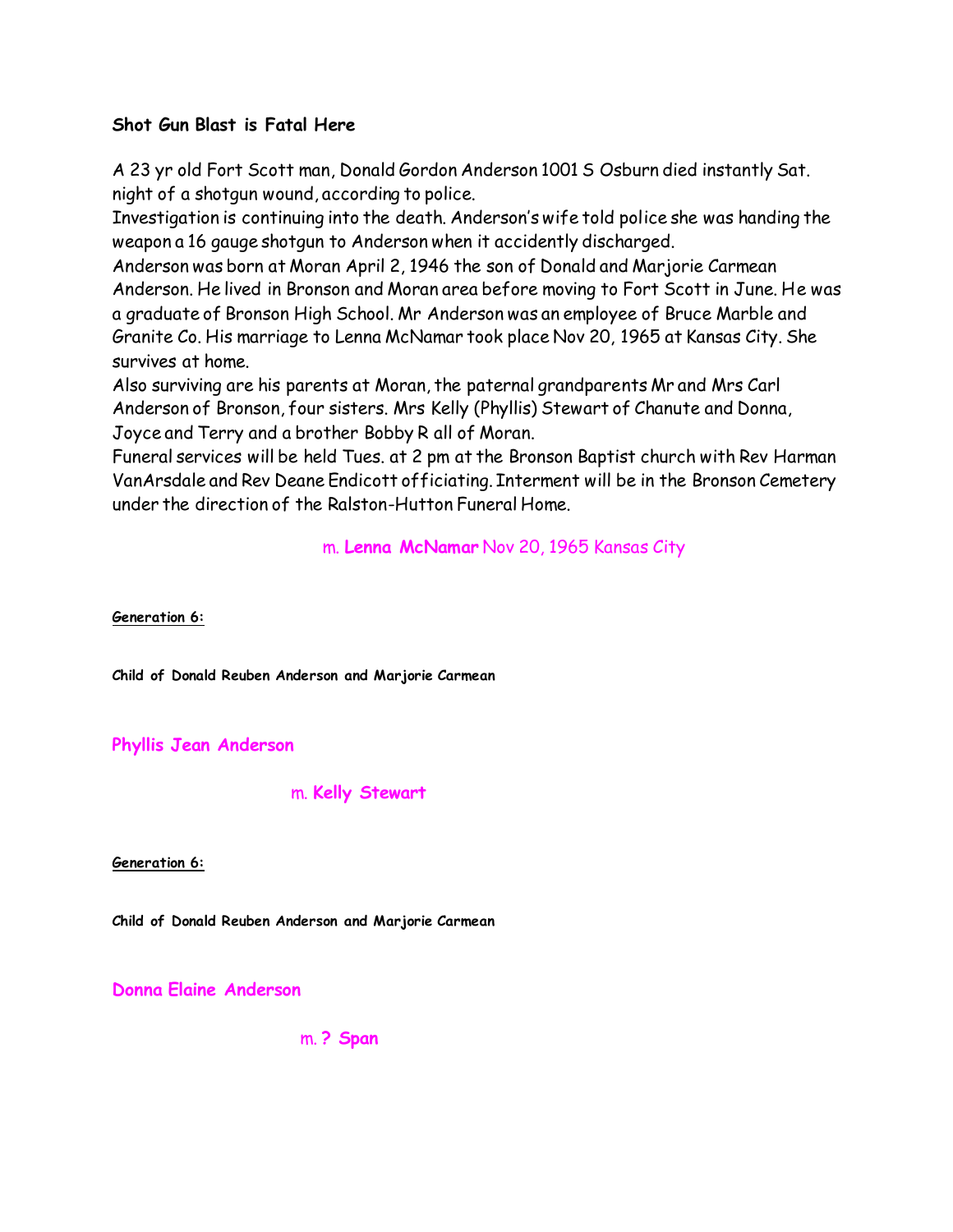**Generation 6:**

**Child of Donald Reuben Anderson and Marjorie Carmean**

**Terri Ann Anderson**

m. **? Jones**

**Generation 6:**

**Child of Donald Reuben Anderson and Marjorie Carmean**

**Joyce Renee Anderson**

m. **? Barnes**

**Generation 4:**

**Child #4 of Thomas Johnson Anderson and Eldora Jane Burt**

**Chester B Anderson** b. Jan 31, 1907 Kansas d. Jan 20, 1998 Bronson, Bourbon Co, Kansas

m. **Imo B** b. 1908

**Generation 4:**

**Child #5 of Thomas Johnson Anderson and Eldora Jane Burt**

**Mary Jewell Anderson** b. Dec 15, 1910 Allen Co, Kansas d. May 27, 1995 El Paso, El Paso Co, Texas buried Bronson Cemetery Bronson, Bourbon Co, Kansas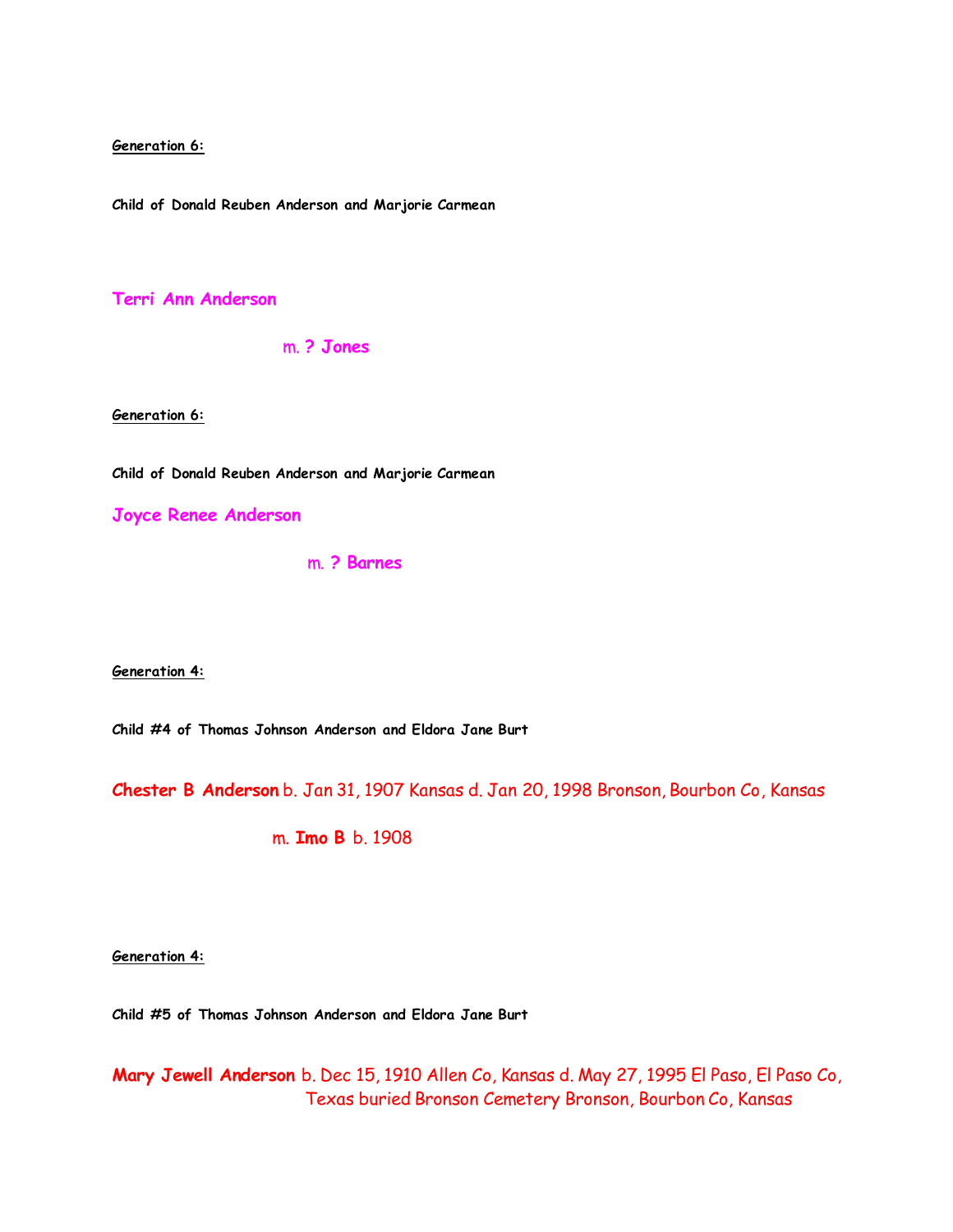m. **Gail Gusky West** b. Feb 5, 1905 Kansas d. April 12, 1980 El Paso, El Paso Co, Texas buried Bronson Cemetery Bronson, Bourbon Co, Kansas

Children of Mary Jewell Anderson and Gail Gusky West

**Corliss West**

**Dennis West**

**Helen West**

# **Connie Suzanne West** b. May 8, 1947 Bronson, Bourbon Co, Kansas d. April 9, 2004 Buried Bronson Cemetery Bronson, Bourbon Co, Kansas

**Generation 5:**

**Child of Mary Jewell Anderson and Gail Gusky West**

# **Connie Suzanne West** b. May 8, 1947 Bronson, Bourbon Co, Kansas d. April 9, 2004 Buried Bronson Cemetery Bronson, Bourbon Co, Kansas

WEST -- Connie West passed away Friday, April 9, 2004 after a long and well fought battle with illness. She was born May 8, 1947 in Kansas and moved to Albuquerque in 1980. She is survived by her sons, David and Matthew Pankuch; granddaughter, Trinity; two sisters; one brother; and several nieces nephews. According to Connie's wishes, no services are being held, but her family invites her friends to honor her memory with contributions to the Rio Grande Division of the National Multiple Sclerosis Society at Albuquerque, NM. Published in Albuquerque Journal April 18, 2004

m. **? Pankucvh**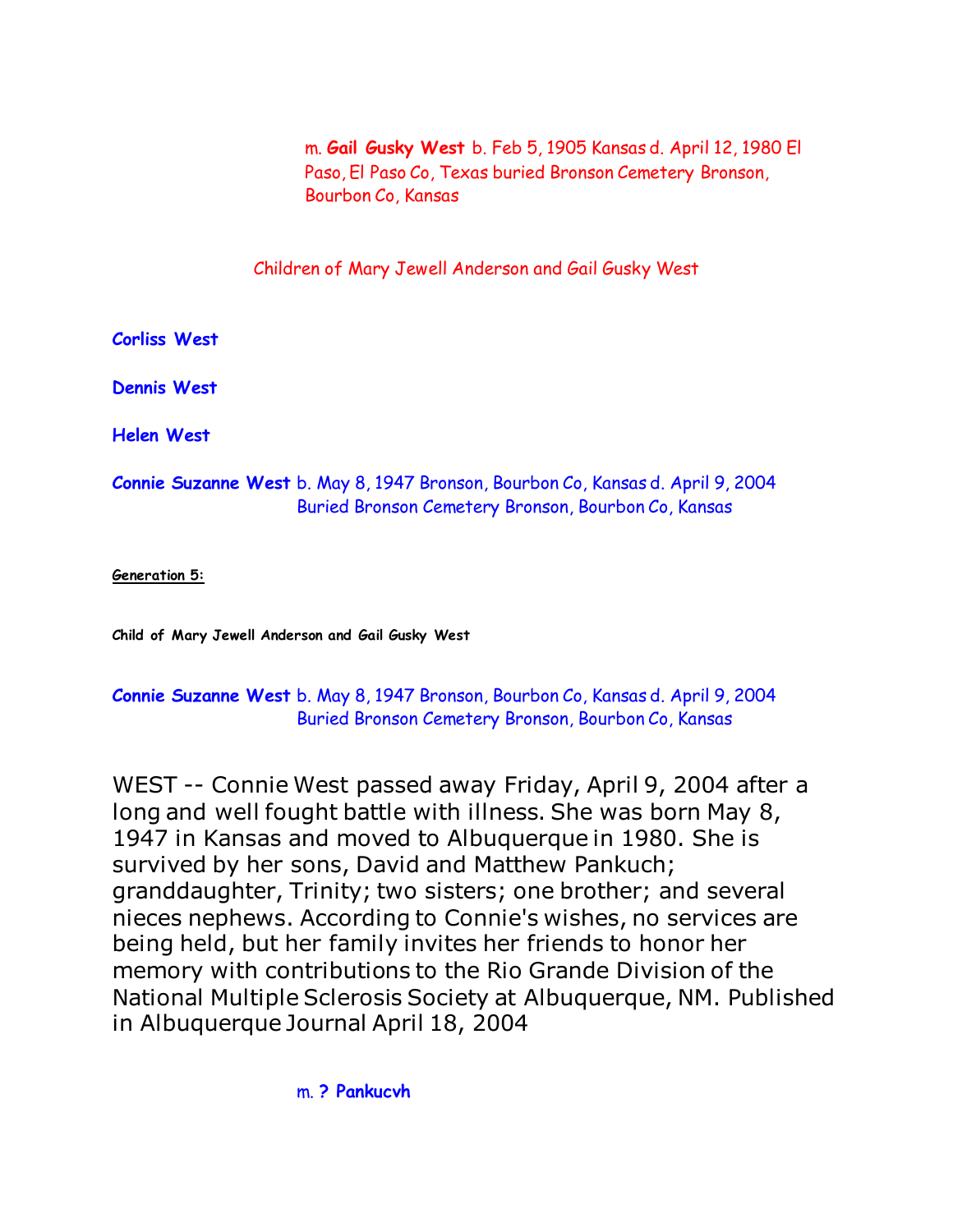Children of Connie Suzanne West and ? Pankuch

**David Pankuch**

**Matthew Pankuch**

**Generation 4:**

**Child # 6 of Robert Anderson and Elizabeth Cassady**

**Sarah E Anderson** (Twin to Mary) b. April 11, 1856 Xenia, Greene Co, Ohio d. 1895 Uniontown, Bourbon Co, Kansas buried Uniontown Cemetery, Uniontown, Bourbon Co, Kansas



Sarah is buried next to her mother Elizabeth Anderson and Husband Wallace E. Osborne in the Uniontown Cemetery, Uniontown, Bourbon County Kansas Lat: 37.848902 Lon: -94.965021

Sarah's twin, Mary E. Anderson is buried on the family farm with brother Chas and father Robert Anderson.

Married 23 Sept. 1880 Bourbon County, KS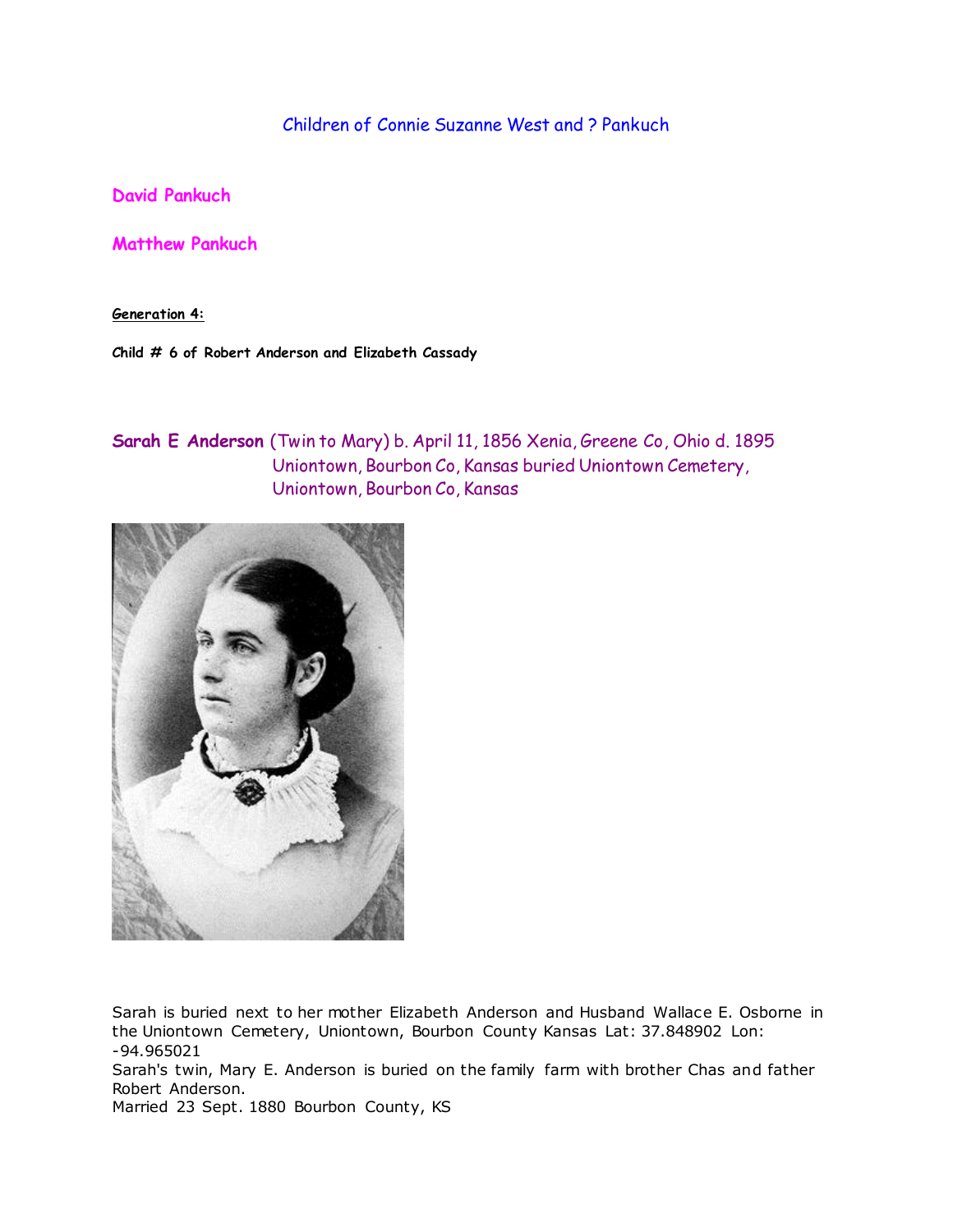## m. **Wallace E Osborne** Sept 23, 1880

**Generation 4:**

**Child # 8 of Robert Anderson and Elizabeth Cassady**

**William M Anderson** b. Sept 6, 1858 Xenia, Greene Co, Ohio d. 1920 Chanute, Neosho Co, Kansas buried Elmwood Cemetery Chanute, Neosho Co, Kansas



 m. **Amanda** b. 1868 Missouri d. 1923 Chanute, Neosho Co, Kansas buried Elmwood Cemetery Chanute, Neosho Co, Kansas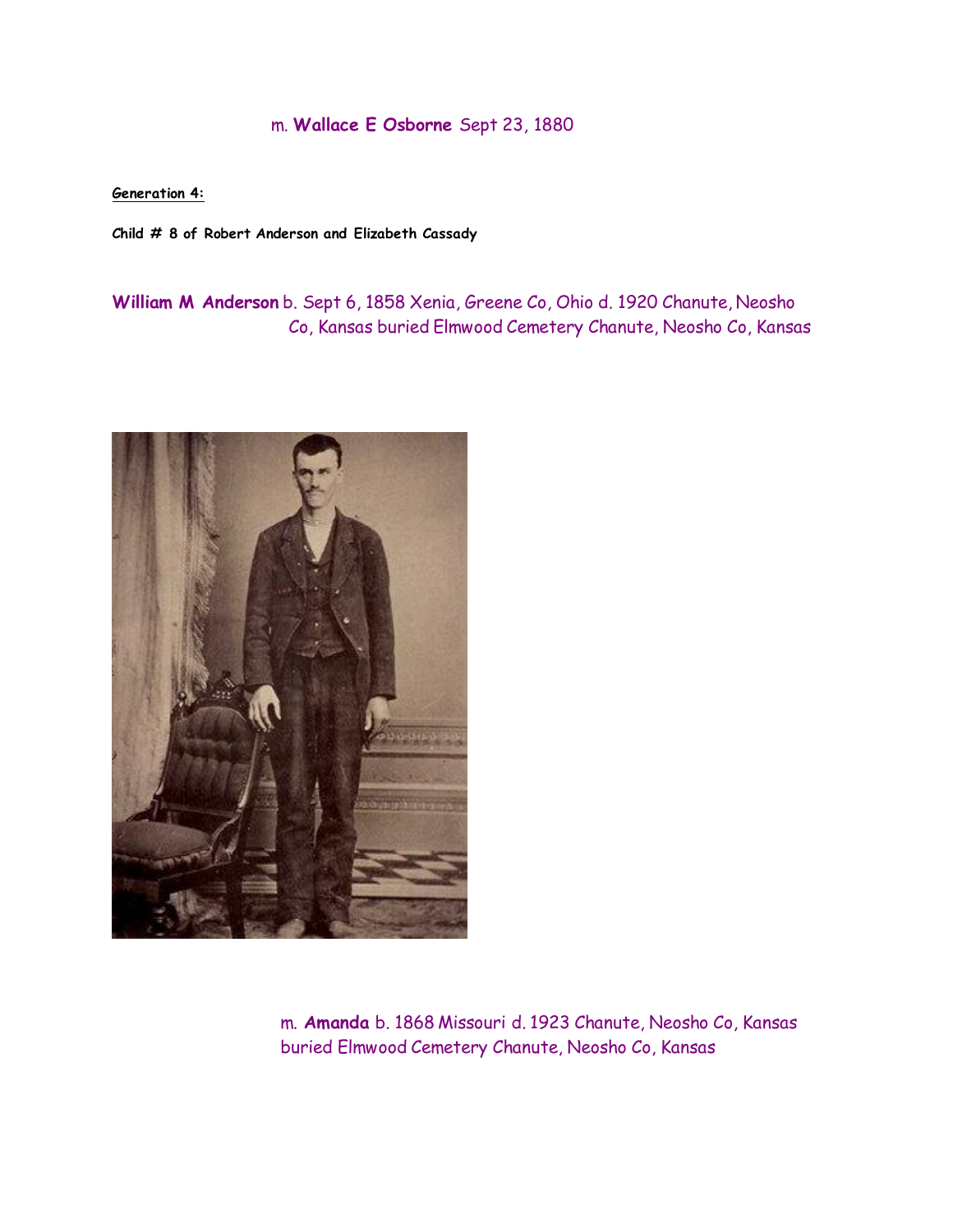### 1900 Federal Census Uniontown, Bourbon County, Kansas

William Anderson 41 yrs b. Sept 1858 Indiana farmer Amanda 31 yrs b. Feb 1869 Missouri mother of 6, 5 living Roy 9 yrs b. July 1890 Kansas Leonie 8 yrs b. Nov 1891 Kansas Angus 7 yrs b. July 1892 Kansas Glenn 4 yrs b. July 1895 Kansas Bruce 1 yr b. Dec 1898 Kansas

### 1910 Federal Census Tioga, Neosho County, Kansas

William Anderson 51 yrs b. Indiana oil & gas station laborer Amanda 41 yrs b. Missouri mother of 8, 5 living Leonia 18 yrs b. Kansas laborer RR co. Angus 16 yrs b. Kansas farmer labor Glen 14 yrs b. Kansas Ethel 8 yrs b. Kansas

### 1915 Kansas State Special Census Chanute, Neosho County, Kansas

W M Anderson 56 yrs Amanda 46 yrs Lonus L 23 yrs Angus 21 yrs Glen 19 yrs Ethel 13 yrs

### 1920 Federal Census Chanute, Neosho County, Kansas

William M Anderson 61 yrs b. Ohio gas station labor Amanda 51 yrs b. Missouri Leonas L 26 yrs b. Kansas labor drilling mfg. J Angus 24 yrs b. Kansas plant fireman Ethel J 18 yrs b. Kansas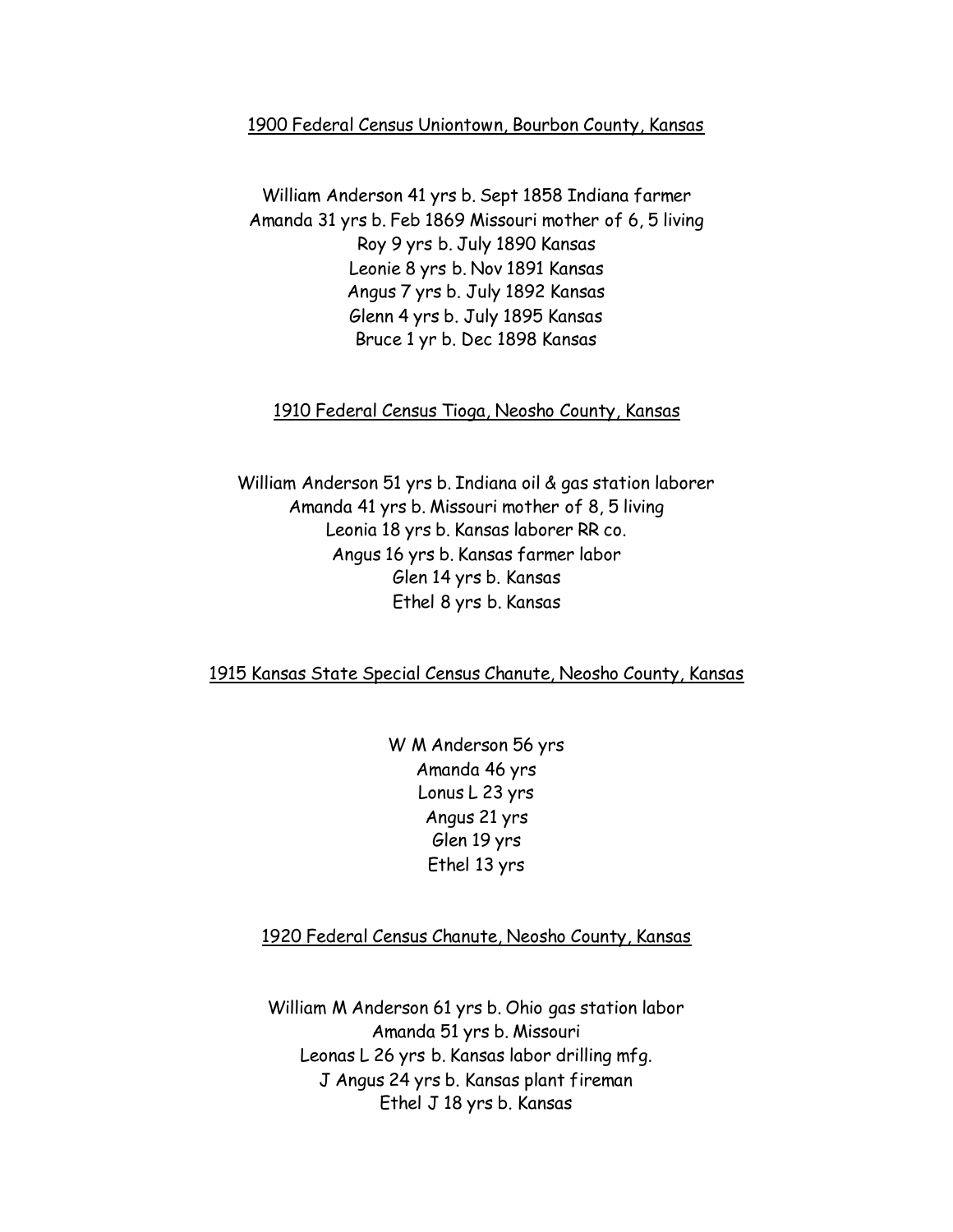Children of William M Anderson and Amanda

**Chester Roy Anderson** b. July 17, 1890 Uniontown, Bourbon Co, Kansas d. June 25, 1962 Neosho Co, Kansas buried Elmwood Cemetery Neosho Co, Kansas

**Leonus L Anderson** b. 1891 Uniontown, Bourbon Co, Kansas d. 1965 Arlington, Reno Co, Kansas buried Arlington Cemetery Arlington, Reno Co, Kansas

**James Angus Anderson** b. July 19, 1893 Fort Scott, Bourbon Co, Kansas

**Glenn L Anderson** b. July 1895 Fort Scott, Bourbon Co, Kansas

**Otus Anderson** b. Sept 23, 1897 Uniontown, Bourbon Co, Kansas d. Sept 25, 1898 Bourbon Co, Kansas buried Walnut Hill Cemetery Uniontown, Bourbon Co, Kansas

**Bruce Anderson** b. Jan 1899 Uniontown, Bourbon Co, Kansas d. Aug 2, 1902 Bourbon Co, Kansas buried Walnut Hill Cemetery Uniontown, Bourbon Co, Kansas

**Ethel Anderson** b. 1902 Uniontown, Bourbon Co, Kansas

**Nova Marie Anderson** b. Nov 21, 1903 Uniontown, Bourbon Co, Kansas d. Dec 9, 1907 Kansas buried Elmwood Cemetery Chanute, Neosho Co, Kansas

#### **Generation 5:**

**Child #2 of William M Anderson and Amanda**

**Leonus L Anderson** b. 1891 Uniontown, Bourbon Co, Kansas d. 1965 Arlington, Reno Co, Kansas buried Arlington Cemetery Arlington, Reno Co, Kansas

> m. **Inez E** b. 1898 d. 2002 Arlington, Reno Co, Kansas buried Arlington Cemetery Arlington, Reno Co, Kansas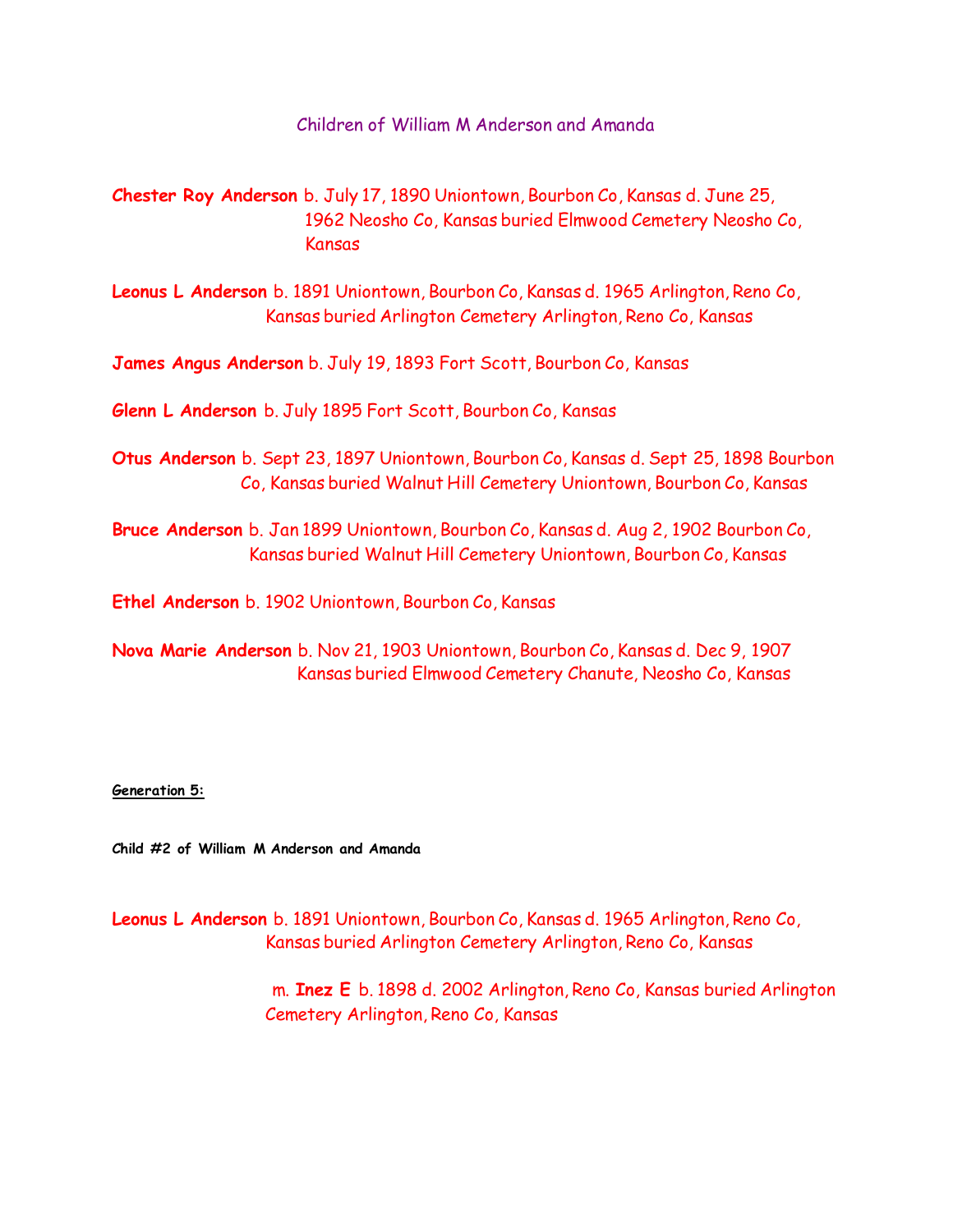### **Generation 4:**

**Child # 9 of Robert Anderson and Elizabeth Cassady**

**Robert Lee Anderson** b. Sept 25, 1860 Cass Twp, Clay Co, Indiana d. Feb 3, 1914 buried Mount Orum Cemetery Redfield, Bourbon Co, Kansas



 m. **Amanda Caroline Kidwell** b. July 26, 1862 Siloam Springs, Benton Co, Arkansas d. 1936 buried Mount Orum Cemetery Redfield, Bourbon Co, Kansas (Daughter of Andrew Kidwell and Nancy Daniel)

1900 Federal Census Marmaton Twp, Bourbon County, Kansas

Robert L Anderson 39 yrs b. Sept 1860 Indiana farmer Maude C 36 yrs b. July 1863 Arkansas mother of 4, 4 living Nola B 13 yrs b. July 1886 Kansas Orvis 11 yrs b. June 1889 Kansas Nellie C 6 yrs b. April 1894 Kansas Earl J 4 mo b. Jan 1900 Kansas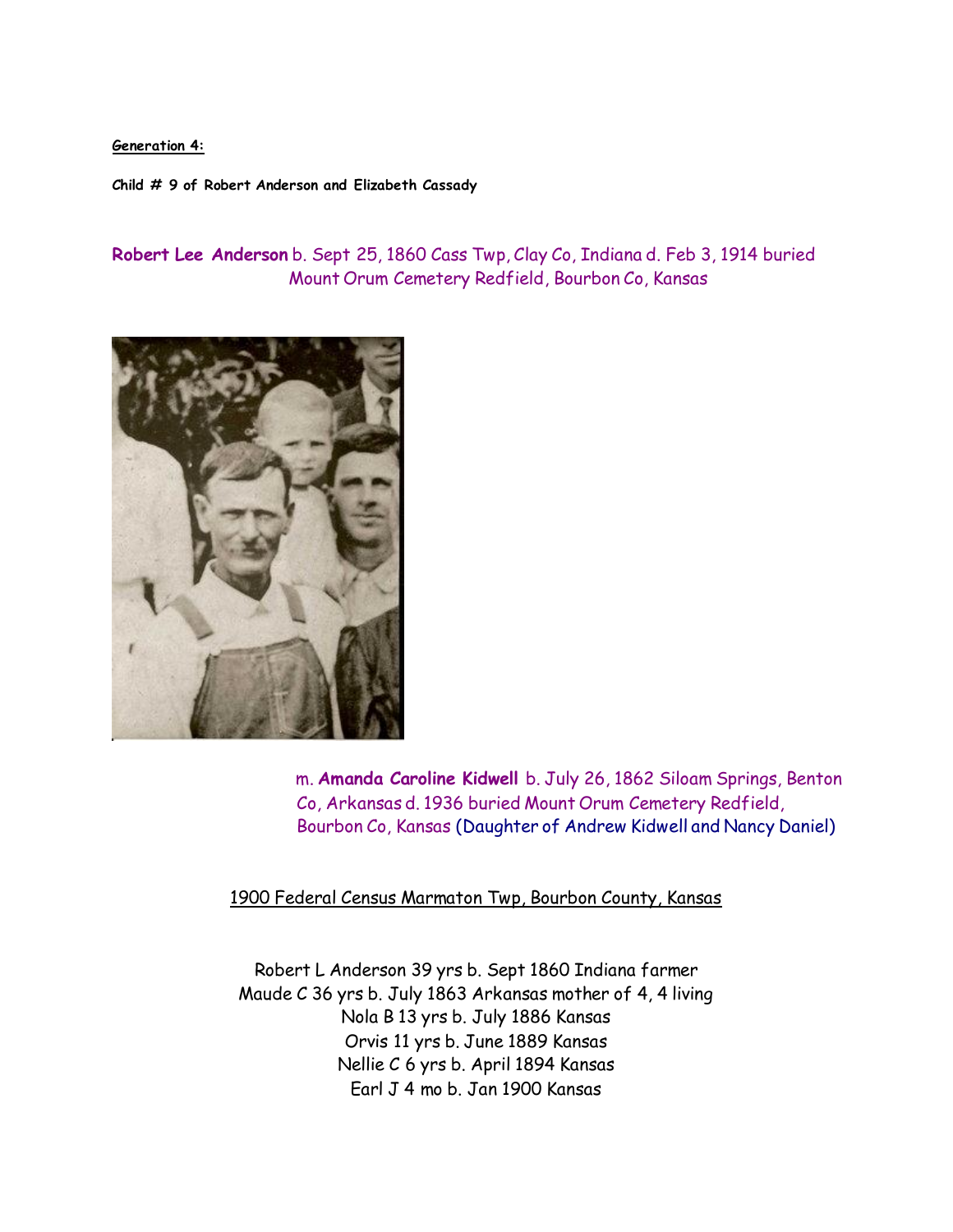## 1910 Federal Census Marmaton Twp, Bourbon County, Kansas

Lee Anderson 48 yrs b Indiana farmer Amanda C 46 yrs b. Arkansas Orvis L 21 yrs b. Kansas farmer Nellie 16 yrs b. Kansas James E 10 yrs b. Kansas

Children of Robert Lee Anderson and Amanda Caroline Kidwell

**Nola Beatrice Anderson** b. July 22, 1886 Bourbon Co, Kansas d. Dec 10, 1936 Bourbon Co, Kansas buried Marion Cemetery Redfield, Bourbon Co, Kansas

**Orville "Orvis" Lee Anderson** b. Jan 24, 1888 Uniontown, Bourbon Co, Kanas d. July 25, 1942 buried Mount Orum Cemetery Redfield, Bourbon Co, Kansas

**Nellie Cecile Anderson** b. April 18, 1894 Redfield, Bourbon Co, Kansas d. Sept 3, 1969 Redfield, Bourbon Co, Kansas

**James Earl Anderson** b. Nov 25, 1899 Redfield, Bourbon Co, Kansas d. Feb 4, 1965

**Generation 5:**

**Child #1 of Robert Lee Anderson and Amanda Caroline Kidwell**

**Nola Beatrice Anderson** b. July 22, 1886 Bourbon Co, Kansas d. Dec 10, 1936 Bourbon Co, Kansas buried Marion Cemetery Redfield, Bourbon Co, Kansas

> m. **Rheuben Hill Ballinger** b. 1886 Upland, Indiana d. 1931 Bourbon Co, Kansas buried Marion Cemetery Redfield, Bourbon Co, Kansas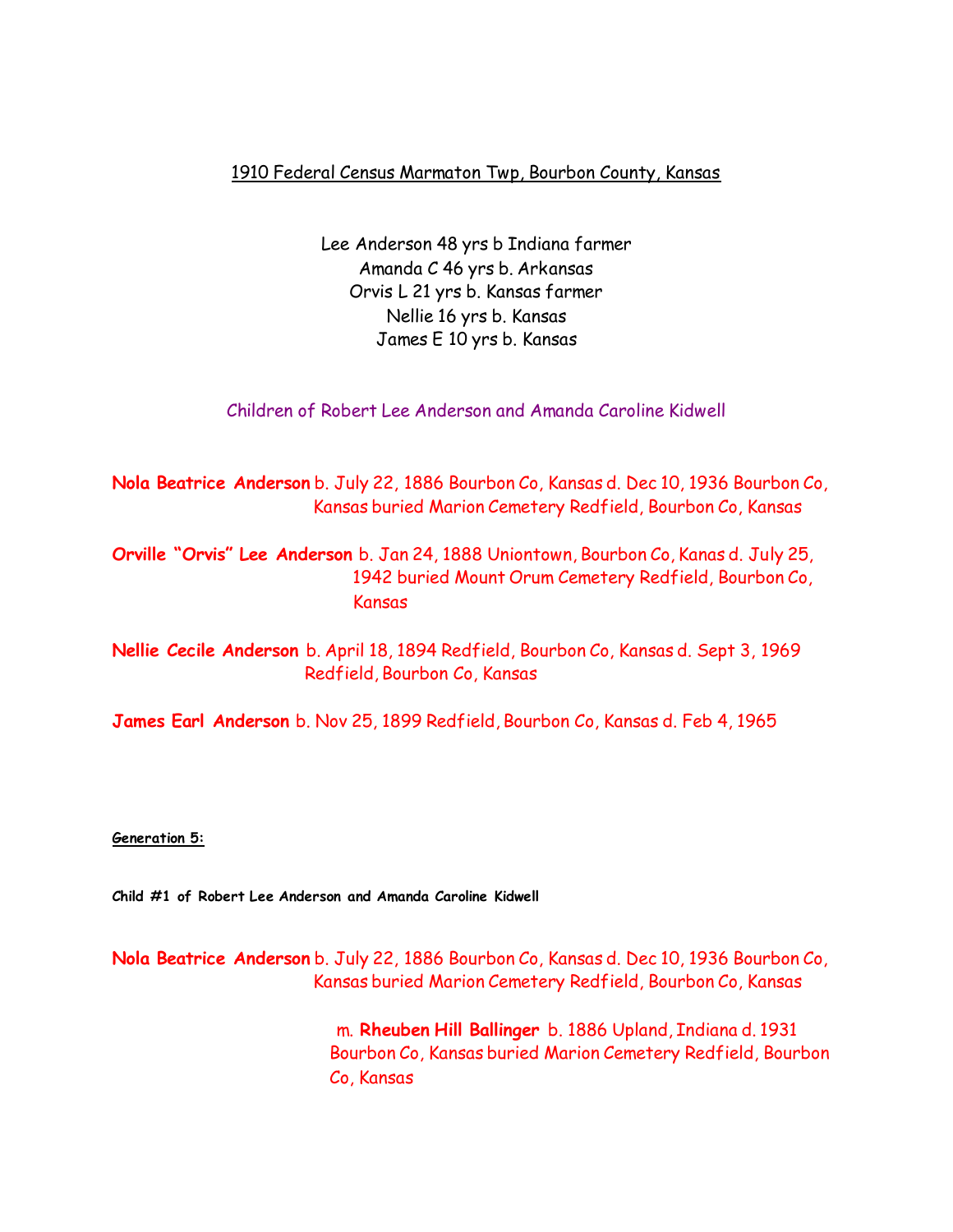## 1920 Federal Census Marmaton Twp, Bourbon County, Kansas

Ruben Ballinger 33 yrs b. Indiana farmer Nola 33 yrs b. Kansas Alice L 8 yrs b. Kansas Roscoe E 1 yr 9 mo b. Kansas

### 1925 Kansas State Special Census Scott Twp, Bourbon County, Kansas

R H Ballinger 38 yrs b. Indiana farmer Nola 38 yrs b. Kansas Malinda 67 yrs b. Indiana (mother) Alice 14 yrs b. Kansas Roscoe 6 yrs b. Kansas Ruth 4 yrs b. Kansas Russell 1 yrs b. Kansas

## 1930 Federal Census Scott Twp, Bourbon County, Kansas

Reuben H Ballinger 43 yrs b. Indiana farmer Nola 43 yrs b. Kansas Ruby L 19 yrs b. Kansas Roscoe 12 yrs b. Kansas Ruth 10 yrs b. Kansas Russell 6 yrs b. Kansas Rex 4 yrs b. Kansas Melinda 74 yrs b. Indiana (mother)

Children of Nola Beatrice Anderson and Rheuben Hill Ballinger

**Ruby Lee Ballinger** b. Jan 16, 1911 Redfield, Bourbon Co, Kansas d. April 7, 2004 buried Pleasant Hill Cemetery Dennis, Labette Co, Kansas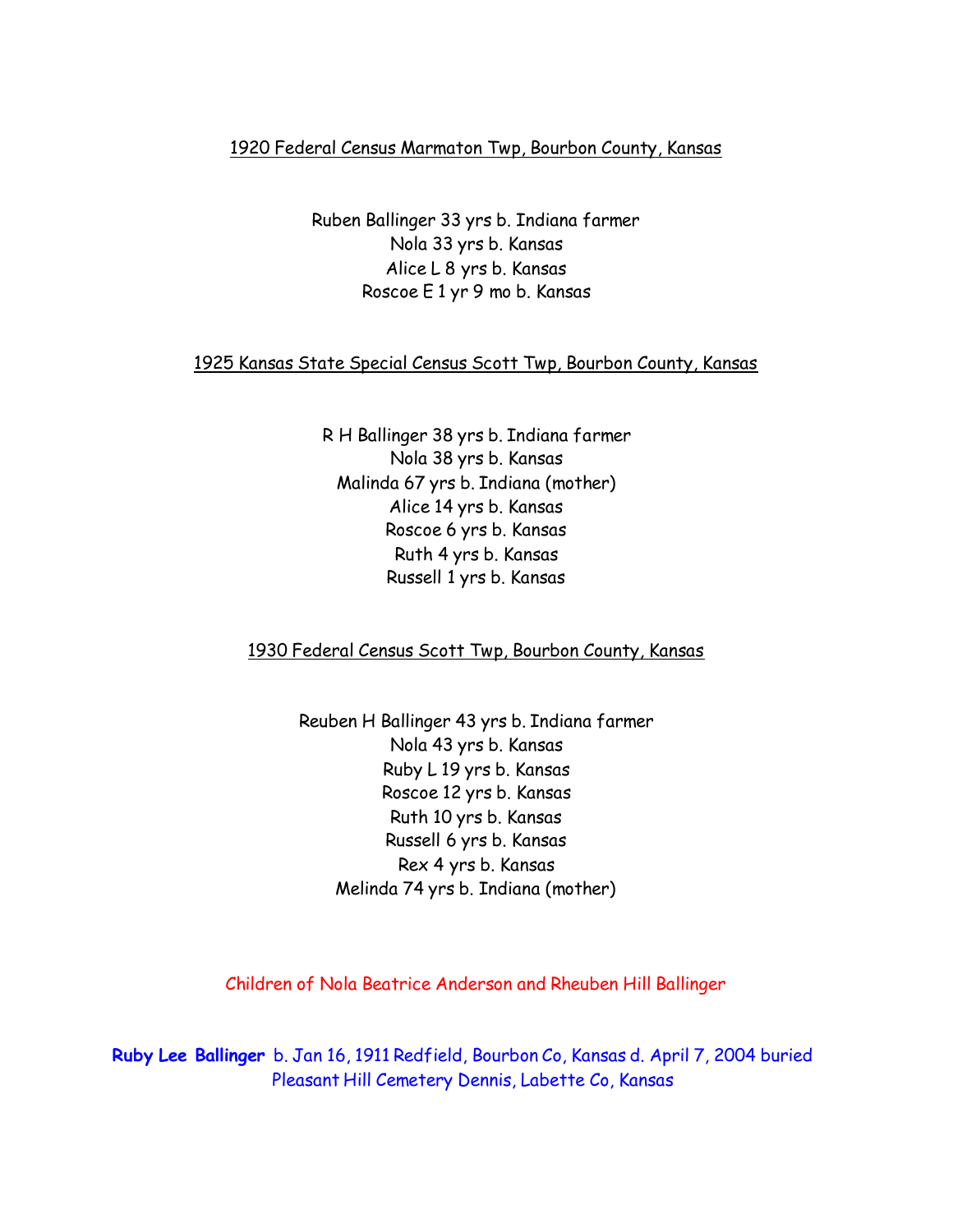**Roscoe Earl Ballinger** b. March 18, 1918 Redfield, Bourbon Co, Kansas d. May 11, 1970 Wichita Falls, Wichita Co, Texas buried Crestview Memorial Park Wichita Falls, Wichita Co, Texas

**Ruth Ballinger** b. 1920 Redfield, Bourbon Co, Kansas

**Russell Ballinger** b. 1924 Redfield Bourbon Co, Kansas

**Rex Ballinger** b. 1926 Redfield, Bourbon Co, Kansas

**Generation 6:**

**Child #1 of Nola Beatrice Anderson and Rheuben Hill Ballinger**

**Ruby Lee Ballinger** b. Jan 16, 1911 Redfield, Bourbon Co, Kansas d. April 7, 2004 buried Pleasant Hill Cemetery Dennis, Labette Co, Kansas

> m. **Lawrence Willis Lakin** b. Aug 9, 1908 d. March 31, 1989 buried Pleasant Hill Cemetery Dennis, Labette Co, Kansas

**Generation 5:**

**Child #2 of Robert Lee Anderson and Amanda Caroline Kidwell**

**Orville "Orvis" Lee Anderson** b. Jan 24, 1888 Uniontown, Bourbon Co, Kanas d. July 25, 1942 buried Mount Orum Cemetery Redfield, Bourbon Co, Kansas

> m. **Margaret Elizabeth Runkle** b. Oct 1890 Kansas City, Wyandotte Co, Kansas d. 1962 buried Mount Orum Cemetery Redfield, Bourbon Co, Kansas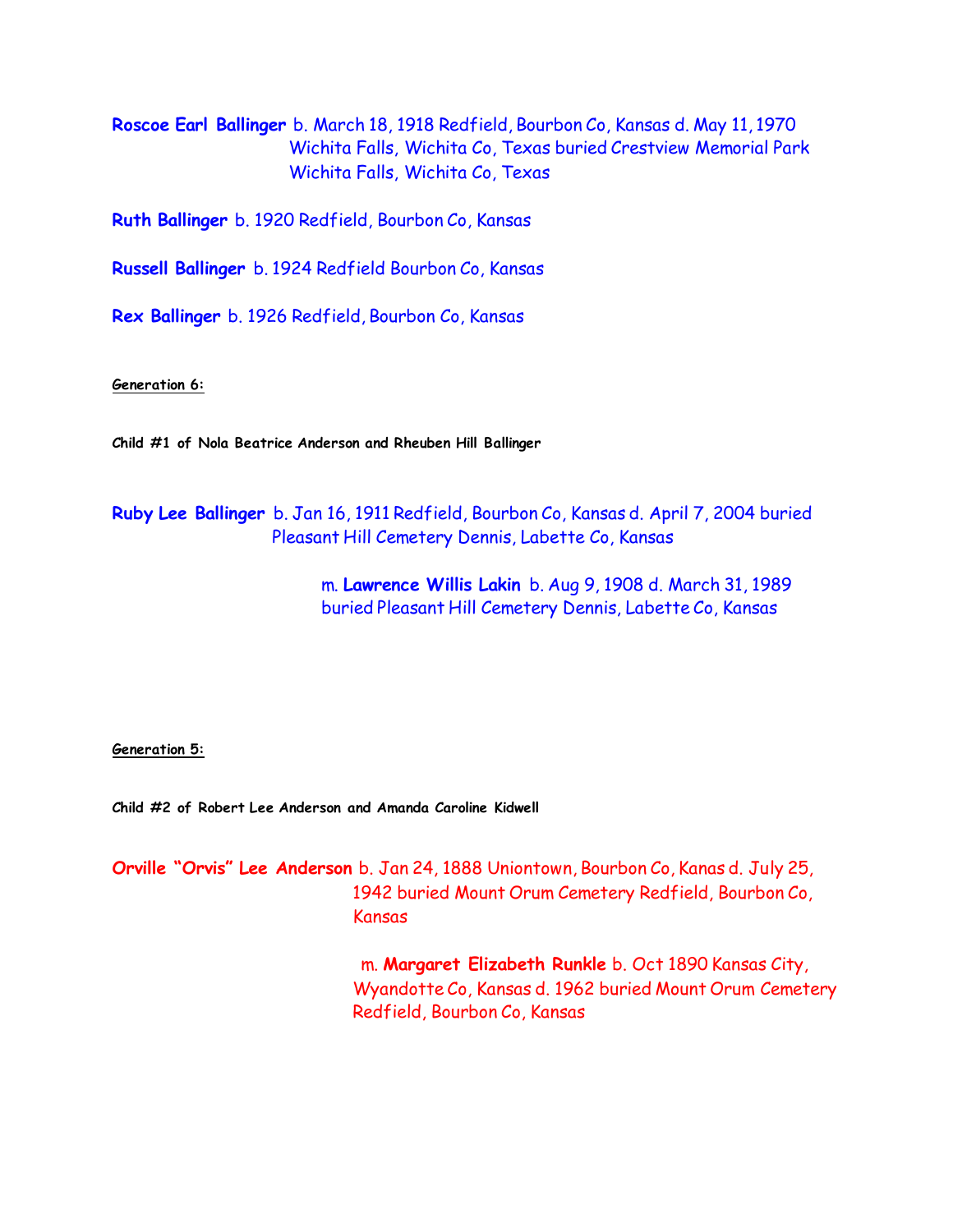## 1920 Federal Census Marmaton Twp, Bourbon County, Kansas

Orvis V Anderson 30 yrs b. Kansas farmer Margaret E 29 yrs b. Kansas Cecil L 7 yrs b. Kansas Margaret E 2 yrs 2 mo b. Kansas Earl J Anderson 20 yrs b. Kansas (brother) Mandy C 57 yrs b. Arkansas (mother) farmer

# 1925 Kansas State Special Census Marmaton Twp, Bourbon County, Kansas

O L Anderson 36 yrs b. Kansas farmer Margaret 34 yrs b. Kansas Cecil S 13 yrs b. Kansas Margaret 7 yrs b. Kansas Davis L 5 yrs b. Kansas Laine B 2 yrs b Kansas Robert P 1 mo b. Kansas

# 1930 Federal Census Marmaton Twp, Bourbon County, Kansas

Orvis Anderson 41 yrs b. Kansas farmer Margaret 31 yrs b. Kansas Cecil 18 yrs b. Kansas farmer Margaret 12 yrs b. Kansas Lynn 10 yrs b. Kansas Lavon 7 yrs b. Kansas Paul 5 yrs b. Kansas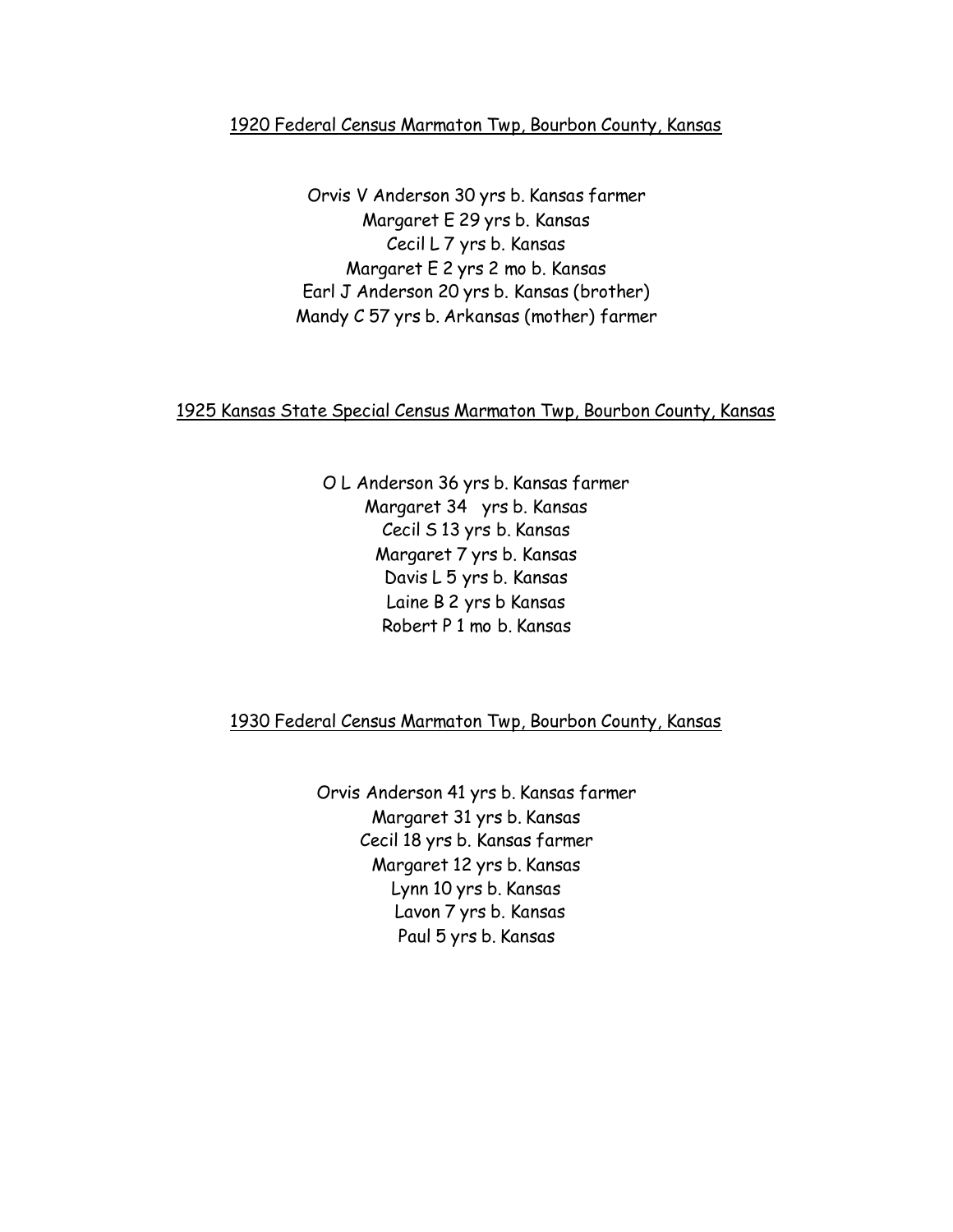Children of Orville "Orvis" Lee Anderson and Margaret Elizabeth Runkle

**Cecil Anderson** b. 1913 Redfield, Bourbon Co, Kansas

**Margaret Evelyn Anderson** b. Nov 25, 1917 Redfield, Bourbon Co, Kansas d. Oct 18, 2000 buried Mount Orum Cemetery Redfield, Bourbon Co, Kansas

**Orvis Lynn Anderson** b. 1920 Redfield, Bourbon Co, Kansas d. 1930 Redfield, Bourbon Co, Kansas buried Mounty Orum Cemetery Redfield, Bourbon Co, Kansas

**Lavon Anderson** b. 1923 Redfield, Bourbon Co, Kansas

**Robert Paul Anderson** b. Sept 30, 1925 Redfield, Bourbon Co, Kansas d. Sept 29, 1971 Kansas buried Mount Orum Cemetery Redfield, Bourbon Co, Kansas

**Generation 6:**

**Child #1 of Orville "Orvis" Lee Anderson and Margaret Elizabeth Runkle**

**Cecil Anderson** b. 1913 Redfield, Bourbon Co, Kansas

m.(1) **Marie Elbrader**

m. (2) **Ruth Runkle**

**Generation 6:**

**Child #2 of Orville "Orvis" Lee Anderson and Margaret Elizabeth Runkle**

**Margaret Evelyn Anderson** b. Nov 25, 1917 Redfield, Bourbon Co, Kansas d. Oct 18, 2000 buried Mount Orum Cemetery Redfield, Bourbon Co, Kansas

> m. **Edward Loyle Brown** Sept 21, 1937 Nevada, Missouri b. Nov 26, 1916 d. Nov 11, 1989 Kansas buried Mount Orum Cemetery Redfield, Bourbon Co, Kansas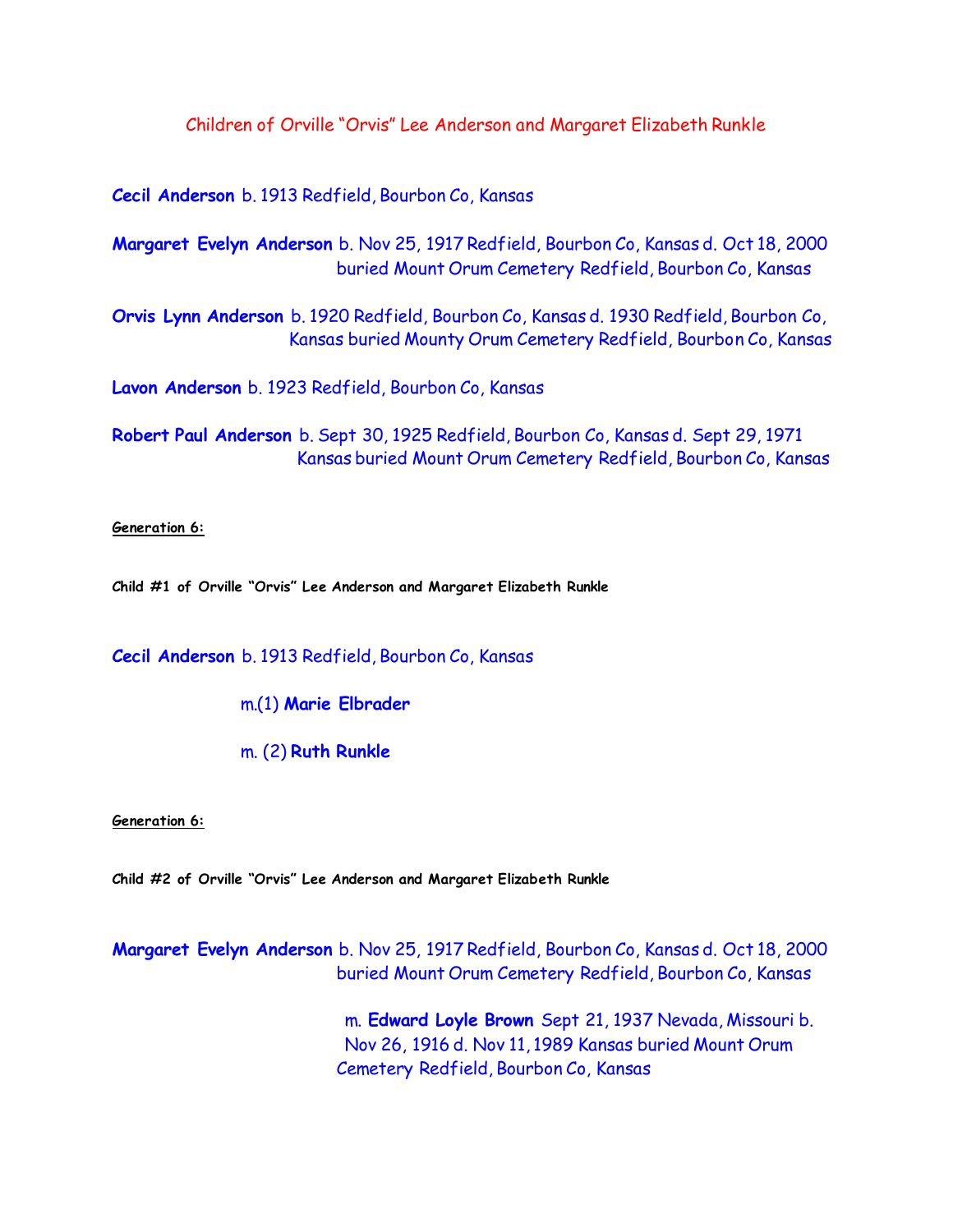**Generation 5:**

**Child #3 of Robert Lee Anderson and Amanda Caroline Kidwell**

**Nellie Cecile Anderson** b. April 18, 1894 Redfield, Bourbon Co, Kansas d. Sept 3, 1969 Redfield, Bourbon Co, Kansas buried Marmaton Cemetery, Redfield, Bourbon Co, Kansas

> m. **Miles Nedker Elbrader** b. March 18, 1890 Kansas City, Wyandotte Co, Kansas d. Nov 17, 1971 Fort Scott, Bourbon Co, Kansas buried Marmaton Cemetery Redfield, Bourbon Co, Kansas

Children of Nellie Cecile Anderson and Miles Nedker Elbrader

**Robert Nedker Augustus Elbrader** b. Feb 1, 1919 Kansas City, Wyandotte Co, Kansas d. Feb 11, 1994 Fort Scott, Bourbon Co, Kansas buried Marmaton Cemetery Redfield, Bourbon Co, Kansas

**Generation 5:**

**Child #4 of Robert Lee Anderson and Amanda Caroline Kidwell**

**James Earl Anderson** b. Nov 25, 1899 Redfield, Bourbon Co, Kansas d. Feb 4, 1965 buried Mount Orum Cemetery Redfield, Bourbon Co, Kansas

> m. **Eva Angie LaRue** April 15, 1920 b. April 5, 1902 Moran, Allen Co, Kansas d. Dec 28, 1967 buried Mount Orum Cemetery Redfield, Bourbon Co, Kansas ( Daughter of Ralph LaRue b. Aug 3, 1878 Erie, Neosho Co, Kansas d. April 11, 1965 Moran, Allen Co, Kansas and Fannie Arlena Bacon b. Sept 30, 1878 Allen Co, Kansas d. Nov 24, 1946)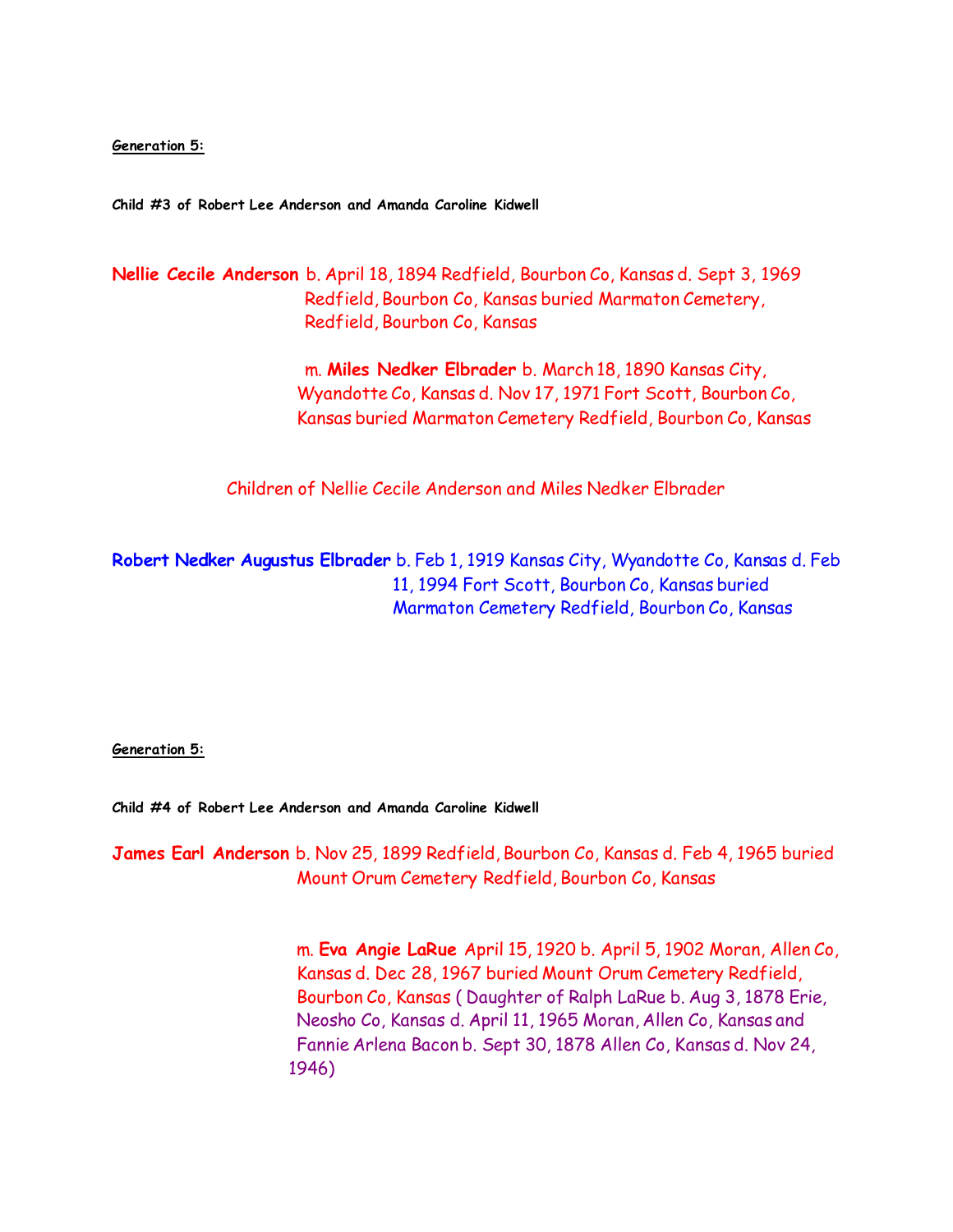1925 Kansas State Special Census Marmaton Twp, Bourbon County, Kansas

J E Anderson 25 yrs b. Kansas farmer Eva A 23 yrs b. Kansas Angie A 3 yrs b. Kansas Ralph L 2 yrs b. Kansas

1930 Federal Census Marmaton Twp, Bourbon County, Kansas

Earl Anderson 30 yrs b. Kansas farmer Eva 28 yrs b. Kansas Anzie 9 yrs b. Kansas Ralph 7 yrs b. Kansas Vern 11 mo b. Kansas Manda 67 yrs b. Arkansas (mother)

Children of James Earl Anderson and Eva Angie LaRue

**Angie Arlena Anderson** b. Nov 2, 1920 Bourbon Co, Kansas d. April 16, 1999

**Ralph Lee Anderson** b. Bourbon Co, Kansas June 1, 1922 d. May 12, 1997 Redfield, Bourbon Co, Kansas buried Mount Orum Cemetery Redfield, Bourbon Co, Kansas

**Vern Anderson** b. 1929 Bourbon Co, Kansas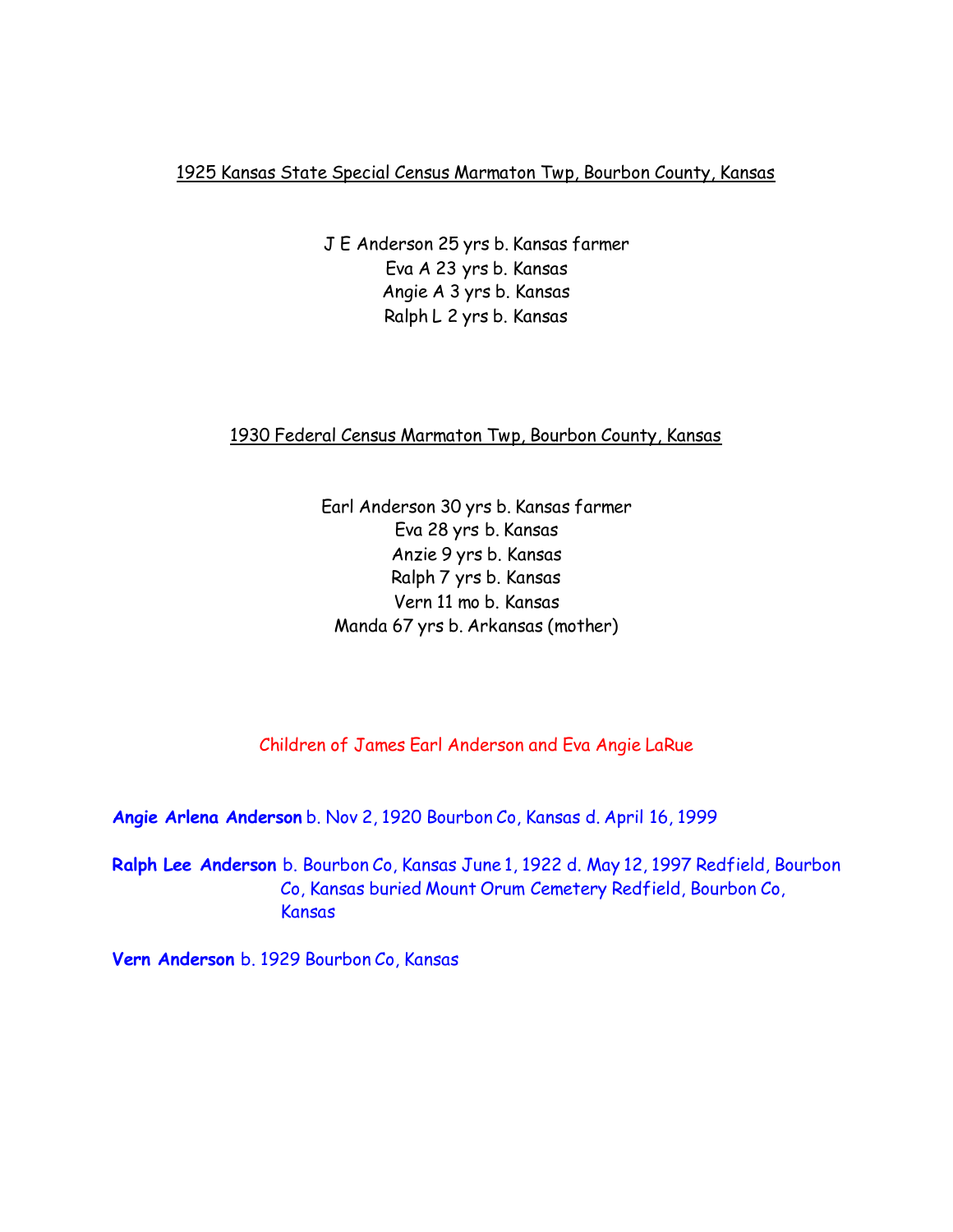**Generation 4:**

**Child # 10 of Robert Anderson and Elizabeth Cassady**

**Laura Belle Anderson** b. March 12, 1863 Cass Twp, Clay Co, Indiana d. Nov 7, 1951

 m. **Frank Seymour Howard** Sept 23, 1884 Bourbon Co, Kansas b. Nov 29, 1858 Milton, Wisconsin d. March 27, 1922 Big Springs, Nebraska

## 1885 Kansas State Special Census Marion Twp, Bourbon County, Kansas

Frank Howard 26 yrs b. Wisconsin L 22 yrs b. Indiana

1900 Federal Census Arcade, Phillips County, Kansas

Frank S Howard 41 yrs b. Nov 1858 Wisconsin farmer Laura B 37 yrs b. March 1863 Indiana mother of 3, 3 living Floyd M 14 yrs b. July 1885 Kansas Warren A 9 yrs b. Nov 1890 Kansas Lelie G 1 yr b. March 1899 Kansas

1910 Federal Census Arcade, Phillips County, Kansas

Frank S Howard 51 yrs b. New York mail carrier Laura B 47 yrs b. Indiana mother of 3, 3 living Warren A 19 yrs b. Kansas Lelia G E 11 yrs b. Kansas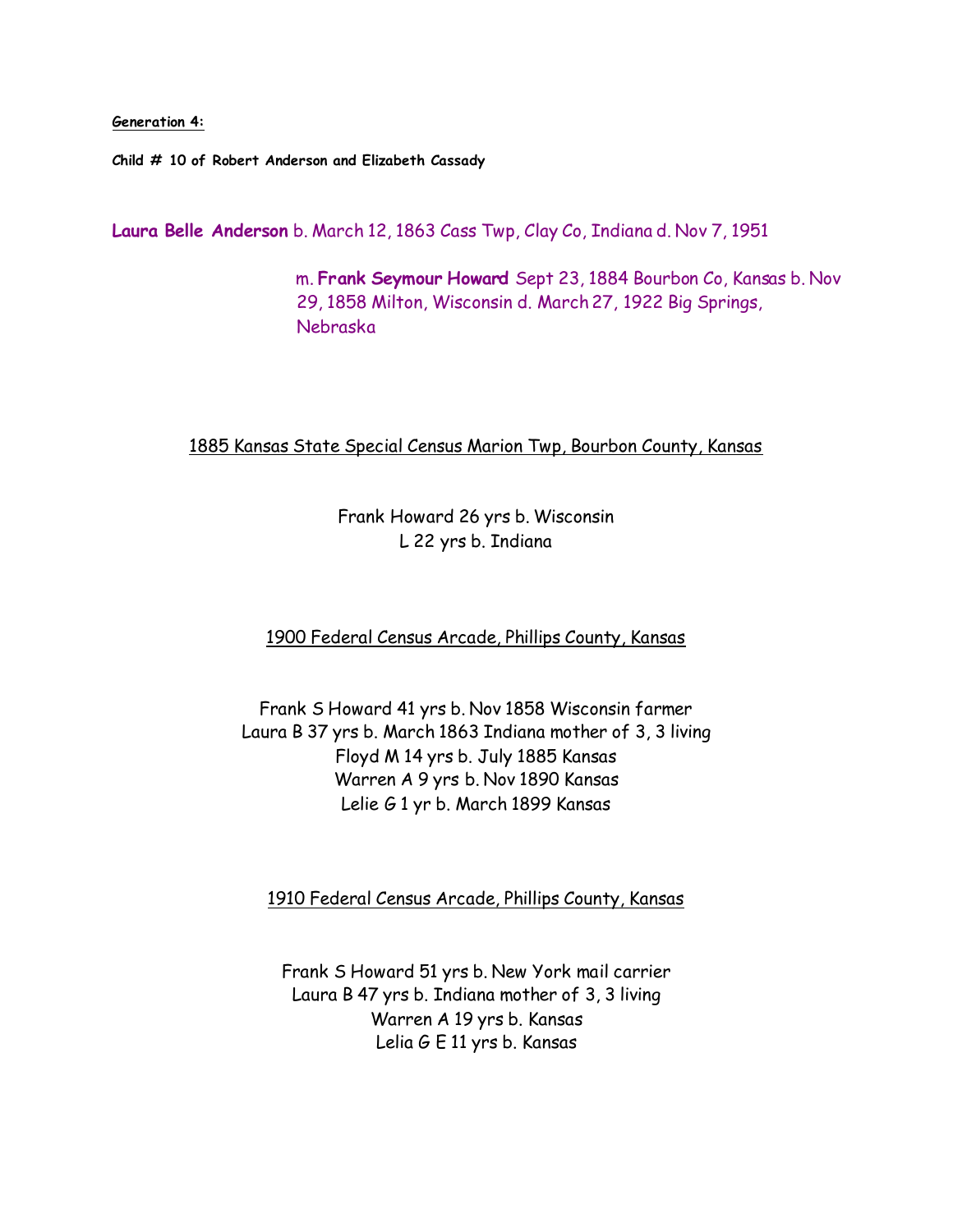1920 Federal Census Arcade, Phillips County, Kansas

Frank S Howard 61 yrs b. Wisconsin Laura B 56 yrs b. Indiana

Children of Laura Belle Anderson and Frank Seymour Howard

**Floyd Merton Howard** b. 1885 Kansas d. April 17, 1943 Cheyenne, Laramie Co, Wyoming buried Bethel Cemetery Cheyenne, Laramie Co, Wyoming

**Warren Anderson Howard** b. Nov 16, 1890 Kansas d. Mach 1972 Sun City, Maricopa, Arizona

**Lelia Grace Elizabeth Howard** b. March 22, 1899 Kansas d. 1983 Colorado buried Mizpah Cemetery Platteville, Weld Co, Colorado

### **Generation 5:**

**Child #1 of Laura Belle Anderson and Frank Seymour Howard**

**Floyd Merton Howard** b. 1885 Kansas d. April 17, 1943 Cheyenne, Laramie Co, Wyoming buried Bethel Cemetery Cheyenne, Laramie Co, Wyoming

> m. **Ethel** b. Iowa d. Aug 26, 1974 Cheyenne, Laramie Co, Wyoming buried Bethel Cemetery Cheyenne, Laramie Co, Wyoming

1920 Federal Census Cheyenne, Laramie County, Wyoming

Floyd M Howard 34 yrs b. Kansas accountant Ethel M 34 yrs b. Iowa Elizabeth 5 yrs b. Wyoming Helen H 4 yrs b. Wyoming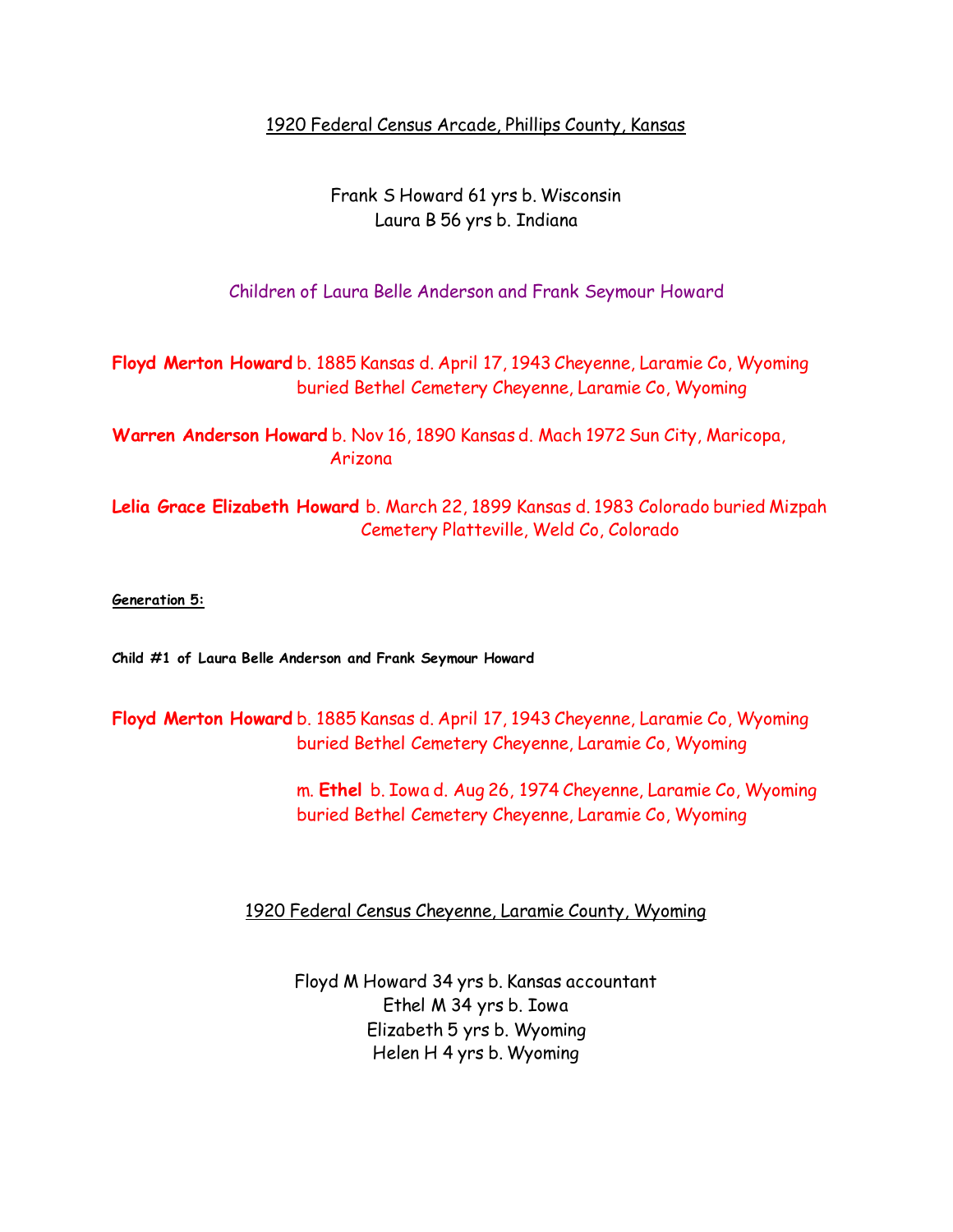# 1930 Federal Census Cheyenne, Laramie County, Wyoming

Floyd M Howard 44 yrs b. Kansas city clerk Ethel M 42 yrs b. Iowa Elizabeth G 15 yrs b. Wyoming Helen H 13 yrs b. Wyoming

# Children of Floyd Merton Howard and Ethel

**Elizabeth G Howard** b. 1915 Wyoming

**Helen H Howard** b. 1917 Wyoming

**Generation 5:**

**Child #3 of Laura Belle Anderson and Frank Seymour Howard**

**Lelia Grace Elizabeth Howard** b. March 22, 1899 Kansas d. 1983 Colorado buried Mizpah Cemetery Platteville, Weld Co, Colorado

> m. **Howard S White** June 6, 1919 b. Aug 26, 1884 Phillipsburg, Phillips Co, Kansas d. Dec 10, 1960 Platteville, Weld Co, Colorado buried Mizpah Cemetery Platteville, Weld Co, Colorado

1920 Federal Census Chappell, Deuel County, Nebraska

Howard White 24 yrs b. Kansas hardware manager Lela 20 yrs b. Kansas